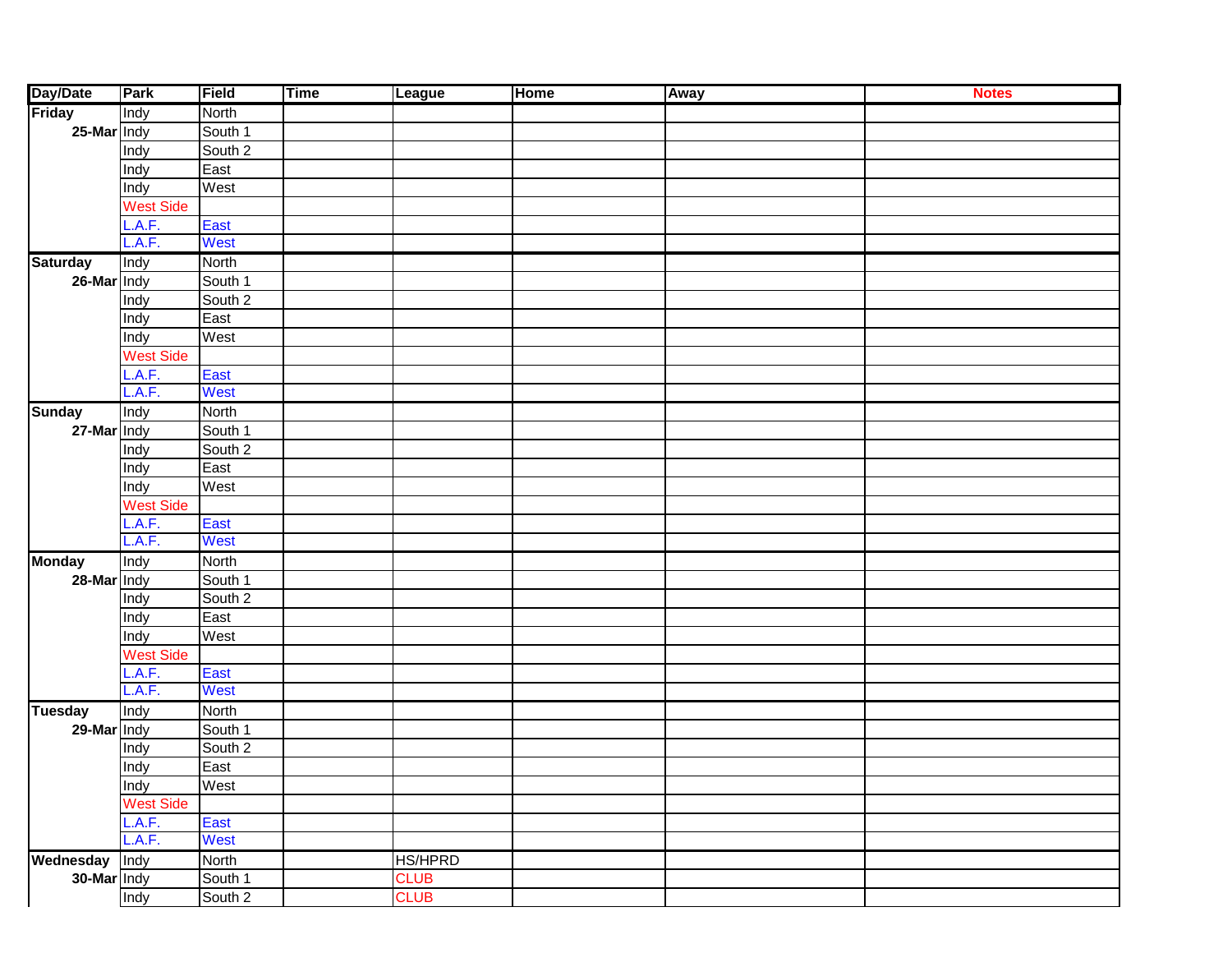| Day/Date        | Park             | Field   | <b>Time</b> | <b>League</b>  | <b>Home</b> | Away | <b>Notes</b> |
|-----------------|------------------|---------|-------------|----------------|-------------|------|--------------|
|                 | Indy             | East    |             | <b>CLUB</b>    |             |      |              |
|                 | Indy             | West    |             | HS/SK          |             |      |              |
|                 | <b>West Side</b> |         |             |                |             |      |              |
|                 | .A.F.            | East    |             | HS / CLUB      |             |      |              |
|                 | A.F.             | West    |             | HS/            |             |      |              |
| <b>Thursday</b> | Indy             | North   |             | <b>CLUB</b>    |             |      |              |
| 31-Mar Indy     |                  | South 1 |             | <b>CLUB</b>    |             |      |              |
|                 | Indy             | South 2 |             | <b>CLUB</b>    |             |      |              |
|                 | Indy             | East    |             | <b>CLUB</b>    |             |      |              |
|                 | Indy             | West    |             | <b>CLUB</b>    |             |      |              |
|                 | <b>West Side</b> |         |             |                |             |      |              |
|                 | .A.F.            | East    |             | HS / CLUB      |             |      |              |
|                 | A.F.             | West    |             |                |             |      |              |
| <b>Friday</b>   | Indy             | North   |             | <b>CLUB</b>    |             |      |              |
| 1-Apr Indy      |                  | South 1 |             | <b>CLUB</b>    |             |      |              |
|                 | Indy             | South 2 |             | <b>CLUB</b>    |             |      |              |
|                 | Indy             | East    |             | <b>CLUB</b>    |             |      |              |
|                 | Indy             | West    |             | <b>CLUB</b>    |             |      |              |
|                 | <b>West Side</b> |         |             |                |             |      |              |
|                 | .A.F.            | East    |             | HS / CLUB      |             |      |              |
|                 | A.F.             | West    |             | <b>HS</b>      |             |      |              |
| <b>Saturday</b> | Indy             | North   |             |                |             |      |              |
| 2-Apr Indy      |                  | South 1 |             |                |             |      |              |
|                 | Indy             | South 2 |             |                |             |      |              |
|                 | Indy             | East    |             |                |             |      |              |
|                 | Indy             | West    |             |                |             |      |              |
|                 | <b>West Side</b> |         |             |                |             |      |              |
|                 | .A.F.            | East    |             |                |             |      |              |
|                 | A.F.             | West    |             |                |             |      |              |
| <b>Sunday</b>   | Indy             | North   |             |                |             |      |              |
| 3-Apr Indy      |                  | South 1 |             |                |             |      |              |
|                 | Indy             | South 2 |             |                |             |      |              |
|                 | Indy             | East    |             |                |             |      |              |
|                 | Indy             | West    |             |                |             |      |              |
|                 | <b>West Side</b> |         |             |                |             |      |              |
|                 | .A.F.            | East    |             |                |             |      |              |
|                 | L.A.F.           | West    |             |                |             |      |              |
| <b>Monday</b>   | Indy             | North   |             | <b>HS/CLUB</b> |             |      |              |
| 4-Apr Indy      |                  | South 1 |             | <b>CLUB</b>    |             |      |              |
|                 | Indy             | South 2 |             | <b>CLUB</b>    |             |      |              |
|                 | Indy             | East    |             | <b>CLUB</b>    |             |      |              |
|                 | Indy             | West    |             | <b>CLUB</b>    |             |      |              |
|                 | <b>West Side</b> |         |             |                |             |      |              |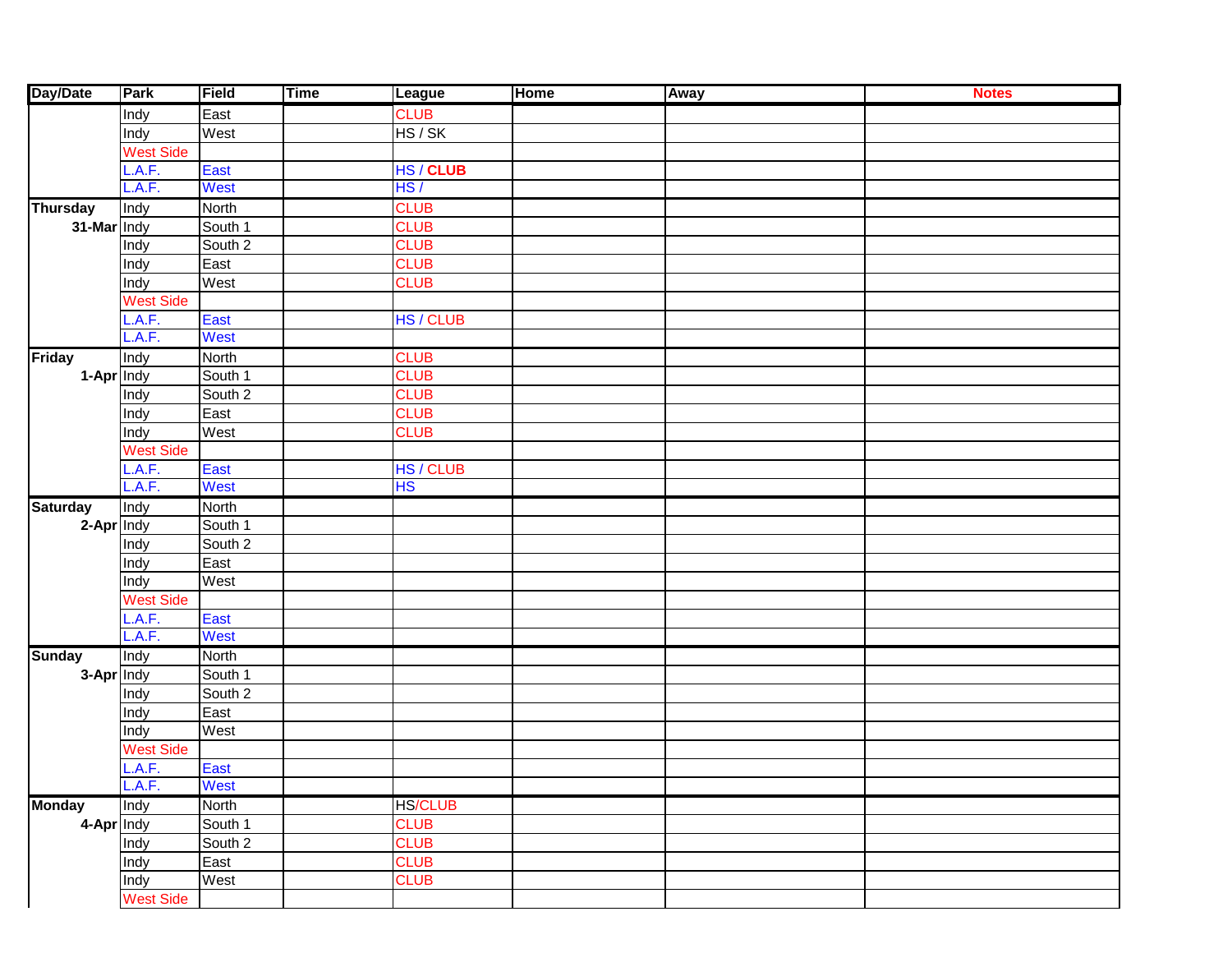| Day/Date        | Park             | Field       | Time        | League         | <b>Home</b>   | Away             | <b>Notes</b> |
|-----------------|------------------|-------------|-------------|----------------|---------------|------------------|--------------|
|                 | A.F.             | East        |             | <b>HS/CLUB</b> |               |                  |              |
|                 | L.A.F.           | <b>West</b> |             | HS/            |               |                  |              |
| <b>Tuesday</b>  | Indy             | North       |             | <b>CLUB</b>    |               |                  |              |
| 5-Apr Indy      |                  | South 1     |             | <b>CLUB</b>    |               |                  |              |
|                 | Indy             | South 2     |             | <b>CLUB</b>    |               |                  |              |
|                 | Indy             | East        |             | <b>CLUB</b>    |               |                  |              |
|                 | Indy             | West        |             | <b>CLUB</b>    |               |                  |              |
|                 | West Side        |             |             |                |               |                  |              |
|                 | .A.F.            | East        |             | <b>HS</b>      |               |                  |              |
|                 | L.A.F.           | West        |             | HS             |               |                  |              |
| Wednesday       | Indy             | North       |             | <b>HS/HPRD</b> |               |                  |              |
| 6-Apr Indy      |                  | South 1     |             | <b>CLUB</b>    |               |                  |              |
|                 | Indy             | South 2     |             | <b>CLUB</b>    |               |                  |              |
|                 | Indy             | East        |             | <b>CLUB</b>    |               |                  |              |
|                 | Indy             | West        |             | HS/SK          |               |                  |              |
|                 | West Side        |             |             |                |               |                  |              |
|                 | .A.F.            | East        |             | <b>HS/CLUB</b> |               |                  |              |
|                 | L.A.F.           | West        |             | HS/            |               |                  |              |
| <b>Thursday</b> | Indy             | North       |             | <b>CLUB</b>    |               |                  |              |
| 7-Apr Indy      |                  | South 1     |             | <b>CLUB</b>    |               |                  |              |
|                 | Indy             | South 2     |             | <b>CLUB</b>    |               |                  |              |
|                 | Indy             | East        |             | <b>CLUB</b>    |               |                  |              |
|                 | Indy             | West        |             | <b>CLUB</b>    |               |                  |              |
|                 | West Side        |             |             |                |               |                  |              |
|                 | .A.F.            | East        |             | <b>HS/CLUB</b> |               |                  |              |
|                 | L.A.F.           | West        |             | <b>HS</b>      |               |                  |              |
| <b>Friday</b>   | Indy             | North       |             | HS / CLUB      |               |                  |              |
| 8-Apr Indy      |                  | South 1     |             | <b>CLUB</b>    |               |                  |              |
|                 | Indy             | South 2     |             | <b>CLUB</b>    |               |                  |              |
|                 | Indy             | East        |             | <b>CLUB</b>    |               |                  |              |
|                 | Indy             | West        |             | <b>CLUB</b>    |               |                  |              |
|                 | West Side        |             | 4:00/6:15pm | <b>HS</b>      | <b>JV/JV2</b> | <b>GAME/GAME</b> |              |
|                 | .A.F.            | East        |             | <b>HS/CLUB</b> |               |                  |              |
|                 | L.A.F.           | West        |             | HS/            |               |                  |              |
| <b>Saturday</b> | Indy             | North       |             |                |               |                  |              |
| 9-Apr Indy      |                  | South 1     |             |                |               |                  |              |
|                 | Indy             | South 2     |             |                |               |                  |              |
|                 | Indy             | East        |             |                |               |                  |              |
|                 | Indy             | West        |             |                |               |                  |              |
|                 | <b>West Side</b> |             |             |                |               |                  |              |
|                 | L.A.F.           | East        |             |                |               |                  |              |
|                 | L.A.F.           | <b>West</b> |             |                |               |                  |              |
| Sunday          | Indy             | North       |             |                |               |                  |              |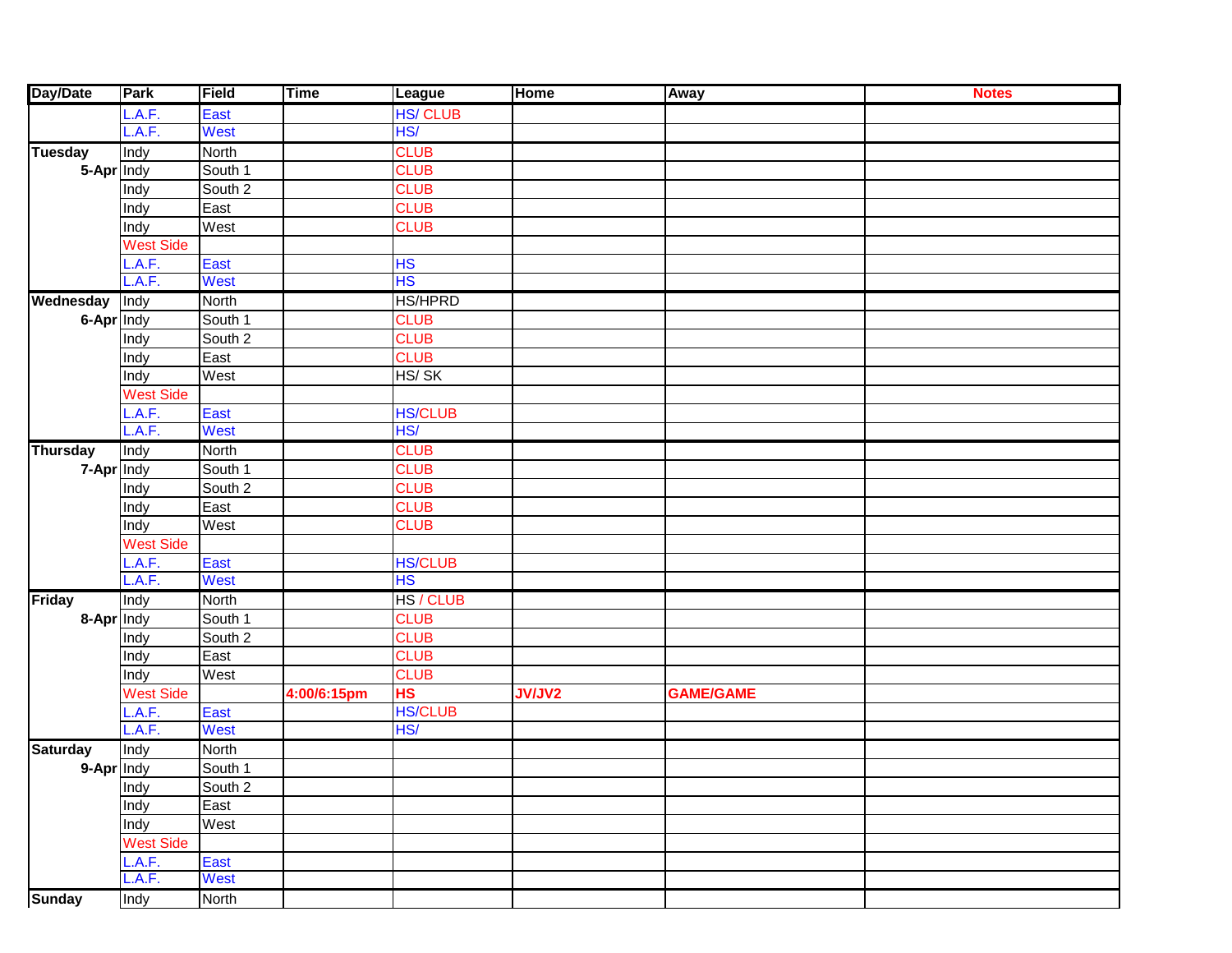| Day/Date        | <b>Park</b>      | Field            | <b>Time</b> | League         | <b>Home</b>   | Away             | <b>Notes</b> |
|-----------------|------------------|------------------|-------------|----------------|---------------|------------------|--------------|
| 10-Apr Indy     |                  | South 1          |             |                |               |                  |              |
|                 | Indy             | South 2          |             |                |               |                  |              |
|                 | Indy             | East             |             |                |               |                  |              |
|                 | Indy             | West             |             |                |               |                  |              |
|                 | <b>West Side</b> |                  |             |                |               |                  |              |
|                 | .A.F.            | East             |             |                |               |                  |              |
|                 | L.A.F.           | West             |             |                |               |                  |              |
| <b>Monday</b>   | Indy             | North            |             | HS / CLUB      |               |                  |              |
| 11-Apr Indy     |                  | South 1          |             | <b>CLUB</b>    |               |                  |              |
|                 | Indy             | South 2          |             | <b>CLUB</b>    |               |                  |              |
|                 | Indy             | East             |             | <b>CLUB</b>    |               |                  |              |
|                 | Indy             | West             |             | HS / CLUB      |               |                  |              |
|                 | <b>West Side</b> |                  |             |                |               |                  |              |
|                 | .A.F.            | East             | 4:30        | HS             | <b>GAME</b>   | <b>GAME</b>      |              |
|                 | L.A.F.           | West             | 4:30        | <b>HS</b>      | <b>GAME</b>   | <b>GAME</b>      |              |
| <b>Tuesday</b>  | Indy             | North            |             | HS / CLUB      |               |                  |              |
| 12-Apr Indy     |                  | South 1          |             | <b>CLUB</b>    |               |                  |              |
|                 | Indy             | South 2          |             | <b>CLUB</b>    |               |                  |              |
|                 | Indy             | East             |             | <b>CLUB</b>    |               |                  |              |
|                 | Indy             | West             |             | <b>CLUB</b>    |               |                  |              |
|                 | <b>West Side</b> | <b>West Side</b> |             |                |               |                  |              |
|                 | .A.F.            | East             |             | HS / CLUB      |               |                  |              |
|                 | L.A.F.           | West             |             |                |               |                  |              |
| Wednesday       | Indy             | North            | 4:30        | HS             | <b>GAME</b>   | <b>GAME</b>      |              |
| 13-Apr Indy     |                  | South 1          |             | <b>CLUB</b>    |               |                  |              |
|                 | Indy             | South 2          |             | <b>CLUB</b>    |               |                  |              |
|                 | Indy             | East             |             | <b>CLUB</b>    |               |                  |              |
|                 | Indy             | West             |             | HS/SK          |               |                  |              |
|                 | <b>West Side</b> |                  | 4:00/6:15pm | HS             | <b>JV/JV2</b> | <b>GAME/GAME</b> |              |
|                 | .A.F.            | East             | 4:30        | <b>HS</b>      | <b>GAME</b>   | <b>GAME</b>      |              |
|                 | L.A.F.           | West             | 4:30        | HS             | <b>GAME</b>   | <b>GAME</b>      |              |
| <b>Thursday</b> | Indy             | North            |             | <b>CLUB</b>    |               |                  |              |
| 14-Apr Indy     |                  | South 1          |             | <b>CLUB</b>    |               |                  |              |
|                 | Indy             | South 2          |             | <b>CLUB</b>    |               |                  |              |
|                 | Indy             | East             |             | <b>CLUB</b>    |               |                  |              |
|                 | Indy             | West             |             | <b>CLUB</b>    |               |                  |              |
|                 | West Side        |                  |             |                |               |                  |              |
|                 | L.A.F.           | East             | 4:30        | HS             | <b>GAME</b>   | <b>GAME</b>      |              |
|                 | L.A.F.           | <b>West</b>      | 4:30        | <b>HS</b>      | <b>GAME</b>   | <b>GAME</b>      |              |
| <b>Friday</b>   | Indy             | <b>North</b>     |             | <b>HS/CLUB</b> |               |                  |              |
| 15-Apr Indy     |                  | South 1          |             | <b>CLUB</b>    |               |                  |              |
|                 | Indy             | South 2          |             | <b>CLUB</b>    |               |                  |              |
|                 | Indy             | East             |             | <b>CLUB</b>    |               |                  |              |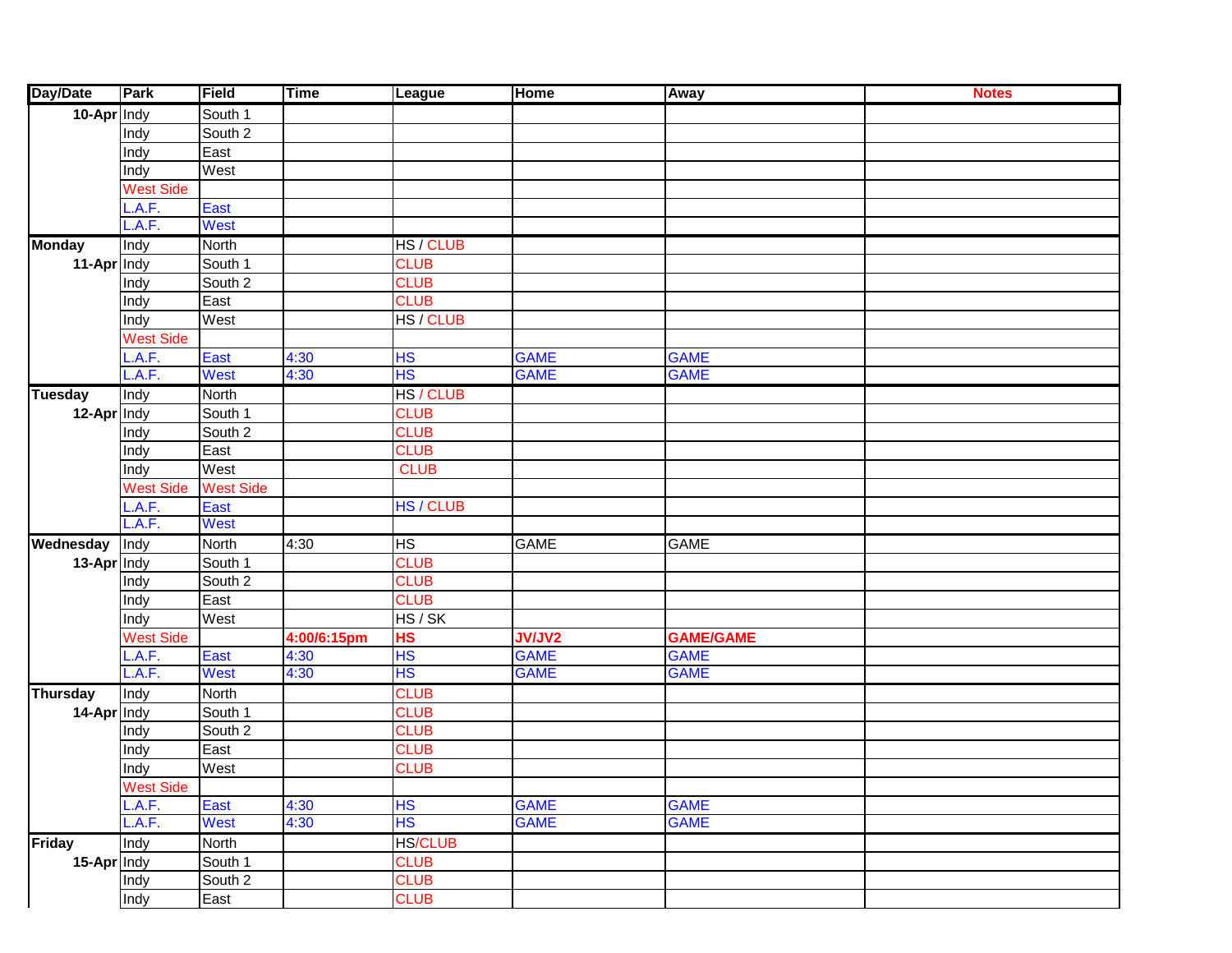| Day/Date              | Park             | Field            | <b>Time</b>        | League         | Home            | Away             | <b>Notes</b> |
|-----------------------|------------------|------------------|--------------------|----------------|-----------------|------------------|--------------|
|                       | Indy             | West             |                    | HS / CLUB      |                 |                  |              |
|                       | West Side        |                  |                    |                |                 |                  |              |
|                       | .A.F.            | East             |                    | HS / CLUB      |                 |                  |              |
|                       | A.F.             | West             |                    | HS/            |                 |                  |              |
| <b>Saturday</b>       | Indy             | North            |                    |                |                 |                  |              |
| 16-Apr Indy           |                  | South 1          |                    |                |                 |                  |              |
|                       | Indy             | South 2          |                    |                |                 |                  |              |
|                       | Indy             | East             |                    |                |                 |                  |              |
|                       | Indy             | West             |                    |                |                 |                  |              |
|                       | West Side        |                  | 11am/1pm           | <b>HS</b>      | <b>JV/JV2</b>   | <b>GAME/GAME</b> |              |
|                       | A.F.             | East             |                    |                |                 |                  |              |
|                       | A.F.             | West             |                    |                |                 |                  |              |
| <b>Sunday</b>         | Indy             | North            |                    |                |                 |                  |              |
| 17-Apr Indy           |                  | South 1          |                    |                |                 |                  |              |
|                       | Indy             | South 2          |                    |                |                 |                  |              |
|                       | Indy             | East             |                    |                |                 |                  |              |
|                       | Indy             | West             |                    |                |                 |                  |              |
|                       | West Side        |                  |                    |                |                 |                  |              |
|                       | A.F.             |                  |                    |                |                 |                  |              |
|                       | A.F.             | West             |                    |                |                 |                  |              |
| <b>Monday</b>         | Indy             | North            |                    | <b>HS/CLUB</b> |                 |                  |              |
| 18-Apr Indy           |                  | South 1          | 5:30 <sub>pm</sub> | <b>CLUB</b>    | U9              | Game             |              |
|                       | Indy             | South 2          | 5:30pm             | <b>CLUB</b>    | $\overline{5}$  | Game             |              |
|                       | Indy             | East             |                    | <b>CLUB</b>    |                 |                  |              |
|                       | Indy             | West             |                    | HS / CLUB      |                 |                  |              |
|                       | West Side        |                  |                    |                |                 |                  |              |
|                       | .A.F.            | East             |                    | <b>HS/CLUB</b> |                 |                  |              |
|                       | L.A.F.           | West             |                    |                |                 |                  |              |
| <b>Tuesday</b>        | Indy             | North            |                    | <b>CLUB</b>    |                 |                  |              |
| 19-Apr Indy           |                  | South 1          |                    |                |                 |                  |              |
|                       | Indy             | South 2          |                    |                |                 |                  |              |
|                       | Indy             | East             |                    | <b>CLUB</b>    |                 |                  |              |
|                       | Indy             | West             |                    | <b>CLUB</b>    |                 |                  |              |
|                       | West Side        | <b>West Side</b> | <b>5:30pm</b>      | <b>CLUB</b>    | U <sub>14</sub> | <b>GAME</b>      |              |
|                       | A.F.             | East             | /6pm               | <b>HS/CLUB</b> | /U12 orange     | /game            |              |
|                       | A.F.             | West             |                    | <b>HS</b>      |                 |                  |              |
| <b>Wednesday</b> Indy |                  | North            |                    | HS             |                 |                  |              |
| 20-Apr Indy           |                  | South 1          | 5:30pm             | <b>CLUB</b>    | U9              | Game             |              |
|                       | Indy             | South 2          |                    | <b>CLUB</b>    |                 |                  |              |
|                       | Indy             | East             |                    | <b>CLUB</b>    |                 |                  |              |
|                       | Indy             | West             |                    | HS/SK          |                 |                  |              |
|                       | <b>West Side</b> | <b>West Side</b> | 4:45pm             | <b>HS</b>      | <b>GAME</b>     | <b>GAME</b>      |              |
|                       | L.A.F.           | East             | 4:30               | <b>HS</b>      | <b>GAME</b>     | <b>GAME</b>      |              |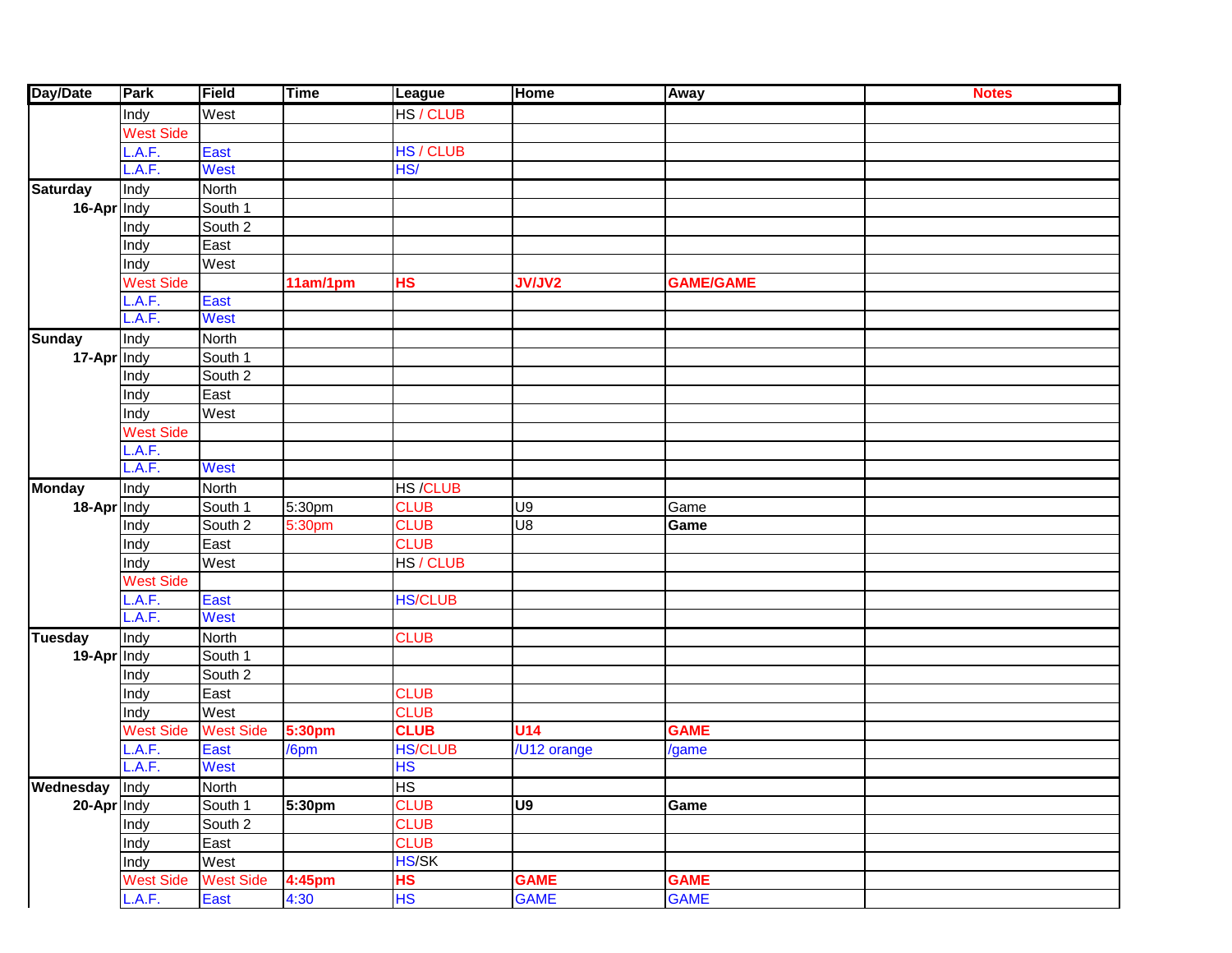| Day/Date        | Park             | Field            | <b>Time</b>        | League         | <b>Home</b>      | Away             | <b>Notes</b> |
|-----------------|------------------|------------------|--------------------|----------------|------------------|------------------|--------------|
|                 | L.A.F.           | West             | 4:30/6pm           | <b>HS</b>      | <b>GAME/GAME</b> | <b>GAME/GAME</b> |              |
| <b>Thursday</b> | Indy             | North            | 5:00pm             | <b>CLUB</b>    | U12 Black        | <b>GAME</b>      |              |
| 21-Apr Indy     |                  | South 1          |                    | <b>CLUB</b>    |                  |                  |              |
|                 | Indy             | South 2          |                    | <b>CLUB</b>    |                  |                  |              |
|                 | Indy             | East             |                    | <b>CLUB</b>    |                  |                  |              |
|                 | Indy             | West             |                    | <b>CLUB</b>    |                  |                  |              |
|                 | West Side        | <b>West Side</b> |                    |                |                  |                  |              |
|                 | .A.F.            | East             | 4:30               | HS             | <b>GAME</b>      | <b>GAME</b>      |              |
|                 | A.F.             | <b>West</b>      | 4:30               | <b>HS</b>      | <b>GAME</b>      | <b>GAME</b>      |              |
| <b>Friday</b>   | Indy             | North            | 5:00 <sub>pm</sub> | <b>CLUB</b>    | U12 Black        | <b>GAME</b>      |              |
| 22-Apr Indy     |                  | South 1          |                    | <b>CLUB</b>    |                  |                  |              |
|                 | Indy             | South 2          |                    | <b>CLUB</b>    |                  |                  |              |
|                 | Indy             | East             |                    | <b>CLUB</b>    |                  |                  |              |
|                 | Indy             | West             |                    | <b>CLUB</b>    |                  |                  |              |
|                 | West Side        | <b>West Side</b> | 4:00/6:15pm        | <b>HS</b>      | <b>JV/JV2</b>    | <b>GAME/GAME</b> |              |
|                 | .A.F.            | East             |                    | <b>HS/CLUB</b> |                  |                  |              |
|                 | L.A.F.           | <b>West</b>      |                    | HS/            |                  |                  |              |
| <b>Saturday</b> | Indy             | North            |                    |                |                  |                  |              |
| 23-Apr Indy     |                  | South 1          |                    |                |                  |                  |              |
|                 | Indy             | South 2          |                    |                |                  |                  |              |
|                 | Indy             | East             |                    |                |                  |                  |              |
|                 | Indy             | West             |                    |                |                  |                  |              |
|                 | West Side        | <b>West Side</b> | 10am               | <b>HS</b>      | <b>GAMES</b>     | <b>GAMES</b>     |              |
|                 | .A.F.            | East             |                    |                |                  |                  |              |
|                 | L.A.F.           | <b>West</b>      |                    |                |                  |                  |              |
| <b>Sunday</b>   | Indy             | North            |                    |                |                  |                  |              |
| 24-Apr Indy     |                  | South 1          |                    |                |                  |                  |              |
|                 | Indy             | South 2          |                    |                |                  |                  |              |
|                 | Indy             | East             |                    |                |                  |                  |              |
|                 | Indy             | West             |                    |                |                  |                  |              |
|                 | West Side        | <b>West Side</b> |                    |                |                  |                  |              |
|                 | .A.F.            | East             |                    |                |                  |                  |              |
|                 | L.A.F.           | <b>West</b>      |                    |                |                  |                  |              |
| <b>Monday</b>   | Indy             | <b>North</b>     |                    | <b>HS/CLUB</b> |                  |                  |              |
| 25-Apr Indy     |                  | South 1          |                    | Minor          |                  |                  |              |
|                 | Indy             | South 2          |                    | <b>FP79</b>    |                  |                  |              |
|                 | <b>Indy</b>      | East             |                    | FP1214         |                  |                  |              |
|                 | Indy             | West             |                    | <b>HS/CLUB</b> |                  |                  |              |
|                 | <b>West Side</b> | <b>West Side</b> | <b>445pm</b>       | <b>HS</b>      | <b>GAME</b>      | <b>GAME</b>      |              |
|                 | L.A.F.           | East             |                    | <b>HS/CLUB</b> |                  |                  |              |
|                 | L.A.F.           | <b>West</b>      |                    | <b>HS</b>      |                  |                  |              |
| <b>Tuesday</b>  | Indy             | North            |                    | HS/LLM         |                  |                  |              |
| 26-Apr Indy     |                  | South 1          | 5:30pm             | <b>CLUB</b>    | U8               | GAME             |              |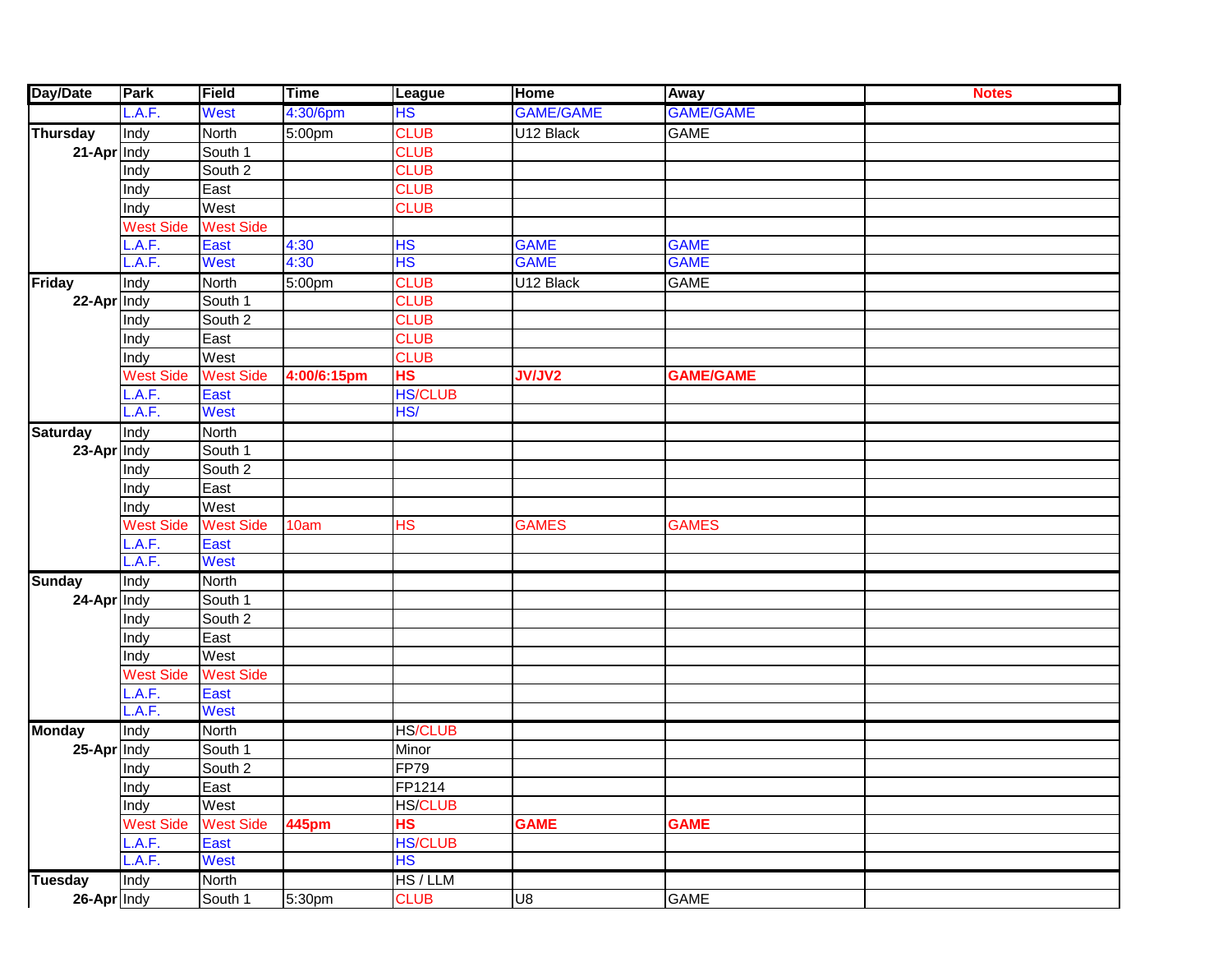| Day/Date        | Park             | Field            | <b>Time</b>          | <b>League</b>            | Home             | Away             | <b>Notes</b> |
|-----------------|------------------|------------------|----------------------|--------------------------|------------------|------------------|--------------|
|                 | Indy             | South 2          |                      | <b>CLUB</b>              |                  |                  |              |
|                 | Indy             | East             |                      | FP911                    |                  |                  |              |
|                 | Indy             | West             |                      | <b>HS/CLUB</b>           |                  |                  |              |
|                 | <b>West Side</b> | <b>West Side</b> | 7:00 PM              | <b>HS</b>                | <b>GAME</b>      | <b>GAME</b>      |              |
|                 | .A.F.            | East             | 4:30 / 6pm           | <b>HS</b>                | <b>GAME/GAME</b> | <b>GAME/GAME</b> |              |
|                 | L.A.F.           | <b>West</b>      | 4:30                 | <b>HS</b>                | <b>GAME</b>      | <b>GAME</b>      |              |
| Wednesday       | Indy             | North            |                      | <b>HS/FP1214</b>         |                  |                  |              |
| 27-Apr Indy     |                  | South 1          |                      | Minor                    |                  |                  |              |
|                 | Indy             | South 2          |                      | <b>FP79</b>              |                  |                  |              |
|                 | Indy             | East             |                      | <b>CLUB</b>              |                  |                  |              |
|                 | Indy             | West             |                      | HS/SK                    |                  |                  |              |
|                 | <b>West Side</b> | <b>West Side</b> | 4:00/6:15pm          | HS                       | JV/JV2           | <b>GAME/GAME</b> |              |
|                 | L.A.F.           | East             | /6:00pm              | <b>HS/CLUB</b>           | /U12 orange      | <b>/GAME</b>     |              |
|                 | L.A.F.           | <b>West</b>      | /5:30pm              | <b>HS/CLUB</b>           | /U10 orange      | <b>/GAME</b>     |              |
| <b>Thursday</b> | Indy             | North            |                      | <b>HS/LLM</b>            |                  |                  |              |
| 28-Apr Indy     |                  | South 1          |                      | <b>CLUB</b>              |                  |                  |              |
|                 | Indy             | South 2          |                      | FP911                    |                  |                  |              |
|                 | Indy             | East             | $\overline{5:}30$ pm | <b>CLUB</b>              | U10orange        | <b>GAME</b>      |              |
|                 | Indy             | West             |                      | HS                       |                  |                  |              |
|                 | <b>West Side</b> | <b>West Side</b> | 4:00 & 6:15 PM       | <b>HS</b>                | <b>GAME</b>      | <b>GAME</b>      |              |
|                 | L.A.F.           | East             | /6:00pm              | <b>HS/CLUB</b>           | /U12 orange      | <b>/GAME</b>     |              |
|                 | L.A.F.           | West             |                      | <b>HS</b>                |                  |                  |              |
| <b>Friday</b>   | Indy             | North            | 5:00pm               | <b>CLUB</b>              | U12 Black        | <b>GAME</b>      |              |
| 29-Apr Indy     |                  | South 1          |                      | <b>CLUB</b>              |                  |                  |              |
|                 | Indy             | South 2          |                      | <b>CLUB</b>              |                  |                  |              |
|                 | Indy             | East             |                      | <b>CLUB</b>              |                  |                  |              |
|                 | Indy             | West             |                      | <b>HS/CLUB</b>           |                  |                  |              |
|                 | <b>West Side</b> | <b>West Side</b> | 445pm                | $\overline{\mathsf{HS}}$ | Game             | Game             |              |
|                 | L.A.F.           | East             |                      | <b>HS/CLUB</b>           |                  |                  |              |
|                 | L.A.F.           | West             |                      | <b>HS</b>                |                  |                  |              |
| <b>Saturday</b> | Indy             | North            |                      |                          |                  |                  |              |
| 30-Apr Indy     |                  | South 1          |                      |                          |                  |                  |              |
|                 | Indy             | South 2          |                      |                          |                  |                  |              |
|                 | Indy             | East             |                      |                          |                  |                  |              |
|                 | Indy             | West             |                      |                          |                  |                  |              |
|                 | <b>West Side</b> |                  |                      |                          |                  |                  |              |
|                 | L.A.F.           | East             |                      |                          |                  |                  |              |
|                 | L.A.F.           | West             |                      |                          |                  |                  |              |
| <b>Sunday</b>   | Indy             | <b>North</b>     |                      |                          |                  |                  |              |
| 1-May Indy      |                  | South 1          |                      |                          |                  |                  |              |
|                 | Indy             | South 2          |                      |                          |                  |                  |              |
|                 | Indy             | East             |                      |                          |                  |                  |              |
|                 | Indy             | West             |                      |                          |                  |                  |              |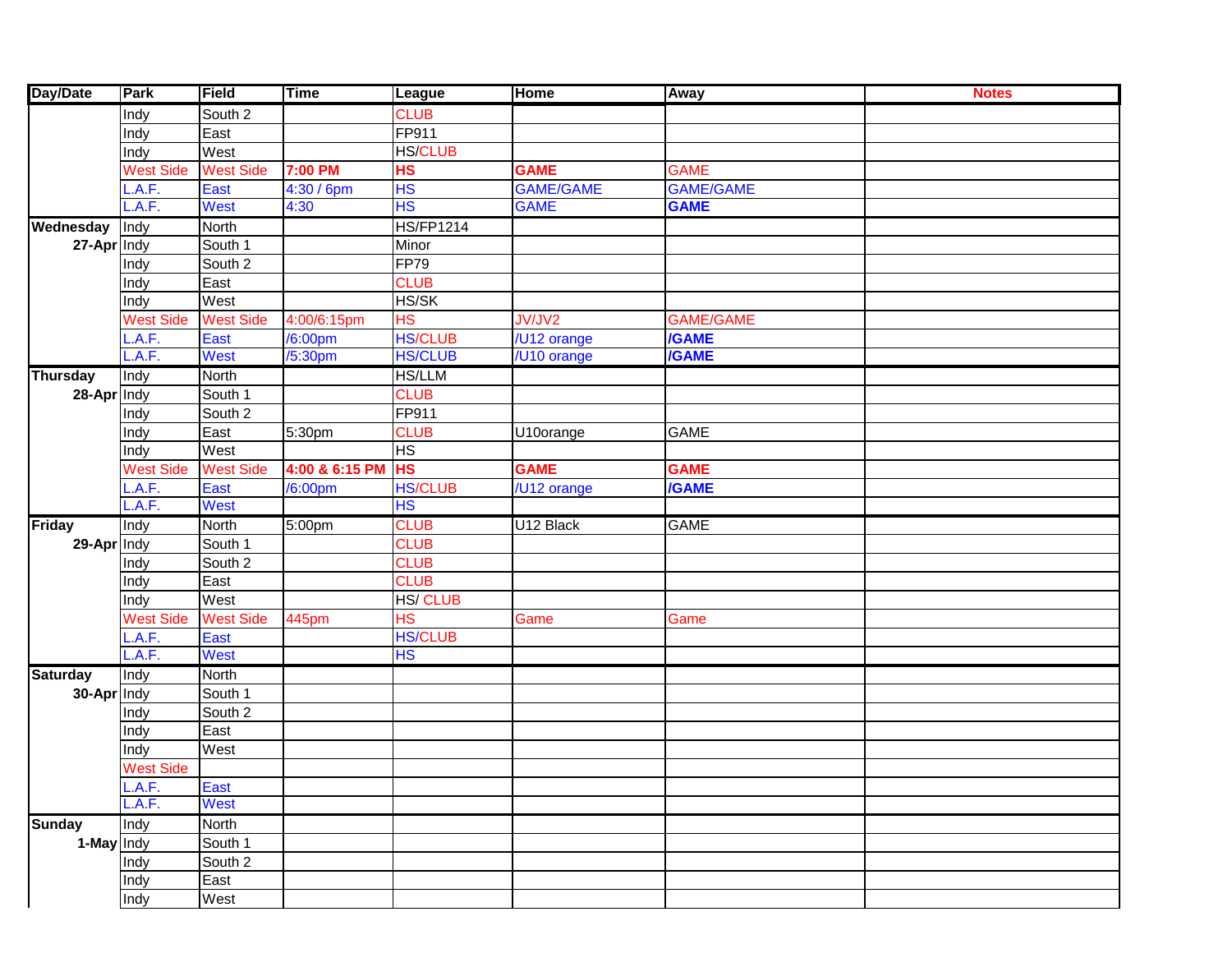| Day/Date        | Park             | Field            | <b>Time</b>   | League         | Home                             | Away             | <b>Notes</b> |
|-----------------|------------------|------------------|---------------|----------------|----------------------------------|------------------|--------------|
|                 | <b>West Side</b> | <b>West SIde</b> |               |                |                                  |                  |              |
|                 | A.F.             | East             |               |                |                                  |                  |              |
|                 | A.F.             | West             |               |                |                                  |                  |              |
| <b>Monday</b>   | Indy             | <b>North</b>     |               | <b>HS/CLUB</b> |                                  |                  |              |
| 2-May Indy      |                  | South 1          | 4:45pm/6:00pm | Minor          | orioles practice/braves practice |                  |              |
|                 | Indy             | South 2          | 4:45/6:00pm   | <b>FP79</b>    | black practice/orange practice   |                  |              |
|                 | Indy             | East             |               | FP1214         |                                  |                  |              |
|                 | Indy             | West             |               | <b>CLUB</b>    |                                  |                  |              |
|                 | <b>West Side</b> | <b>West Side</b> | 4:00/6:15pm   | HS             | <b>JV2/JV</b>                    | <b>GAME/GAME</b> |              |
|                 | A.F.             | East             | 4:30pm/       | <b>HS/CLUB</b> | GAME/                            | GAME/            |              |
|                 | A.F.             | <b>West</b>      | 4:30pm/       | <b>HS/CLUB</b> | GAME/                            | GAME/            |              |
| <b>Tuesday</b>  | Indy             | <b>North</b>     | 6:00pm        | <b>LLM</b>     | practice                         | practice         |              |
| 3-May Indy      |                  | South 1          |               | Rookieball     |                                  |                  |              |
|                 | Indy             | South 2          |               | Rookieball     |                                  |                  |              |
|                 | Indy             | East             | 4:45/6:00pm   | FP911          | black practice/orange practice   |                  |              |
|                 | Indy             | West             | /5:30pm       | HS/SK          | /practice                        | /practice        |              |
|                 | <b>West Side</b> | <b>West Side</b> | 5:30pm        | <b>CLUB</b>    | <b>GAME U14</b>                  | <b>GAME</b>      |              |
|                 | A.F.             | East             | /6pm          | <b>HS/CLUB</b> | /U10orange                       | /GAME            |              |
|                 | A.F.             | <b>West</b>      | /6pm          | <b>HS/CLUB</b> | /U12orange                       | /GAME            |              |
| Wednesday       | Indy             | <b>North</b>     | 6:00pm        | FP1214         | practice                         | practice         |              |
| 4-May Indy      |                  | South 1          | 5:30pm        | <b>CLUB</b>    | U9                               | <b>GAME</b>      |              |
|                 | Indy             | South 2          | 4:45/6:00pm   | <b>FP79</b>    | orange practice/black practice   |                  |              |
|                 | Indy             | East             |               | Minor          |                                  |                  |              |
|                 | Indy             | West             |               | <b>HS/CLUB</b> |                                  |                  |              |
|                 | <b>West Side</b> | <b>West Side</b> | 5pm           | <b>HS</b>      | Game                             | Game             |              |
|                 | A.F.             | East             | /6:00pm       | <b>HS/CLUB</b> | /U12black                        | /GAME            |              |
|                 | .A.F.            | <b>West</b>      | /6:00pm       | <b>HS/CLUB</b> | /U12orange                       | /GAME            |              |
| <b>Thursday</b> | Indy             | North            | 6:00pm        | <b>LLM</b>     | practice                         | practice         |              |
| 5-May Indy      |                  | South 1          |               | Diamond        |                                  |                  |              |
|                 | Indy             | South 2          |               | Diamond        |                                  |                  |              |
|                 | Indy             | East             | 4:45/6:00pm   | FP911          | orange practice/black practice   |                  |              |
|                 | Indy             | West             | /5:30pm       | HS/SK          | /practice                        | /practice        |              |
|                 | <b>West Side</b> | <b>West Side</b> |               |                |                                  |                  |              |
|                 | .A.F.            | East             | 4:30          | <b>HS</b>      | <b>GAME</b>                      | <b>GAME</b>      |              |
|                 | A.F.             | <b>West</b>      | 4:30          | <b>HS</b>      | <b>GAME</b>                      | <b>GAME</b>      |              |
| <b>Friday</b>   | Indy             | North            |               | <b>HS/CLUB</b> |                                  |                  |              |
| 6-May Indy      |                  | South 1          |               | FP79           |                                  |                  |              |
|                 | Indy             | South 2          |               | <b>FP79</b>    |                                  |                  |              |
|                 | Indy             | East             |               | Minor          |                                  |                  |              |
|                 | Indy             | West             |               | <b>HS/CLUB</b> |                                  |                  |              |
|                 | <b>West Side</b> | <b>West Side</b> | 4:00/6:15pm   | <b>HS</b>      | JV2/JV                           | <b>GAME/GAME</b> |              |
|                 | L.A.F.           | East             |               | <b>HS/CLUB</b> |                                  |                  |              |
|                 | L.A.F.           | West             |               | <b>HS/CLUB</b> |                                  |                  |              |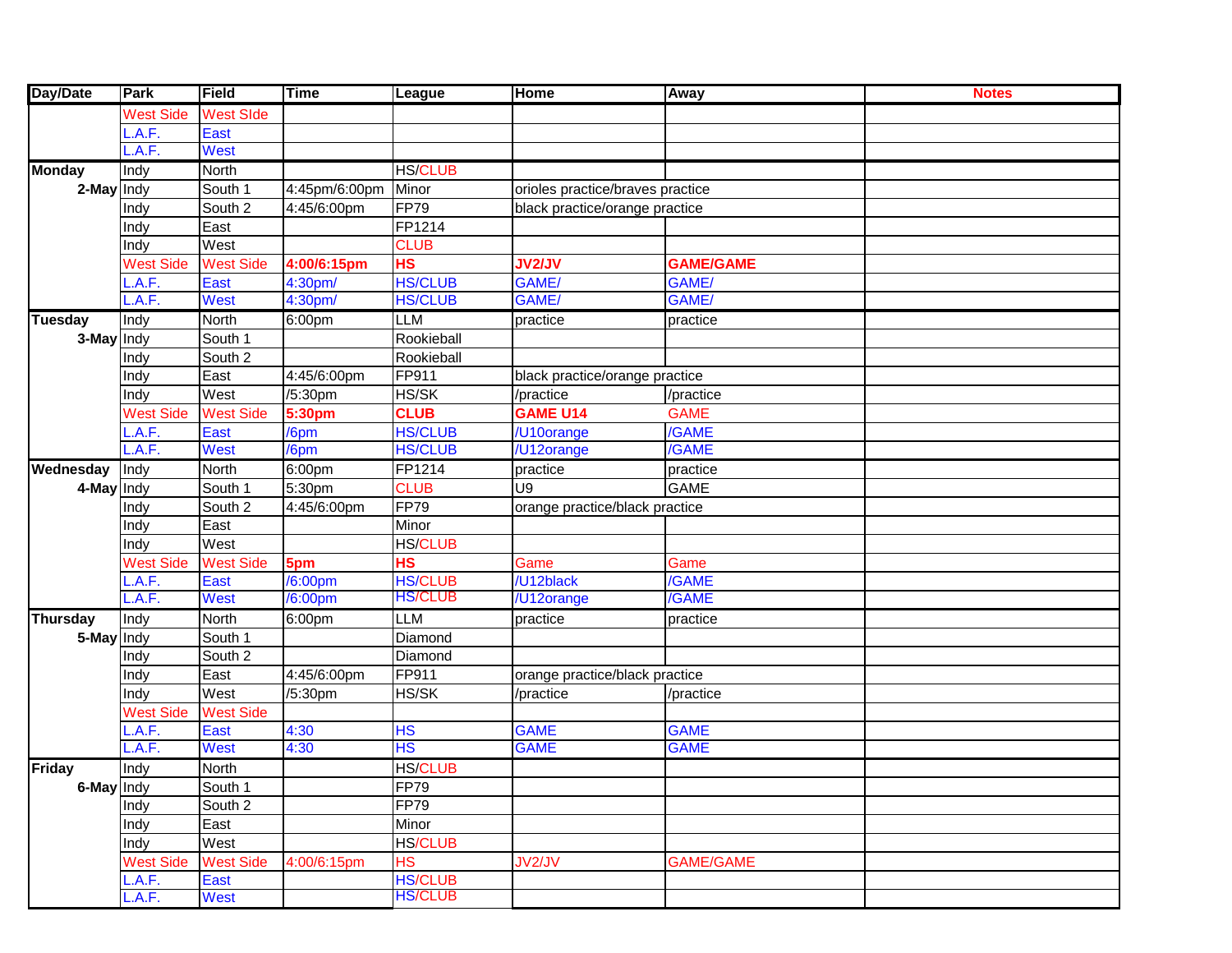| Day/Date        | Park             | Field            | <b>Time</b>         | League                   | Home                             | Away               | <b>Notes</b> |
|-----------------|------------------|------------------|---------------------|--------------------------|----------------------------------|--------------------|--------------|
| <b>Saturday</b> | Indy             | North            |                     |                          |                                  |                    |              |
| 7-May Indy      |                  | South 1          |                     | <b>CLUB</b>              |                                  |                    |              |
|                 | Indy             | South 2          |                     |                          |                                  |                    |              |
|                 | Indy             | East             |                     | <b>CLUB</b>              |                                  |                    |              |
|                 | Indy             | West             |                     |                          |                                  |                    |              |
|                 | <b>West Side</b> | <b>West Side</b> | 10:00am DH          | <b>HS</b>                | <b>VAR GAME</b>                  | <b>GAME</b>        |              |
|                 | .A.F.            | East             |                     | <b>HS</b>                |                                  |                    |              |
|                 | .A.F.            | <b>West</b>      |                     | <b>HS</b>                |                                  |                    |              |
| <b>Sunday</b>   | Indy             | North            |                     |                          |                                  |                    |              |
| 8-May Indy      |                  | South 1          |                     |                          |                                  |                    |              |
|                 | Indy             | South 2          |                     |                          |                                  |                    |              |
|                 | Indy             | East             |                     |                          |                                  |                    |              |
|                 | Indy             | West             |                     |                          |                                  |                    |              |
|                 | <b>West Side</b> | <b>West Side</b> |                     | HS                       |                                  |                    |              |
|                 | .A.F.            | East             |                     |                          |                                  |                    |              |
|                 | .A.F.            | <b>West</b>      |                     |                          |                                  |                    |              |
| <b>Monday</b>   | Indy             | North            | /6:00pm             | <b>HS/CLUB</b>           | /U11                             | /GAME              |              |
| 9-May Indy      |                  | South 1          | 4:45pm/6:00pm Minor |                          | Braves practice/Orioles practice |                    |              |
|                 | Indy             | South 2          | 4:45/6:00pm         | <b>FP79</b>              | black practice/orange practice   |                    |              |
|                 | Indy             | East             | 6:00pm              | FP1214                   | practice                         | practice           |              |
|                 | Indy             | West             | /5:30pm             | HS/SK                    | /practice                        | /practice          |              |
|                 | <b>West Side</b> | <b>West Side</b> | 5pm                 | $\overline{\mathsf{HS}}$ | <b>GAME</b>                      | <b>GAME</b>        |              |
|                 | .A.F.            | East             | /5:30pm             | <b>HS/CLUB</b>           | / <sup>1</sup>                   | /GAME              |              |
|                 | A.F.             | <b>West</b>      |                     | <b>HS/CLUB</b>           |                                  |                    |              |
| <b>Tuesday</b>  | Indy             | North            | 5:30 <sub>pm</sub>  | <b>CLUB</b>              | U12orange                        | <b>GAME</b>        |              |
| 10-May Indy     |                  | South 1          |                     | Rookieball               |                                  |                    |              |
|                 | Indy             | South 2          |                     | Rookieball               |                                  |                    |              |
|                 | Indy             | East             | 4:45/6:00pm         | FP911                    | black practice/orange practice   |                    |              |
|                 | Indy             | West             |                     | <b>HS/CLUB</b>           |                                  |                    |              |
|                 | <b>West Side</b> | <b>West Side</b> | 5:30pm              | <b>CLUB</b>              | <b>GAME U14</b>                  | <b>GAME</b>        |              |
|                 | .A.F.            | East             | 4:30/6pm            | HS                       | <b>GAME/GAME</b>                 | <b>GAME/GAME</b>   |              |
|                 | .A.F.            | <b>West</b>      | 4:30                | <b>HS</b>                | <b>GAME</b>                      | <b>GAME</b>        |              |
| Wednesday       | Indy             | North            | /6:00pm             | <b>HS/FP1214</b>         | $\sqrt{p}$ ractice               | $\sqrt{p}$ ractice |              |
| 11-May Indy     |                  | South 1          | 4:45/6:00pm         | Minor                    | orioles practice/braves practice |                    |              |
|                 | Indy             | South 2          | 4:45/6:00pm         | <b>FP79</b>              | orange practice/black practice   |                    |              |
|                 | Indy             | East             | 5:30pm              | <b>CLUB</b>              | U10orange                        | <b>GAME</b>        |              |
|                 | Indy             | West             | /5:30pm             | HS/SK                    | /practice                        | /practice          |              |
|                 | <b>West Side</b> | <b>West Side</b> |                     | $\overline{\mathsf{HS}}$ | JV2/JV                           | <b>GAME/GAME</b>   |              |
|                 | .A.F.            | East             | /6pm                | <b>HS/CLUB</b>           | / <sup>1</sup>                   | /GAME              |              |
|                 | .A.F.            | <b>West</b>      |                     | <b>HS/CLUB</b>           |                                  |                    |              |
| <b>Thursday</b> | Indy             | North            | 6:00pm              | LLM                      | practice                         | practice           |              |
| 12-May Indy     |                  | South 1          |                     | Diamond                  |                                  |                    |              |
|                 | Indy             | South 2          |                     | Diamond                  |                                  |                    |              |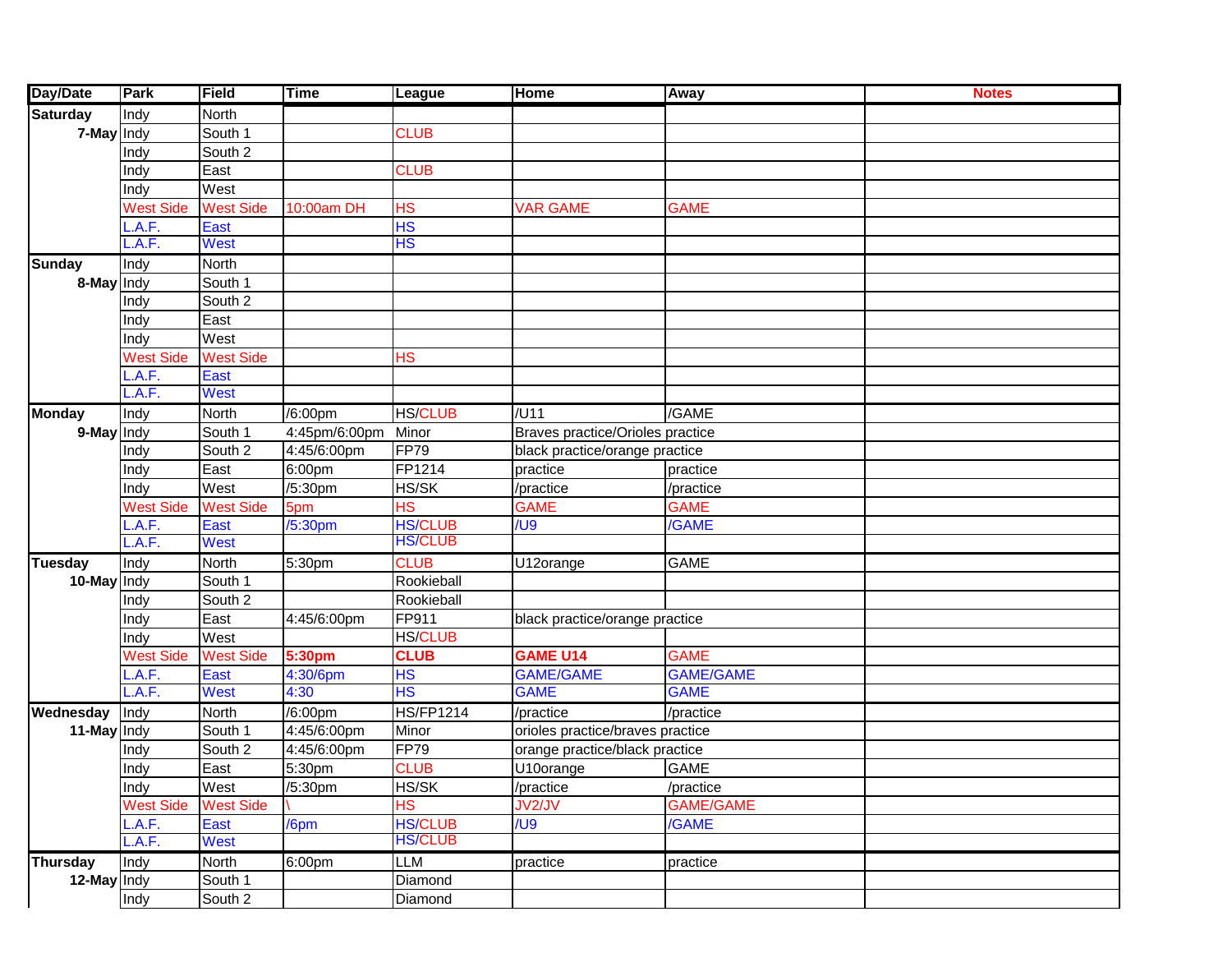| Day/Date        | Park             | Field            | <b>Time</b>                 | League         | Home                               | Away             | <b>Notes</b> |
|-----------------|------------------|------------------|-----------------------------|----------------|------------------------------------|------------------|--------------|
|                 | Indy             | East             | 4:45/6:00pm                 | FP911          | orange practice/black practice     |                  |              |
|                 | Indy             | West             | 6:00pm                      | <b>CLUB</b>    | U13                                | <b>GAME</b>      |              |
|                 | <b>West Side</b> | <b>West Side</b> |                             |                |                                    |                  |              |
|                 | .A.F.            | East             | /6:00pm                     | <b>HS/CLUB</b> | /U12black                          | <b>GAME</b>      |              |
|                 | .A.F.            | <b>West</b>      | /5:30pm                     | <b>HS/CLUB</b> | /U10black                          | <b>GAME</b>      |              |
| Friday          | Indy             | North            |                             | <b>HS/CLUB</b> |                                    |                  |              |
| 13-May Indy     |                  | South 1          | 5:30pm                      | <b>CLUB</b>    | U9                                 | <b>GAME</b>      |              |
|                 | Indy             | South 2          | 5:30pm                      | <b>CLUB</b>    | U8                                 | <b>GAME</b>      |              |
|                 | Indy             | East             |                             | <b>CLUB</b>    |                                    |                  |              |
|                 | Indy             | West             |                             | <b>HS/CLUB</b> |                                    |                  |              |
|                 | <b>West Side</b> | <b>West Side</b> | 5/7:30pm                    | <b>HS/RRL</b>  | <b>GAME/HAWKS</b>                  | <b>GAME/GAME</b> |              |
|                 | .A.F.            | East             | 4:30/6pm                    | <b>HS/HS</b>   | <b>GAME/GAME</b>                   | <b>GAME/GAME</b> |              |
|                 | L.A.F.           | <b>West</b>      | 4:30                        | <b>HS</b>      | <b>GAME</b>                        | <b>GAME</b>      |              |
| <b>Saturday</b> | Indy             | <b>North</b>     |                             |                |                                    |                  |              |
| 14-May Indy     |                  | South 1          |                             |                |                                    |                  |              |
|                 | Indy             | South 2          |                             |                |                                    |                  |              |
|                 | Indy             | East             |                             |                |                                    |                  |              |
|                 | Indy             | West             |                             |                |                                    |                  |              |
|                 | <b>West Side</b> | <b>West Side</b> |                             |                |                                    |                  |              |
|                 | .A.F.            | East             |                             |                |                                    |                  |              |
|                 | L.A.F.           | <b>West</b>      |                             |                |                                    |                  |              |
| <b>Sunday</b>   | Indy             | <b>North</b>     |                             |                |                                    |                  |              |
| 15-May Indy     |                  | South 1          |                             |                |                                    |                  |              |
|                 | Indy             | South 2          |                             |                |                                    |                  |              |
|                 | Indy             | East             |                             |                |                                    |                  |              |
|                 | Indy             | West             |                             |                |                                    |                  |              |
|                 | <b>West Side</b> | <b>West Side</b> |                             |                |                                    |                  |              |
|                 | .A.F.            | East             |                             |                |                                    |                  |              |
|                 | L.A.F.           | <b>West</b>      |                             |                |                                    |                  |              |
| <b>Monday</b>   | Indy             | North            | $\sqrt{6:00}$ pm            | <b>HS/CLUB</b> | /U11                               | /GAME            |              |
| 16-May Indy     |                  | South 1          | 4:45/6:00pm                 | Minor          | Braves practice/Orioles practices  |                  |              |
|                 | Indy             | South 2          | 4:45/6:00pm                 | FP79           | black practice/orange practices    |                  |              |
|                 | Indy             | East             | /6:00pm                     | Minor/FP1214   | /practice                          | /practice        |              |
|                 | Indy             | West             | 6:00pm                      | <b>CLUB</b>    | U13                                | <b>GAME</b>      |              |
|                 | <b>West Side</b> |                  | 4:00/6:15pm                 | HS             | <b>GAME/GAME</b>                   | <b>GAME/GAME</b> |              |
|                 | .A.F.            | East             | 4:30                        | <b>HS</b>      | <b>GAME</b>                        | <b>GAME</b>      |              |
|                 | L.A.F.           | <b>West</b>      | 4:30                        | <b>IHS</b>     | <b>GAME</b>                        | <b>GAME</b>      |              |
| <b>Tuesday</b>  | Indy             | North            | 6:00pm                      | <b>LLM</b>     | practice                           | practice         |              |
| 17-May Indy     |                  | South 1          | 4:30/5:30/6:30pm Rookieball |                | RedSox/Yankees/Braves practice     |                  |              |
|                 | Indy             | South 2          | 4:30/5:30/6:30pm Rookieball |                | Athletics/Brewers/Orioles practice |                  |              |
|                 | Indy             | East             | 4:45/6:00pm                 | FP911          | black practice/orange practice     |                  |              |
|                 | Indy             | West             | 5:30pm                      | <b>SK</b>      | practice                           | practice         |              |
|                 | <b>West Side</b> |                  | 5:30pm                      | <b>CLUB</b>    | U14                                | <b>GAME</b>      |              |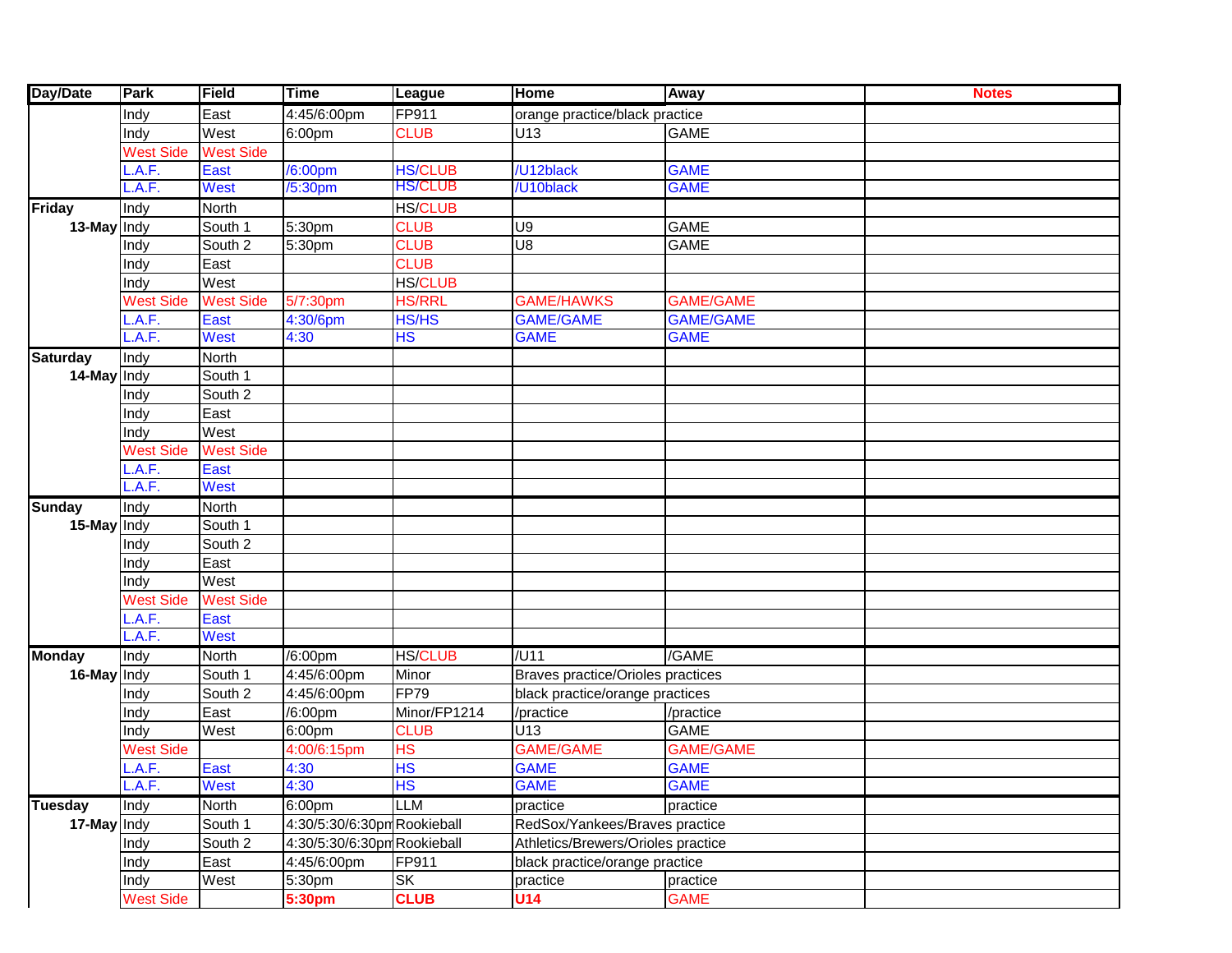| Day/Date        | Park             | Field        | <b>Time</b> | League                   | Home                             | Away             | <b>Notes</b> |
|-----------------|------------------|--------------|-------------|--------------------------|----------------------------------|------------------|--------------|
|                 | .A.F.            | East         | /5:30pm     | <b>HS/CLUB</b>           | /U10orange                       | <b>GAME</b>      |              |
|                 | .A.F.            | <b>West</b>  |             | <b>HS/CLUB</b>           |                                  |                  |              |
| Wednesday       | Indy             | <b>North</b> | /6:00pm     | <b>HS/FP1214</b>         | /practice                        | /practice        |              |
| 18-May Indy     |                  | South 1      | 4:45/6:00pm | Minor                    | orioles practice/braves practice |                  |              |
|                 | Indy             | South 2      | 4:45/6:00pm | FP79                     | orange practice/black practice   |                  |              |
|                 | Indy             | East         | 5:30pm      | <b>CLUB</b>              | U10orange                        | <b>GAME</b>      |              |
|                 | Indy             | West         | /6:00pm     | <b>HS/CLUB</b>           | /U13                             | <b>GAME</b>      |              |
|                 | <b>West Side</b> |              | 5pm         | <b>HS</b>                | <b>GAME</b>                      | <b>GAME</b>      |              |
|                 | .A.F.            | East         | /6:00pm     | <b>HS/CLUB</b>           | /U12orange                       | <b>GAME</b>      |              |
|                 | A.F.             | West         |             | <b>HS/CLUB</b>           |                                  |                  |              |
| <b>Thursday</b> | Indy             | <b>North</b> | /6:00pm     | <b>HS/LLM</b>            | /practice                        | /practice        |              |
| 19-May Indy     |                  | South 1      | 5:30/6:30pm | Diamond                  | Athletics/Orioles practices      |                  |              |
|                 | Indy             | South 2      | 5:30/6:30pm | Diamond                  | <b>Braves/Brewers practices</b>  |                  |              |
|                 | Indy             | East         | 5:30pm      | <b>CLUB</b>              | U10black                         | <b>GAME</b>      |              |
|                 | Indy             | West         | 5:30pm      | <b>SK</b>                | practice                         | practice         |              |
|                 | <b>West Side</b> |              |             |                          |                                  |                  |              |
|                 | .A.F.            | East         | 7:00pm/     | <b>HS/CLUB</b>           | Game/                            | Game/            |              |
|                 | A.F.             | <b>West</b>  | /6:00pm     | <b>HS/CLUB</b>           | /U12orange                       | <b>GAME</b>      |              |
| <b>Friday</b>   | Indy             | North        |             | <b>VELOCITY</b>          | <b>TOURNEY</b>                   | <b>TOURNEY</b>   |              |
| 20-May          | Indy             | South 1      |             | <b>VELOCITY</b>          | <b>TOURNEY</b>                   | <b>TOURNEY</b>   |              |
|                 | Indy             | South 2      |             | <b>VELOCITY</b>          | <b>TOURNEY</b>                   | <b>TOURNEY</b>   |              |
|                 | Indy             | East         |             | <b>VELOCITY</b>          | <b>TOURNEY</b>                   | <b>TOURNEY</b>   |              |
|                 | Indy             | West         |             | <b>VELOCITY</b>          | <b>TOURNEY</b>                   | <b>TOURNEY</b>   |              |
|                 | <b>West Side</b> |              | 4:00/6:15pm | <b>HS</b>                | <b>JV2/JV</b>                    | <b>GAME/GAME</b> |              |
|                 | .A.F.            | East         | 6:00pm      | <b>CLUB</b>              | U10orange                        | <b>GAME</b>      |              |
|                 | .A.F.            | <b>West</b>  |             |                          |                                  |                  |              |
| <b>Saturday</b> | Indy             | <b>North</b> |             | <b>VELOCITY</b>          | <b>TOURNEY</b>                   | <b>TOURNEY</b>   |              |
| 21-May Indy     |                  | South 1      |             | <b>VELOCITY</b>          | <b>TOURNEY</b>                   | <b>TOURNEY</b>   |              |
|                 | Indy             | South 2      |             | <b>VELOCITY</b>          | <b>TOURNEY</b>                   | <b>TOURNEY</b>   |              |
|                 | Indy             | East         |             | <b>VELOCITY</b>          | <b>TOURNEY</b>                   | <b>TOURNEY</b>   |              |
|                 | Indy             | West         |             | <b>VELOCITY</b>          | <b>TOURNEY</b>                   | <b>TOURNEY</b>   |              |
|                 | <b>West Side</b> |              | 11:00am     | <b>HS</b>                | <b>VAR GAME</b>                  | <b>GAME</b>      |              |
|                 | .A.F.            | East         | 10am        | $\overline{\mathsf{HS}}$ | JV2                              | <b>GAME</b>      |              |
|                 | .A.F             | <b>West</b>  |             |                          |                                  |                  |              |
| <b>Sunday</b>   | Indy             | North        |             | <b>VELOCITY</b>          | <b>TOURNEY</b>                   | <b>TOURNEY</b>   |              |
| 22-May Indy     |                  | South 1      |             | <b>VELOCITY</b>          | <b>TOURNEY</b>                   | <b>TOURNEY</b>   |              |
|                 | Indy             | South 2      |             | <b>VELOCITY</b>          | <b>TOURNEY</b>                   | <b>TOURNEY</b>   |              |
|                 | Indy             | East         |             | <b>VELOCITY</b>          | <b>TOURNEY</b>                   | <b>TOURNEY</b>   |              |
|                 | Indy             | West         |             | <b>VELOCITY</b>          | <b>TOURNEY</b>                   | <b>TOURNEY</b>   |              |
|                 | <b>West Side</b> |              |             |                          |                                  |                  |              |
|                 | L.A.F.           | East         | 10:00AM     | <b>HS</b>                | <b>GAME</b>                      | <b>GAME</b>      |              |
|                 | L.A.F.           | <b>West</b>  | 10:00AM     | HS                       | <b>GAME</b>                      | <b>GAME</b>      |              |
| <b>Monday</b>   | Indy             | North        | /5:30pm     | HS / CLUB                | / U12black                       | / GAME           |              |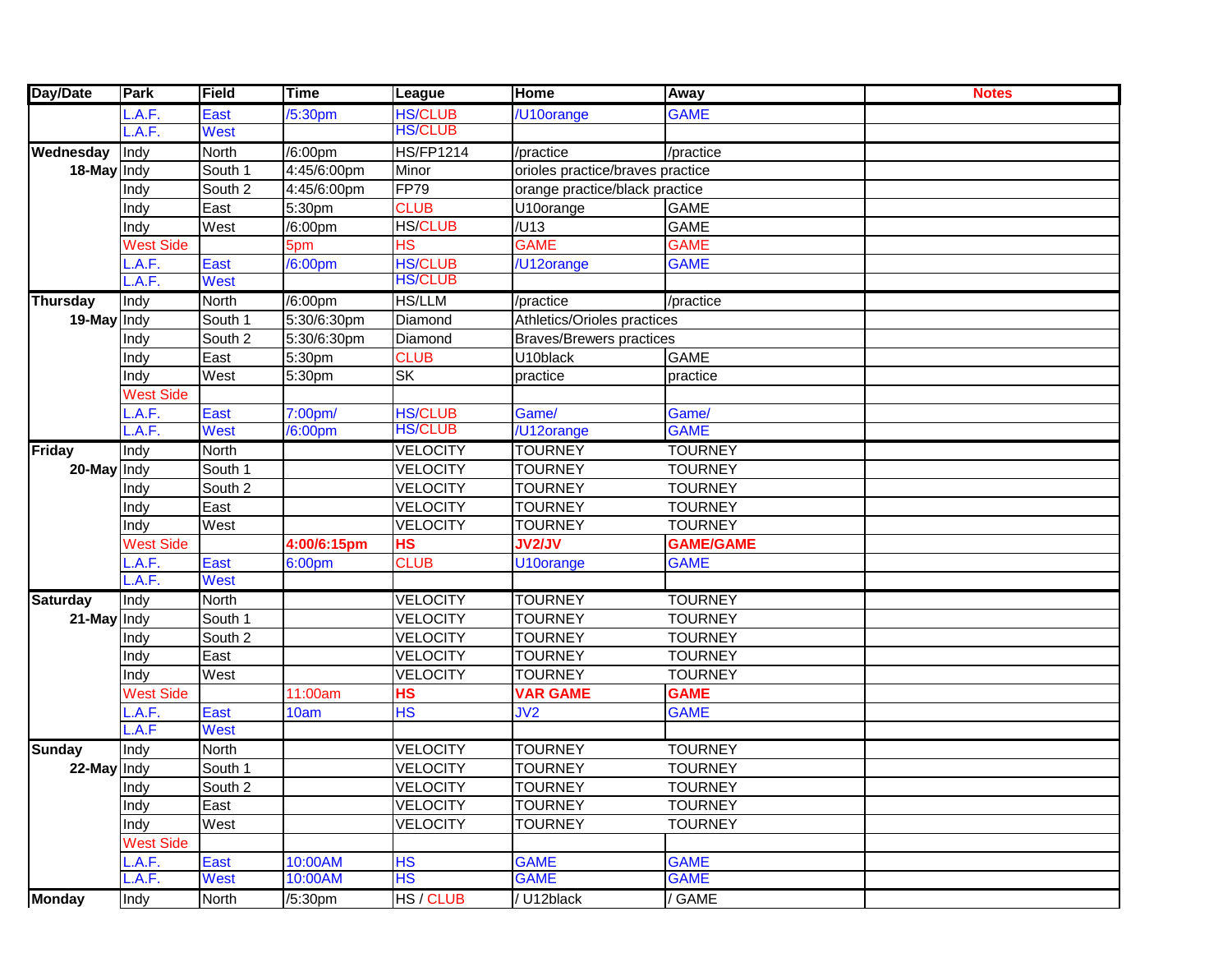| Day/Date        | Park             | <b>Field</b>                | <b>Time</b>                 | League             | Home                                | Away             | <b>Notes</b>                     |
|-----------------|------------------|-----------------------------|-----------------------------|--------------------|-------------------------------------|------------------|----------------------------------|
| 23-May Indy     |                  | South 1                     | 4:45/6:00pm                 | Minor              | Braves practice/Orioles practice    |                  |                                  |
|                 | Indy             | South 2                     | 4:45/6:00pm                 | <b>FP79</b>        | black practice/orange practice      |                  |                                  |
|                 | Indy             | East                        | 6:00pm                      | FP1214             | practice                            | practice         |                                  |
|                 | Indy             | West                        | 6:00pm                      | <b>CLUB</b>        | U13                                 | GAME             |                                  |
|                 | <b>West Side</b> |                             |                             |                    |                                     |                  |                                  |
|                 | A.F.             | East                        | /5:30pm                     | <b>HS/CLUB</b>     | $/$ U11                             | /GAME            |                                  |
|                 | .A.F.            | <b>West</b>                 |                             | HS/CLUB            |                                     |                  |                                  |
| <b>Tuesday</b>  | Indy             | North                       | /6:00pm                     | <b>HS/LLM</b>      | /practice                           | /practice        |                                  |
| 24-May Indy     |                  | South 1                     | 4:30/5:30/6:30pm Rookieball |                    | Yankees/Braves/RedSox practices     |                  |                                  |
|                 | Indy             | $\overline{\text{South 2}}$ | 4:30/5:30/6:30pm Rookieball |                    | Brewers/Orioles/Athletics practices |                  |                                  |
|                 | Indy             | East                        | 4:45/6:00pm                 | FP911              | orange practice/black practice      |                  |                                  |
|                 | Indy             | West                        | /6:00pm                     | <b>HS/CLUB</b>     | /U13                                | /GAME            |                                  |
|                 | <b>West Side</b> |                             | 5:00pm                      | <b>HS</b>          | <b>VAR GAME</b>                     | <b>GAME</b>      |                                  |
|                 | A.F.             | East                        |                             | <b>HS/CLUB</b>     |                                     |                  |                                  |
|                 | A.F.             | <b>West</b>                 | /5:30pm                     | <b>HS/CLUB</b>     | $/$ U11                             | /GAME            |                                  |
| Wednesday       | Indy             | North                       | /6:00pm                     | <b>HS / FP1214</b> | /practice                           | /practice        |                                  |
| 25-May Indy     |                  | South 1                     | 6:00pm                      | Minor              | Orioles scrimmage                   | Braves scrimmage |                                  |
|                 | Indy             | $\overline{\text{South 2}}$ | 6:00pm                      | <b>FP79</b>        | <b>Black scrimmage</b>              | Orange scrimmage | <b>RAIN CANCEL</b>               |
|                 | Indy             | East                        | 5:30pm                      | <b>CLUB</b>        | U10black                            | <b>GAME</b>      |                                  |
|                 | Indy             | West                        | /5:30pm                     | HS/SK              | /practice                           | /practice        |                                  |
|                 | <b>West Side</b> |                             | 4pm/6:15pm                  | <b>HS/HS</b>       | <b>JV2/JV</b>                       | <b>GAME/GAME</b> |                                  |
|                 |                  |                             |                             |                    |                                     |                  |                                  |
|                 | .A.F.            | <b>West</b>                 |                             | <b>HS/CLUB</b>     |                                     |                  |                                  |
| <b>Thursday</b> | Indy             | North                       | 4:30pm/6:00pm               | <b>HS/LLM</b>      | JV2/practice                        | GAME/practice    |                                  |
| 26-May Indy     |                  | South 1                     | 5:30/6:30pm                 | Diamond            | Orioles/Athletics practices         |                  |                                  |
|                 | Indy             | $\overline{\text{South 2}}$ | 5:30/6:30pm                 | Diamond            | <b>Brewers/Braves practices</b>     |                  |                                  |
|                 | Indy             | East                        | 6:00pm                      | FP911              | black scrimmage                     | orange scrimmage | <b>RAIN CANCEL</b>               |
|                 | Indy             | West                        | 4:30pm                      | <b>HS</b>          | <b>GAME</b>                         | <b>GAME</b>      |                                  |
|                 | <b>West Side</b> |                             | 4:30 <sub>pm</sub>          | H <sub>S</sub>     | <b>VAR GAME</b>                     | <b>GAME</b>      |                                  |
|                 | A.F.             | East                        | /5:30pm                     | <b>HS/CLUB</b>     | $/$ U11                             | /GAME            |                                  |
|                 | .A.F.            | <b>West</b>                 | /5:30 <sub>pm</sub>         | <b>HS/CLUB</b>     | / <sup>10</sup>                     | /GAME            |                                  |
| <b>Friday</b>   | Indy             | North                       | 6pm                         | <b>CLUB</b>        | U10orange                           | game             |                                  |
| 27-May Indy     |                  | South 1                     | 5:30pm                      | <b>CLUB</b>        | U9                                  | GAME             |                                  |
|                 | Indy             | $\overline{\text{South 2}}$ |                             | <b>CLUB</b>        |                                     |                  |                                  |
|                 | Indy             | East                        |                             | <b>CLUB</b>        |                                     |                  |                                  |
|                 | Indy             | West                        | 5:30pm                      | SK                 | practice                            | practice         |                                  |
|                 | <b>West Side</b> |                             | 4pm/7:30pm                  | <b>HS/RRL</b>      | game/HAWKS                          | game/GAME        |                                  |
|                 | .A.F.            | East                        | 4:30pm                      | <b>HS</b>          | <b>GAME</b>                         | <b>GAME</b>      |                                  |
|                 | .A.F.            | <b>West</b>                 |                             | <b>HS/CLUB</b>     |                                     |                  |                                  |
| <b>Saturday</b> | Indy             | North                       |                             |                    |                                     |                  | <b>HIGH SCHOOL SPORTS SEASON</b> |
| 28-May Indy     |                  | South 1                     |                             |                    |                                     |                  | <b>ENDS</b>                      |
|                 | Indy             | $\overline{\text{South 2}}$ |                             |                    |                                     |                  |                                  |
|                 | Indy             | East                        |                             |                    |                                     |                  |                                  |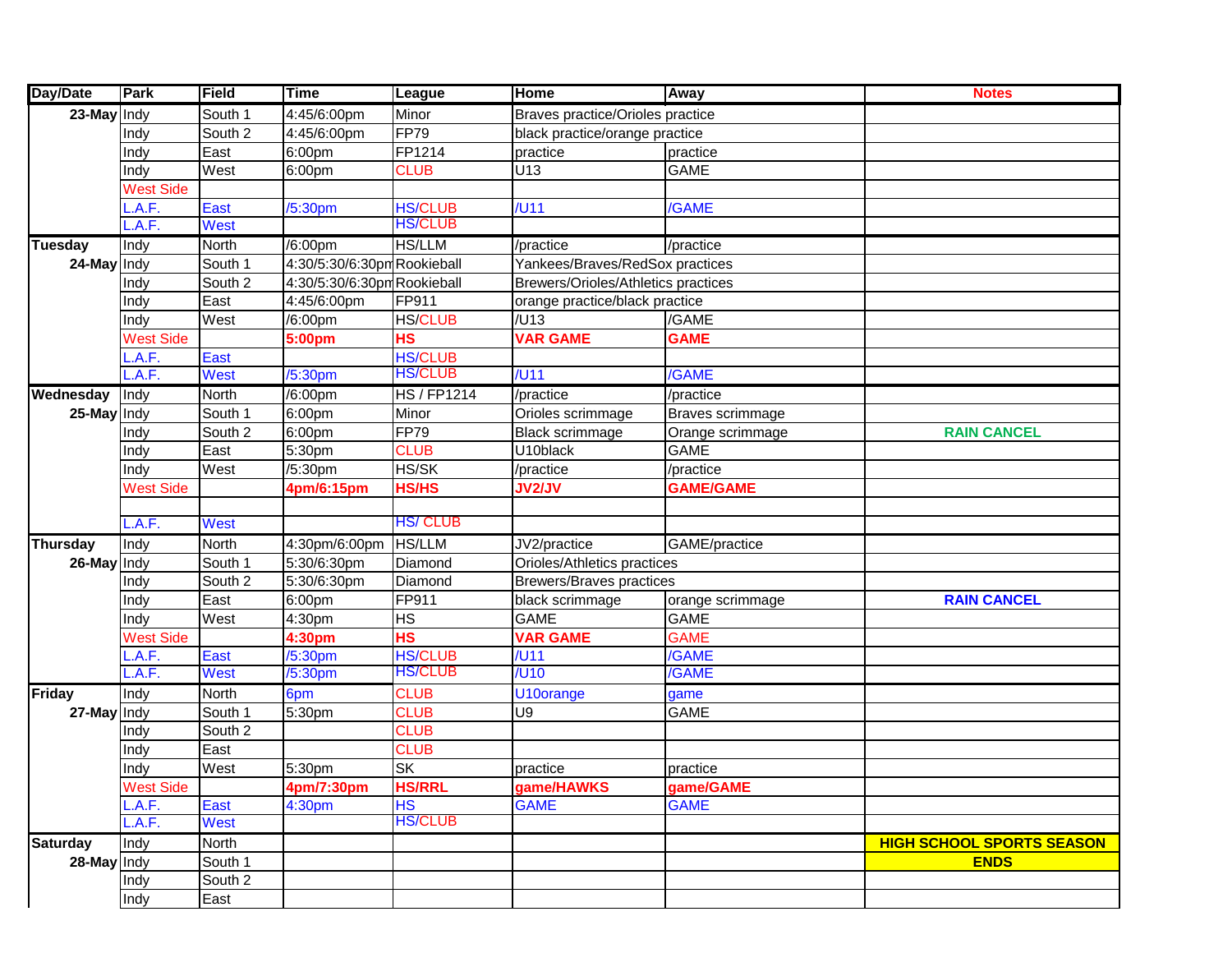| Day/Date        | <b>Park</b>      | Field        | <b>Time</b>   | League         | <b>Home</b>                                    | Away                          | <b>Notes</b>                              |
|-----------------|------------------|--------------|---------------|----------------|------------------------------------------------|-------------------------------|-------------------------------------------|
|                 | Indy             | West         |               |                |                                                |                               |                                           |
|                 | <b>West Side</b> |              | 9:30am        | <b>HS</b>      | <b>GAME</b>                                    | <b>GAME</b>                   |                                           |
|                 | .A.F.            | East         | 9:30/11:30am  | <b>HS/HS</b>   | <b>GAME/GAME</b>                               | <b>GAME/GAME</b>              |                                           |
|                 | .A.F.            | <b>West</b>  |               |                |                                                |                               |                                           |
| <b>Sunday</b>   | Indy             | <b>North</b> |               |                |                                                |                               |                                           |
| 29-May Indy     |                  | South 1      |               |                |                                                |                               |                                           |
|                 | Indy             | South 2      |               |                |                                                |                               |                                           |
|                 | Indy             | East         |               |                |                                                |                               |                                           |
|                 | Indy             | West         |               |                |                                                |                               |                                           |
|                 | <b>West Side</b> |              |               |                |                                                |                               |                                           |
|                 | A.F.             | East         |               |                |                                                |                               |                                           |
|                 | .A.F.            | West         |               |                |                                                |                               |                                           |
| <b>Monday</b>   | Indy             | North        |               | <b>CLUB</b>    |                                                |                               | <b>MEMORIAL DAY</b>                       |
| 30-May Indy     |                  | South 1      |               | <b>CLUB</b>    |                                                |                               |                                           |
|                 | Indy             | South 2      |               | <b>CLUB</b>    |                                                |                               |                                           |
|                 | Indy             | East         |               | <b>CLUB</b>    |                                                |                               |                                           |
|                 | Indy             | West         |               | <b>HS/CLUB</b> |                                                |                               |                                           |
|                 | <b>West Side</b> |              |               |                |                                                |                               |                                           |
|                 | .A.F.            | East         |               | <b>HS/CLUB</b> |                                                |                               |                                           |
|                 | A.F.             | West         |               | <b>HS</b>      |                                                |                               |                                           |
| <b>Tuesday</b>  | Indy             | North        | $6:00$ pm/    | LLM/FP911      | Hartford1/                                     | Jackson1/                     |                                           |
| 31-May Indy     |                  | South 1      | 5:45pm/7:15pm | Rookieball     | RedSox/Braves                                  | Yankees/Orioles               |                                           |
|                 | Indy             | South 2      | 5:45pm        | Rookieball     | <b>Athletics</b>                               | <b>Brewers</b>                |                                           |
|                 | Indy             | East         | 5:30pm        | <b>CLUB</b>    | U10black                                       | <b>GAME</b>                   |                                           |
|                 | Indy             | West         |               | <b>CLUB</b>    |                                                |                               |                                           |
|                 | <b>West Side</b> |              | 5:30pm        | <b>CLUB</b>    | <b>U14</b>                                     | <b>GAME</b>                   |                                           |
|                 | .A.F.            | East         | 6:00pm        | <b>CLUB</b>    | U12black                                       | <b>GAME</b>                   |                                           |
|                 | L.A.F.           | West         |               | LLM/FP911      |                                                |                               |                                           |
| Wednesday       | Indy             | <b>North</b> | 5:30pm        | <b>CLUB</b>    | U12orange                                      | <b>GAME</b>                   |                                           |
| 1-Jun Indy      |                  | South 1      | 5:30pm        | <b>CLUB</b>    | <b>U9</b>                                      | <b>GAME</b>                   |                                           |
|                 | Indy             | South 2      | 5:30pm        | <b>CLUB</b>    | $\overline{\mathsf{U}8}$                       | <b>GAME</b>                   |                                           |
|                 | Indy             | East         | 5:30PM        | <b>CLUB</b>    | U10orange                                      | <b>GAME</b>                   |                                           |
|                 | Indy             | West         |               | SK             |                                                |                               |                                           |
|                 | <b>West Side</b> |              |               |                |                                                |                               |                                           |
|                 | A.F.             | East         | <b>6:15pm</b> |                | <b>56TBALLCLINIC Rockies &amp; Twins &amp;</b> | <b>Yankees &amp; Brewers</b>  | <b>Most likely only using West Field!</b> |
|                 | .A.F.            | West         | 7:30pm        |                | 56TBALL CLINIC Pirates & Orioles &             | <b>Athletics &amp; Royals</b> |                                           |
| <b>Thursday</b> | Indy             | <b>North</b> | /6:00pm       | LLM/FP911      | /Hartford 1                                    | /Richfield                    |                                           |
| 2-Jun Indy      |                  | South 1      | 6:00pm        | Diamond        | <b>Athletics</b>                               | Orioles                       |                                           |
|                 | Indy             | South 2      | 6:00pm        | Diamond        | <b>Brewers</b>                                 | <b>Braves</b>                 |                                           |
|                 | Indy             | East         | 6:00pm        | 3T             | All teams                                      | All teams                     |                                           |
|                 | Indy             | West         | 6:00pm        | SK             | Hartford 1                                     | Okauchee 2                    |                                           |
|                 | <b>West Side</b> |              | 7:00pm        | <b>CLUB</b>    | <b>JV Legion GAME</b>                          | <b>GAME</b>                   |                                           |
|                 | L.A.F.           | East         | 5:30pm        | <b>CLUB</b>    | U11                                            | <b>GAME</b>                   |                                           |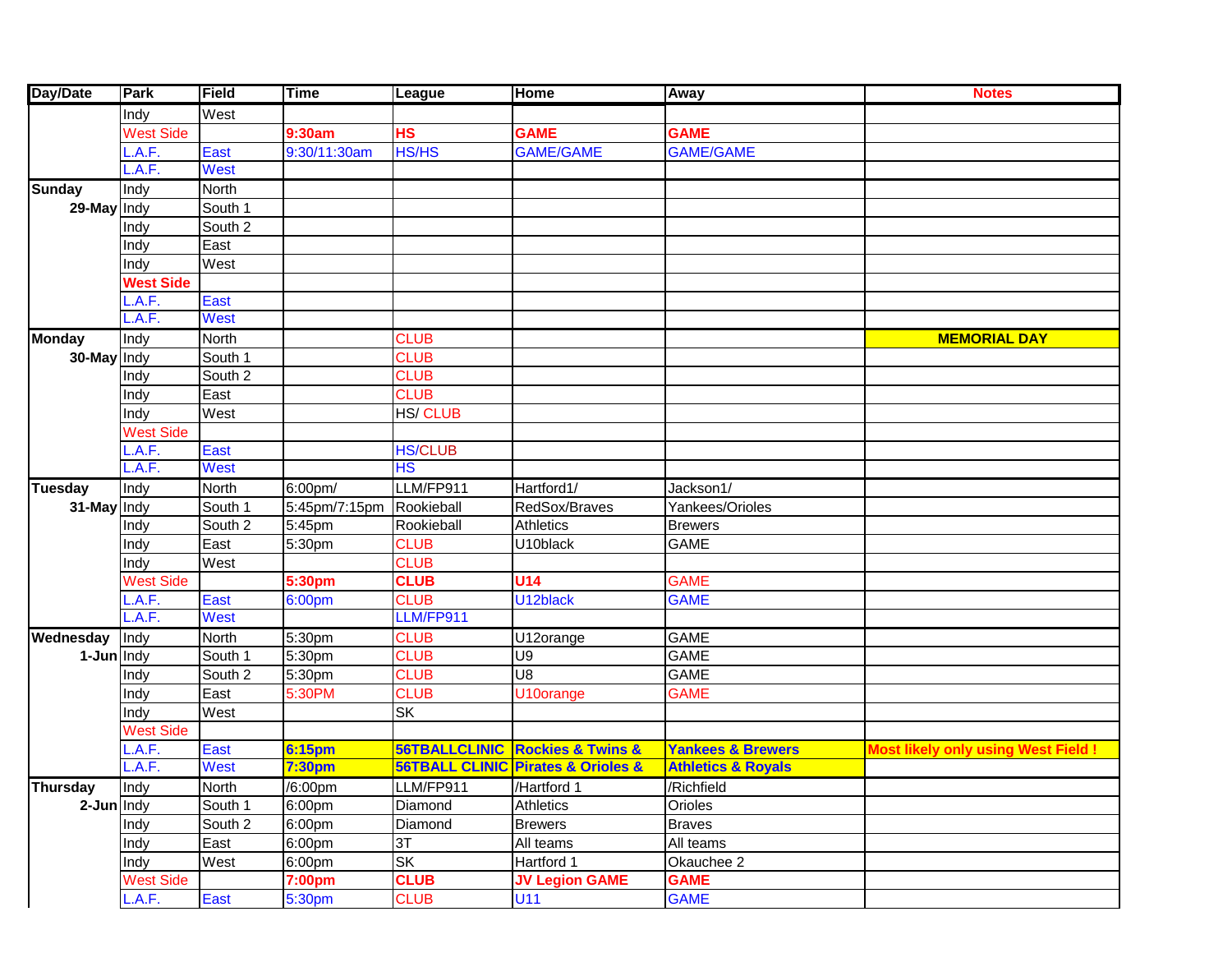| Day/Date        | Park             | Field        | <b>Time</b>        | League          | <b>Home</b>           | Away                  | <b>Notes</b>       |
|-----------------|------------------|--------------|--------------------|-----------------|-----------------------|-----------------------|--------------------|
|                 | .A.F.            | <b>West</b>  |                    | <b>HPRD</b>     |                       |                       |                    |
| Friday          | Indy             | North        | 5:30pm             | <b>CLUB</b>     | U12black              | <b>GAME</b>           |                    |
| 3-Jun Indy      |                  | South 1      | 5:30pm             | <b>CLUB</b>     | U9                    | <b>GAME</b>           |                    |
|                 | Indy             | South 2      |                    | <b>HPRD</b>     |                       |                       |                    |
|                 | Indy             | East         |                    | <b>HPRD</b>     |                       |                       |                    |
|                 | Indy             | West         |                    | <b>SK</b>       |                       |                       |                    |
|                 | <b>West Side</b> |              | 7:30pm             | <b>RRL</b>      | <b>HAWKS</b>          | <b>GAME</b>           |                    |
|                 | .A.F.            | East         |                    | <b>HS/CLUB</b>  |                       |                       |                    |
|                 | A.F.             | West         |                    | <b>HS/CLUB</b>  |                       |                       |                    |
| <b>Saturday</b> | Indy             | North        |                    |                 |                       |                       |                    |
| 4-Jun Indy      |                  | South 1      |                    |                 |                       |                       |                    |
|                 | Indy             | South 2      |                    |                 |                       |                       |                    |
|                 | Indy             | East         |                    |                 |                       |                       |                    |
|                 | Indy             | West         |                    |                 |                       |                       |                    |
|                 | <b>West Side</b> |              |                    |                 |                       |                       |                    |
|                 | .A.F.            | East         |                    |                 |                       |                       |                    |
|                 | A.F.             | <b>West</b>  |                    |                 |                       |                       |                    |
| <b>Sunday</b>   | Indy             | North        |                    |                 |                       |                       |                    |
| 5-Jun Indy      |                  | South 1      |                    |                 |                       |                       |                    |
|                 | Indy             | South 2      |                    |                 |                       |                       |                    |
|                 | Indy             | East         |                    |                 |                       |                       |                    |
|                 | Indy             | West         |                    |                 |                       |                       |                    |
|                 | <b>West Side</b> |              |                    |                 |                       |                       |                    |
|                 | .A.F.            | East         |                    |                 |                       |                       |                    |
|                 | A.F.             | West         |                    |                 |                       |                       |                    |
| <b>Monday</b>   | Indy             | <b>North</b> | 6:00pm             | <b>CLUB</b>     | U11                   | <b>GAME</b>           |                    |
| 6-Jun Indy      |                  | South 1      | 6:00pm             | Minor           | Hartford 1            | Richfield 2           | <b>RAIN CANCEL</b> |
|                 | Indy             | South 2      | 6:00pm             | 4 <sub>T</sub>  | <b>4T CLINIC</b>      | 4T CLINIC             | <b>RAIN CANCEL</b> |
|                 | Indy             | East         |                    | Minor/FP79/1214 |                       |                       |                    |
|                 | Indy             | West         |                    | <b>CLUB</b>     | U <sub>13</sub>       | <b>GAME</b>           |                    |
|                 | <b>West Side</b> |              | 7:00 <sub>pm</sub> | <b>CLUB</b>     | <b>JV Legion GAME</b> | <b>GAME</b>           |                    |
|                 | .A.F.            | <b>East</b>  | 6:00pm             | <b>CLUB</b>     |                       |                       |                    |
|                 | .A.F.            | <b>West</b>  | 6:00pm             | <b>Minor</b>    | Hartford 2            | Richfield 1           | <b>RAIN CANCEL</b> |
| <b>Tuesday</b>  | Indy             | <b>North</b> | 6:00pm/            | LLM/FP911       | Hartford1/            | Slinger <sub>2/</sub> |                    |
| 7-Jun Indy      |                  | South 1      | 5:45/7:15          | Rookieball      | Athletics/RedSox      | <b>Braves/Orioles</b> |                    |
|                 | Indy             | South 2      | 5:45               | Rookieball      | <b>Brewers</b>        | Yankees               |                    |
|                 | Indy             | East         | 5:30pm             | <b>CLUB</b>     | U10orange             | <b>GAME</b>           |                    |
|                 | Indy             | West         | 6pm                | <b>CLUB</b>     | U13                   | <b>GAME</b>           |                    |
|                 | <b>West Side</b> |              | 5:30pm             | <b>CLUB</b>     | <b>U14 GAME</b>       | <b>GAME</b>           |                    |
|                 | L.A.F.           | East         |                    | <b>CLUB</b>     |                       |                       |                    |
|                 | L.A.F.           | <b>West</b>  | /6:00pm            | LLM/FP911       | /Hartford 1           | /Hartford 2           |                    |
| Wednesday       | Indy             | North        | 6:00pm             | FP1214          | Hartford 1            | Jackson 1             | <b>RAIN CANCEL</b> |
| 8-Jun Indy      |                  | South 1      | 6:00pm/7:00pm      | 56Tball         | Rockies/Royals        | Twins/Yankees         | <b>RAIN CANCEL</b> |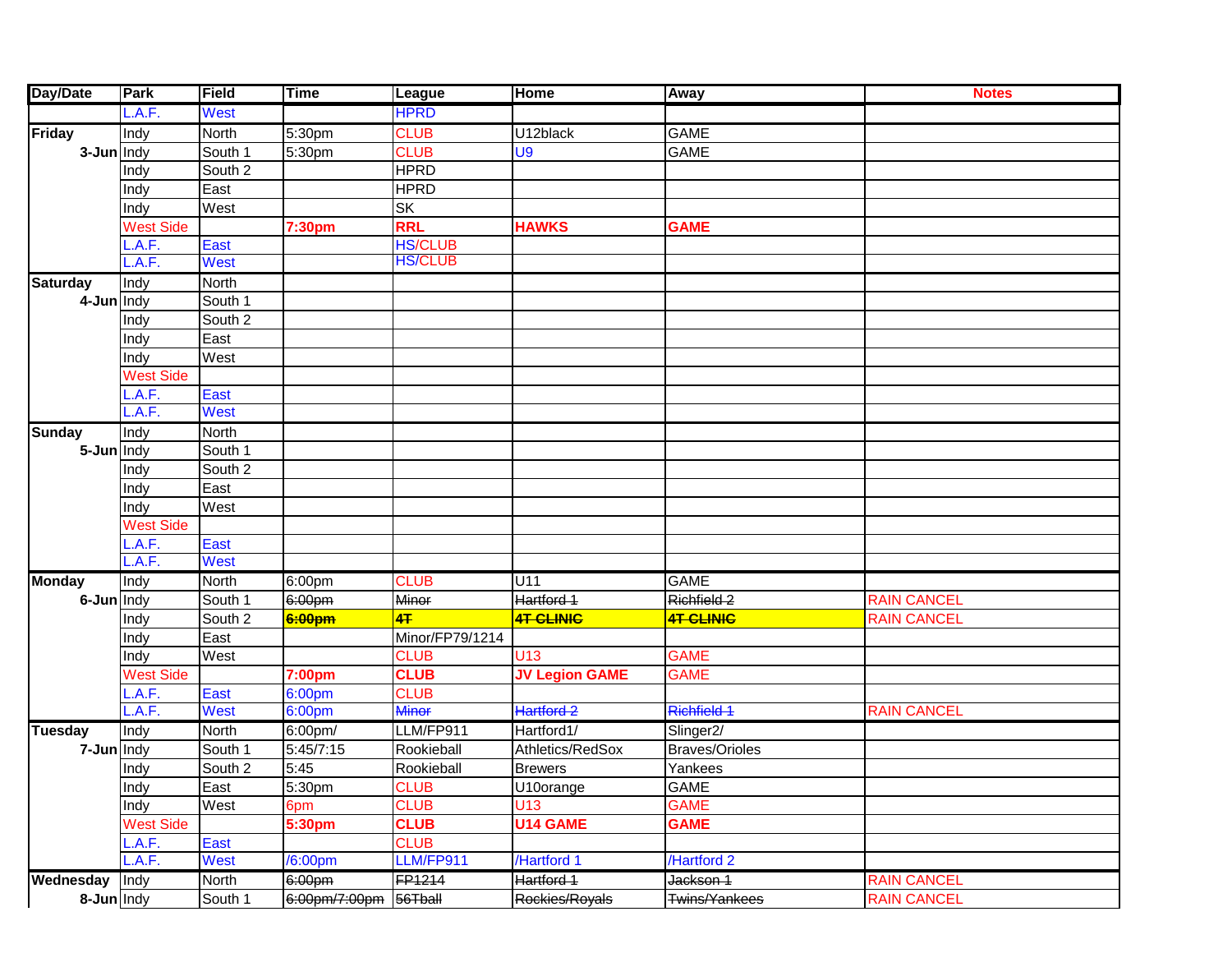| <b>Day/Date</b> | Park             | Field        | <b>Time</b>   | League          | <b>Home</b>        | Away                   | <b>Notes</b>       |
|-----------------|------------------|--------------|---------------|-----------------|--------------------|------------------------|--------------------|
|                 | Indy             | South 2      | 6:00pm/7:00pm | 56Tball         | Athletics/Orioles  | <b>Brewers/Pirates</b> | <b>RAIN CANCEL</b> |
|                 | Indy             | East         |               | 56Tball         |                    |                        |                    |
|                 | Indy             | West         | 6:00pm        | <b>CLUB</b>     | U13                | <b>GAME</b>            | Rain Make Up       |
|                 | <b>West Side</b> |              |               |                 |                    |                        |                    |
|                 | .A.F.            | East         | 6:00pm        | <b>CLUB</b>     | U12orange          | <b>GAME</b>            |                    |
|                 | A.F.             | West         | 6:00pm/       | Minor/FP79      | Hartford 2/        | Slinger 1/             | <b>RAIN CANCEL</b> |
| <b>Thursday</b> | Indy             | North        | 6:00pm/       | LLM/FP911       | Hartford1/         | Jackson1/              |                    |
| 9-Jun Indy      |                  | South 1      | 6:00pm        | Diamond         | Orioles            | <b>Brewers</b>         |                    |
|                 | Indy             | South 2      | 6:00pm        | Diamond         | <b>Braves</b>      | <b>Athletics</b>       |                    |
|                 | Indy             | East         |               | 3T/Diamond      | <b>3T NO GAMES</b> | 3T NO GAMES            |                    |
|                 | Indy             | West         |               | SK              |                    |                        |                    |
|                 | <b>West Side</b> |              |               |                 |                    |                        |                    |
|                 | A.F.             | East         | 6pm           | <b>CLUB</b>     | U12orange          | <b>GAME</b>            |                    |
|                 | A.F.             | <b>West</b>  |               | LLM/FP911       |                    |                        |                    |
| <b>Friday</b>   | Indy             | North        |               | <b>HPRD</b>     |                    |                        |                    |
| 10-Jun Indy     |                  | South 1      | 5:30pm        | <b>CLUB</b>     | U9                 | <b>GAME</b>            |                    |
|                 | Indy             | South 2      |               | <b>HPRD</b>     |                    |                        |                    |
|                 | Indy             | East         |               | <b>CLUB</b>     |                    |                        |                    |
|                 | Indy             | West         |               | SK              |                    |                        |                    |
|                 | <b>West Side</b> |              |               |                 |                    |                        |                    |
|                 | A.F.             | East         |               | <b>HS/CLUB</b>  |                    |                        |                    |
|                 | .A.F.            | West         |               | <b>HS/CLUB</b>  |                    |                        |                    |
| <b>Saturday</b> | Indy             | North        |               |                 |                    |                        |                    |
| 11-Jun Indy     |                  | South 1      |               |                 |                    |                        |                    |
|                 | Indy             | South 2      |               |                 |                    |                        |                    |
|                 | Indy             | East         |               |                 |                    |                        |                    |
|                 | Indy             | West         |               |                 |                    |                        |                    |
|                 | <b>West Side</b> |              |               |                 |                    |                        |                    |
|                 | A.F.             | East         |               |                 |                    |                        |                    |
|                 | A.F.             | <b>West</b>  |               |                 |                    |                        |                    |
| <b>Sunday</b>   | Indy             | <b>North</b> |               |                 |                    |                        |                    |
| 12-Jun Indy     |                  | South 1      |               |                 |                    |                        |                    |
|                 | Indy             | South 2      |               |                 |                    |                        |                    |
|                 | Indy             | East         |               |                 |                    |                        |                    |
|                 | Indy             | West         |               |                 |                    |                        |                    |
|                 | <b>West Side</b> |              |               |                 |                    |                        |                    |
|                 | L.A.F.           | <b>East</b>  |               |                 |                    |                        |                    |
|                 | .A.F.            | West         |               |                 |                    |                        |                    |
| <b>Monday</b>   | Indy             | North        | 5:30pm        | <b>CLUB</b>     | U12orange          | <b>GAME</b>            |                    |
| $13$ -Jun Indy  |                  | South 1      | 6:00pm        | Minor           | Hartford 2         | Slinger 3              | <b>RAIN CANCEL</b> |
|                 | Indy             | South 2      | 6:00/7:15pm   | 4Ŧ              | Brewers/Braves     | Orioles/RedSox         | <b>RAIN CANCEL</b> |
|                 | Indy             | East         | //6:00pm      | Minor/FP79/1214 | //Hartford 1       | //Slinger 1            | <b>RAIN CANCEL</b> |
|                 | Indy             | West         |               | <b>CLUB</b>     |                    |                        |                    |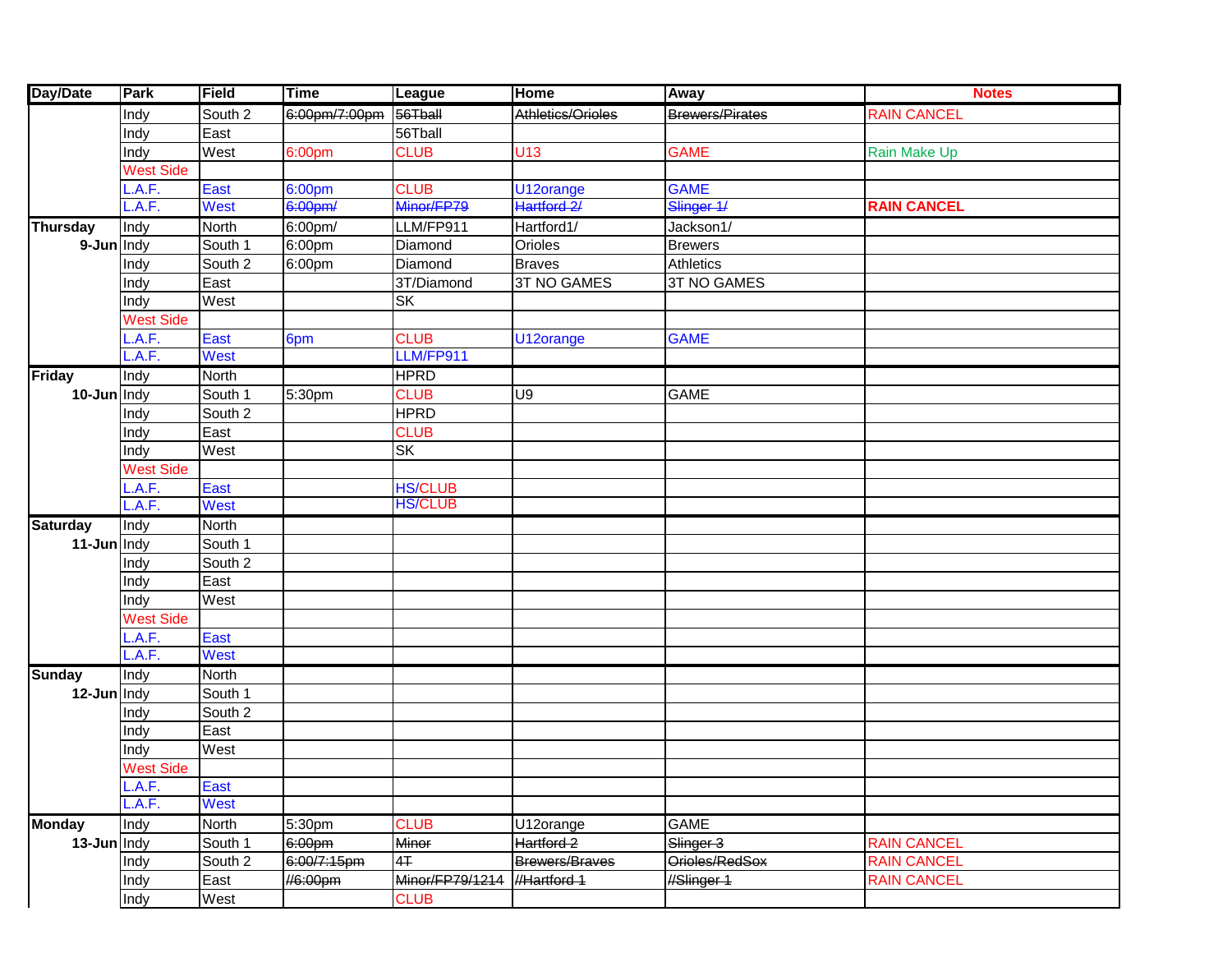| Day/Date        | Park              | Field        | <b>Time</b>          | League         | Home                     | <b>Away</b>                | <b>Notes</b>                 |
|-----------------|-------------------|--------------|----------------------|----------------|--------------------------|----------------------------|------------------------------|
|                 | <b>West Side</b>  |              | 7:00pm               | <b>CLUB</b>    | <b>JV Legion GAME</b>    | <b>GAME</b>                |                              |
|                 | .A.F              | East         | 5:30pm               | <b>CLUB</b>    | U <sub>8</sub>           | <b>GAME</b>                |                              |
|                 | .A.F              | West         | 6:00pm               | <b>FP79</b>    | Hartford 2               | Jackson 1                  | <b>RAIN CANCEL</b>           |
| <b>Tuesday</b>  | Indy              | North        |                      | LLM/FP911      |                          |                            |                              |
| 14-Jun Indy     |                   | South 1      | 5:45/7:15pm          | Rookieball     | Athletics/Braves         | Orioles/Yankees            |                              |
|                 | Indy              | South 2      | 5:45pm               | Rookieball     | <b>Brewers</b>           | RedSox                     |                              |
|                 | Indy              | East         | 5:30pm               | <b>CLUB</b>    | U10black                 | <b>GAME</b>                |                              |
|                 | Indy              | West         | 6:00pm               | <b>CLUB</b>    | U13                      | <b>GAME</b>                |                              |
|                 | <b>West Side</b>  |              | 5:30/7:30pm          | <b>CLUB</b>    | <b>JV / Legion GAME</b>  | <b>GAME/GAME</b>           |                              |
|                 | .A.F              | East         | 7:30 <sub>pm</sub>   | <b>CLUB</b>    | U10orange                | <b>GAME</b>                |                              |
|                 | .A.F              | <b>West</b>  |                      | LLM/FP911      |                          |                            |                              |
| Wednesday       | Indy              | <b>North</b> | 6:00pm               | FP1214         | Hartford 1               | Slinger 2                  |                              |
| 15-Jun Indy     |                   | South 1      | 6:00/7:00pm          | 56TBALL        | <b>Brewers/Athletics</b> | Yankees/Rockies            |                              |
|                 | Indy              | South 2      | 6:00/7:00pm          | 56TBALL        | Orioles/Pirates          | Royals/Twins               |                              |
|                 | Indy              | East         |                      | 56TBALL        |                          |                            |                              |
|                 | Indy              | West         | 6:00pm               | <b>SK</b>      | Hartford 1               | Jackson                    |                              |
|                 | <b>West Side</b>  |              |                      | <b>RRL</b>     |                          |                            |                              |
|                 | .A.F              | East         | 5:30pm               | <b>CLUB</b>    | U10black                 | <b>GAME</b>                |                              |
|                 | L.A.F             | <b>West</b>  | 5:30/7:15pm          | <b>Minor</b>   | Hartford 1/Hartford 2    | Jackson 1/Richfield 3      |                              |
| <b>Thursday</b> | Indy              | <b>North</b> |                      | LLM/FP911      |                          |                            | <b>RESCHEDULED CLUB GAME</b> |
| 16-Jun Indy     |                   | South 1      | 6:00 <sub>pm</sub>   | Diamond        | <b>Athletics</b>         | <b>Brewers</b>             |                              |
|                 | Indy              | South 2      | 6:00pm               | Diamond        | <b>Braves</b>            | Orioles                    |                              |
|                 | Indy              | East         | 6:00pm               | 3T             | All teams                | All teams                  |                              |
|                 | Indy              | West         |                      | <b>SK</b>      |                          |                            |                              |
|                 | <b>West Side</b>  |              |                      |                |                          |                            |                              |
|                 | .A.F              | <b>East</b>  | 5:30/7:30pm          | <b>CLUB</b>    | U11/U10black             | <b>GAME/GAME</b>           |                              |
|                 | .A.F              | <b>West</b>  | 5:30/7:15pm          | <b>FP911</b>   | Hartford 2/Hartford 1    | <b>Slinger 1/Slinger 2</b> |                              |
| <b>Friday</b>   | Indy              | <b>North</b> |                      | <b>HPRD</b>    |                          |                            |                              |
| 17-Jun Indy     |                   | South 1      | 5:30pm               | <b>CLUB</b>    | <b>U9</b>                | <b>GAME</b>                |                              |
|                 | Indy              | South 2      |                      | <b>HPRD</b>    |                          |                            |                              |
|                 | Indy              | East         |                      | <b>CLUB</b>    |                          |                            |                              |
|                 | Indy              | West         |                      | <b>SK</b>      |                          |                            |                              |
|                 | <b>West Side</b>  |              | 7:30 <sub>pm</sub>   | <b>RRL</b>     | <b>Hawks</b>             | <b>GAME</b>                |                              |
|                 | $\mathsf{L.A.F.}$ | East         | $\overline{6}$ :00pm | <b>HS/CLUB</b> | /U12black                | <b>GAME</b>                |                              |
|                 | $\mathsf{L.A.F.}$ | <b>West</b>  |                      | <b>HS/CLUB</b> |                          |                            |                              |
| <b>Saturday</b> | Indy              | <b>North</b> |                      |                |                          |                            |                              |
| 18-Jun Indy     |                   | South 1      |                      |                |                          |                            |                              |
|                 | Indy              | South 2      |                      |                |                          |                            |                              |
|                 | Indy              | East         |                      |                |                          |                            |                              |
|                 | Indy              | West         |                      |                |                          |                            |                              |
|                 | <b>West Side</b>  |              |                      |                |                          |                            |                              |
|                 | L.A.F.            | East         |                      |                |                          |                            |                              |
|                 | L.A.F.            | <b>West</b>  |                      |                |                          |                            |                              |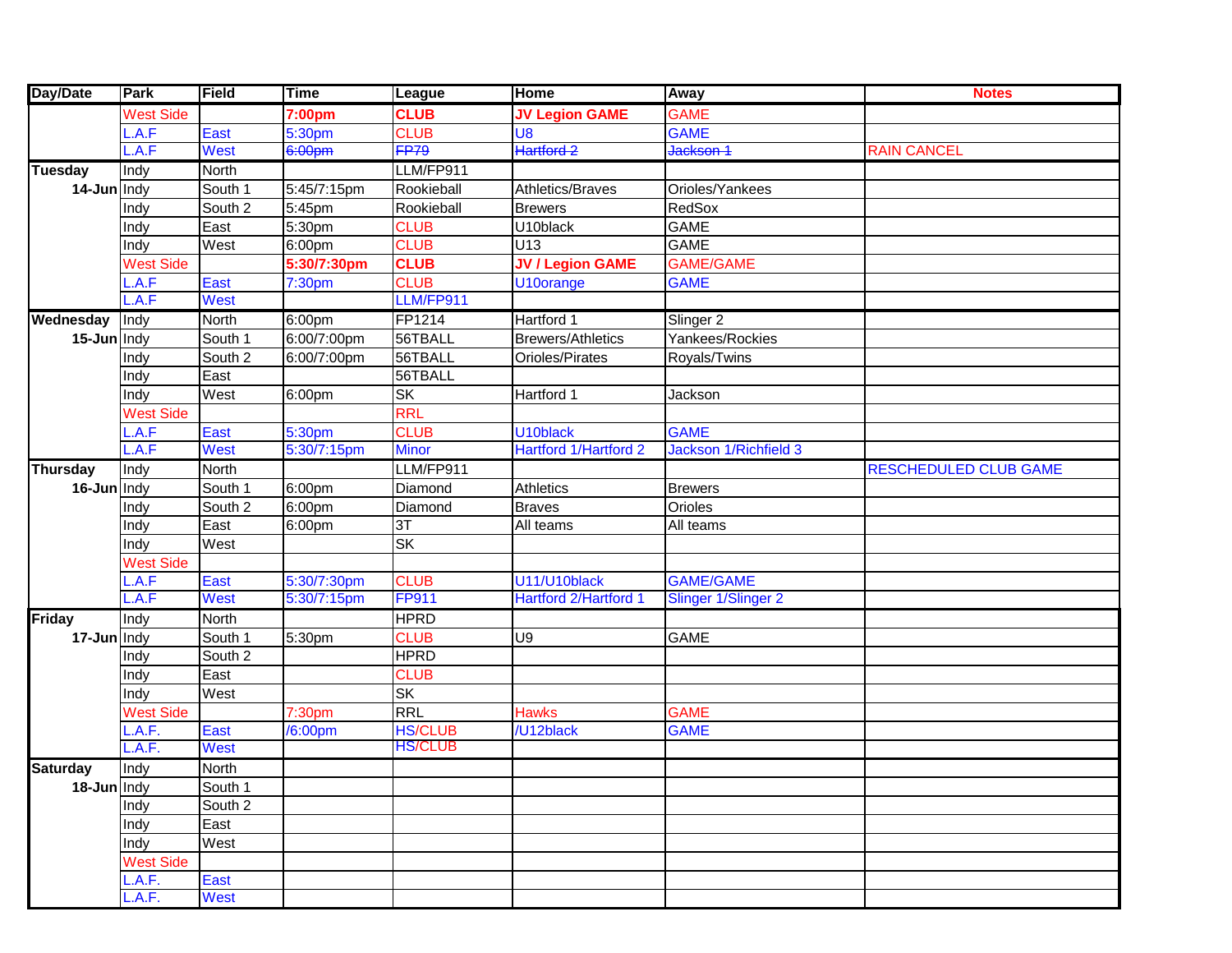| <b>Day/Date</b>              | Park             | Field        | <b>Time</b> | League          | <b>Home</b>                  | Away                         | <b>Notes</b> |
|------------------------------|------------------|--------------|-------------|-----------------|------------------------------|------------------------------|--------------|
|                              | Indy             | North        |             |                 |                              |                              |              |
| <b>Sunday</b><br>19-Jun Indy |                  | South 1      |             |                 |                              |                              |              |
|                              | Indy             | South 2      |             |                 |                              |                              |              |
|                              | Indy             | East         |             |                 |                              |                              |              |
|                              | Indy             | West         |             |                 |                              |                              |              |
|                              | <b>West Side</b> |              |             |                 |                              |                              |              |
|                              | .A.F.            | East         |             |                 |                              |                              |              |
|                              | A.F.             | <b>West</b>  |             |                 |                              |                              |              |
| <b>Monday</b>                | Indy             | <b>North</b> | 6:00pm      | <b>CLUB</b>     | U11                          | <b>GAME</b>                  |              |
| 20-Jun Indy                  |                  | South 1      | 6:00pm      | Minor           | Hartford 1                   | Slinger 3                    |              |
|                              | Indy             | South 2      | 6:00/7:15pm | 4T              | Braves/RedSox                | Orioles/Brewers              |              |
|                              | Indy             | East         |             | Minor/FP79/1214 |                              |                              |              |
|                              | Indy             | West         | 6:00pm      | <b>CLUB</b>     | U13                          | <b>GAME</b>                  |              |
|                              | <b>West Side</b> |              |             |                 |                              |                              |              |
|                              | A.F.             | East         | 5:30pm      | <b>CLUB</b>     | U12black                     | <b>GAME</b>                  |              |
|                              | A.F.             | <b>West</b>  | 6:00pm      | <b>FP79</b>     | <b>Hartford 1</b>            | <b>Hartford 2</b>            |              |
| <b>Tuesday</b>               | Indy             | North        | 6:00pm/     | LLM/FP911       | Hartford1/                   | Slinger1/                    |              |
| 21-Jun Indy                  |                  | South 1      | 5:45/7:15pm | Rookieball      | Braves/Yankees               | <b>Brewers/Orioles</b>       |              |
|                              | Indy             | South 2      | 5:45pm      | Rookieball      | RedSox                       | Athletics                    |              |
|                              | Indy             | East         | 5:30pm      | <b>CLUB</b>     | U10black                     | <b>GAME</b>                  |              |
|                              | Indy             | West         | 6:00pm      | <b>CLUB</b>     | U13                          | GAME                         |              |
|                              | <b>West Side</b> |              | 7:00pm      | <b>CLUB</b>     | <b>JV Legion GAME</b>        | <b>GAME</b>                  |              |
|                              | A.F.             | East         | 5:30pm      | <b>HS/CLUB</b>  | U <sub>8</sub>               | <b>GAME</b>                  |              |
|                              | A.F.             | <b>West</b>  |             | HS/LLM/FP911    |                              |                              |              |
| Wednesday                    | Indy             | <b>North</b> | 6:00pm      | FP1214          | Hartford 1                   | Jackson 2                    |              |
| 22-Jun Indy                  |                  | South 1      | 6:00/7:00pm | 56TBALL         | Twins/Royals                 | Orioles/Athletics            |              |
|                              | Indy             | South 2      | 6:00/7:00pm | 56TBALL         | Rockies/Yankees              | <b>Brewers/Pirates</b>       |              |
|                              | Indy             | East         |             | 56TBALL         |                              |                              |              |
|                              | Indy             | West         | 6:00pm      | <b>SK</b>       | Hartford 1                   | Okauchee 1                   |              |
|                              | <b>West Side</b> |              |             |                 |                              |                              |              |
|                              | .A.F.            | East         | 5:30pm      | <b>CLUB</b>     | U <sub>10</sub> orange       | <b>GAME</b>                  |              |
|                              | .A.F.            | <b>West</b>  | 5:30/7:15pm | <b>Minor</b>    | <b>Hartford 2/Hartford 1</b> | <b>Slinger 5/Richfield 3</b> |              |
| <b>Thursday</b>              | Indy             | North        | 6:00pm/     | LLM/FP911       | Hartford1/                   | Jackson2/                    |              |
| 23-Jun Indy                  |                  | South 1      | 6:00pm      | Diamond         | Orioles                      | <b>Athletics</b>             |              |
|                              | Indy             | South 2      | 6:00pm      | Diamond         | <b>Braves</b>                | <b>Brewers</b>               |              |
|                              | Indy             | East         | 6:00pm      | 3T              | All teams                    | All teams                    |              |
|                              | Indy             | West         | 6:00pm      | ISK.            | Hartford 1                   | Slinger 3                    |              |
|                              | <b>West Side</b> |              | 5:30pm      | <b>CLUB</b>     | U14 GAME                     | <b>GAME</b>                  |              |
|                              | .A.F.            | East         | 7:30pm      | <b>CLUB</b>     | U12orange                    | <b>GAME</b>                  |              |
|                              | .A.F.            | West         | /6:00pm     | LLM/FP911       | /Hartford 2                  | /Hartford 1                  |              |
| <b>Friday</b>                | Indy             | North        |             | <b>HPRD</b>     |                              |                              |              |
| 24-Jun Indy                  |                  | South 1      |             | <b>CLUB</b>     |                              |                              |              |
|                              | Indy             | South 2      |             | <b>HPRD</b>     |                              |                              |              |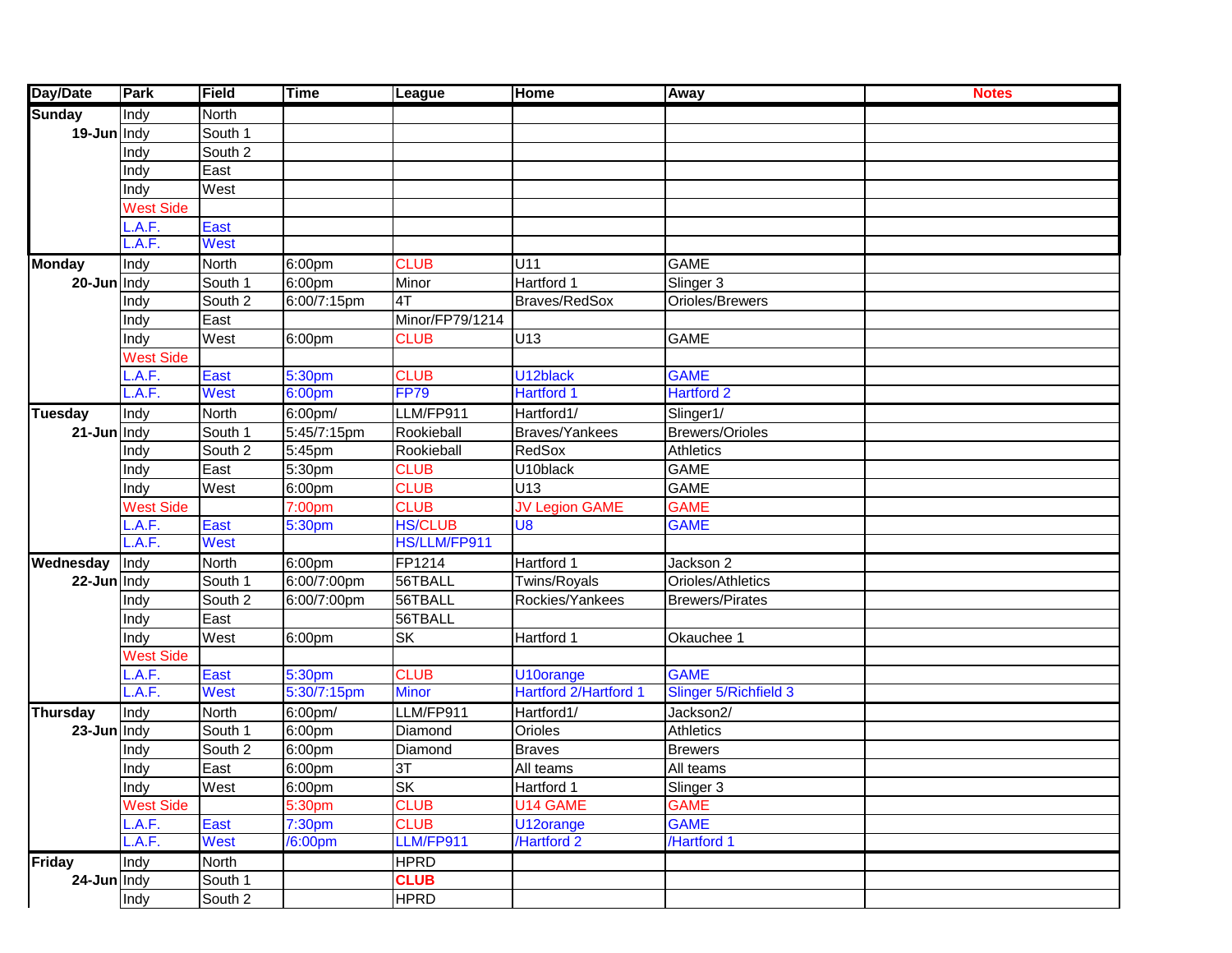| Day/Date        | Park             | Field        | <b>Time</b>         | League          | Home                  | Away              | <b>Notes</b>        |
|-----------------|------------------|--------------|---------------------|-----------------|-----------------------|-------------------|---------------------|
|                 | Indy             | East         |                     | <b>CLUB</b>     |                       |                   |                     |
|                 | Indy             | West         | 6:00pm              | <b>SK</b>       | Hartford              | Jackson           | Rain Make Up        |
|                 | <b>West Side</b> |              | 7:00pm              | <b>WABC</b>     | <b>Hawks</b>          | <b>GAME</b>       |                     |
|                 | A.F.             | East         |                     | <b>HS/CLUB</b>  |                       |                   |                     |
|                 | .A.F.            | <b>West</b>  |                     | <b>HS/CLUB</b>  |                       |                   |                     |
| <b>Saturday</b> | Indy             | <b>North</b> |                     | <b>SELECT</b>   | <b>TOURNAMENT</b>     | <b>TOURNAMENT</b> |                     |
| 25-Jun Indy     |                  | South 1      |                     | <b>SELECT</b>   | <b>TOURNAMENT</b>     | <b>TOURNAMENT</b> |                     |
|                 | Indy             | South 2      |                     | <b>SELECT</b>   | <b>TOURNAMENT</b>     | <b>TOURNAMENT</b> |                     |
|                 | Indy             | East         |                     | <b>SELECT</b>   | <b>TOURNAMENT</b>     | <b>TOURNAMENT</b> |                     |
|                 | Indy             | West         |                     | <b>SELECT</b>   | <b>TOURNAMENT</b>     | <b>TOURNAMENT</b> |                     |
|                 | <b>West Side</b> |              |                     | <b>SELECT</b>   | <b>TOURNAMENT</b>     | <b>TOURNAMENT</b> |                     |
|                 | .A.F.            | East         |                     | <b>SELECT</b>   | <b>TOURNAMENT</b>     | <b>TOURNAMENT</b> |                     |
|                 | .A.F.            | <b>West</b>  |                     | <b>SELECT</b>   | <b>TOURNAMENT</b>     | <b>TOURNAMENT</b> |                     |
| <b>Sunday</b>   | Indy             | <b>North</b> |                     | <b>SELECT</b>   | <b>TOURNAMENT</b>     | <b>TOURNAMENT</b> |                     |
| 26-Jun Indy     |                  | South 1      |                     | <b>SELECT</b>   | <b>TOURNAMENT</b>     | <b>TOURNAMENT</b> |                     |
|                 | Indy             | South 2      |                     | <b>SELECT</b>   | <b>TOURNAMENT</b>     | <b>TOURNAMENT</b> |                     |
|                 | Indy             | East         |                     | <b>SELECT</b>   | <b>TOURNAMENT</b>     | <b>TOURNAMENT</b> |                     |
|                 | Indy             | West         |                     | <b>SELECT</b>   | <b>TOURNAMENT</b>     | <b>TOURNAMENT</b> |                     |
|                 | <b>West Side</b> |              |                     | <b>SELECT</b>   | <b>TOURNAMENT</b>     | <b>TOURNAMENT</b> |                     |
|                 | A.F.             | East         |                     | <b>SELECT</b>   | <b>TOURNAMENT</b>     | <b>TOURNAMENT</b> |                     |
|                 | .A.F.            | <b>West</b>  |                     | <b>SELECT</b>   | <b>TOURNAMENT</b>     | <b>TOURNAMENT</b> |                     |
| <b>Monday</b>   | Indy             | <b>North</b> |                     | <b>CLUB</b>     |                       |                   |                     |
| 27-Jun Indy     |                  | South 1      | 6:00pm              | Minor           | Hartford 1            | Slinger 5         |                     |
|                 | Indy             | South 2      | 6:00/7:15pm         | 4T              | Brewers/Orioles       | Braves/Redsox     |                     |
|                 | Indy             | East         |                     | Minor/FP79/1214 |                       |                   |                     |
|                 | Indy             | West         |                     | <b>CLUB</b>     |                       |                   |                     |
|                 | <b>West Side</b> |              | 7:00pm              | <b>CLUB</b>     | <b>JV Legion GAME</b> | <b>GAME</b>       |                     |
|                 | A.F.             | East         | 5:30pm              | <b>CLUB</b>     | U10orange             | <b>GAME</b>       |                     |
|                 | A.F.             | <b>West</b>  | 5:30/7:15pm         | <b>FP79</b>     | Hartford1/Hartford2   | Slinger3/Slinger2 |                     |
| <b>Tuesday</b>  | Indy             | <b>North</b> |                     | LLM/FP911       |                       |                   |                     |
| 28-Jun Indy     |                  | South 1      | 5:45/7:15pm         | Rookieball      | Braves/Yankees        | RedSox/Athletics  |                     |
|                 | Indy             | South 2      | 5:45pm              | Rookieball      | Orioles               | <b>Brewers</b>    |                     |
|                 | Indy             | East         | 5:30pm              | <b>CLUB</b>     | U10black              | <b>GAME</b>       |                     |
|                 | Indy             | West         | 6:00pm              | <b>CLUB</b>     | U <sub>13</sub>       | <b>GAME</b>       |                     |
|                 | <b>West Side</b> |              | 7:00pm              | <b>CLUB</b>     | Var Legion GAME       | <b>GAME</b>       |                     |
|                 | .A.F.            | East         | 7:30pm              | <b>CLUB</b>     | U12orange             | <b>GAME</b>       |                     |
|                 | L.A.F.           | <b>West</b>  | /6:00 <sub>pm</sub> | LLM/FP911       | /Hartford 2           | /Slinger 2        |                     |
| Wednesday       | Indy             | <b>North</b> | 6:00pm              | FP1214          | Hartford 1            | Slinger 1         |                     |
| 29-Jun Indy     |                  | South 1      | 6:00/7:00pm         | 56TBALL         | Pirates/Brewers       | Athletics/Royals  |                     |
|                 | Indy             | South 2      | 6:00/7:00pm         | 56TBALL         | Yankees/Rockies       | Twins/Orioles     |                     |
|                 | Indy             | East         | 6:00pm              | Minor           | Hartford 2            | Richfield 1       | <b>Rain Make Up</b> |
|                 | Indy             | West         | 6:00pm              | SK              | Hartford 1            | <b>YMCA</b>       |                     |
|                 | <b>West Side</b> |              | 5:30/7:30pm         | <b>CLUB/RRL</b> | U14/HAWKS             | <b>GAME/GAME</b>  |                     |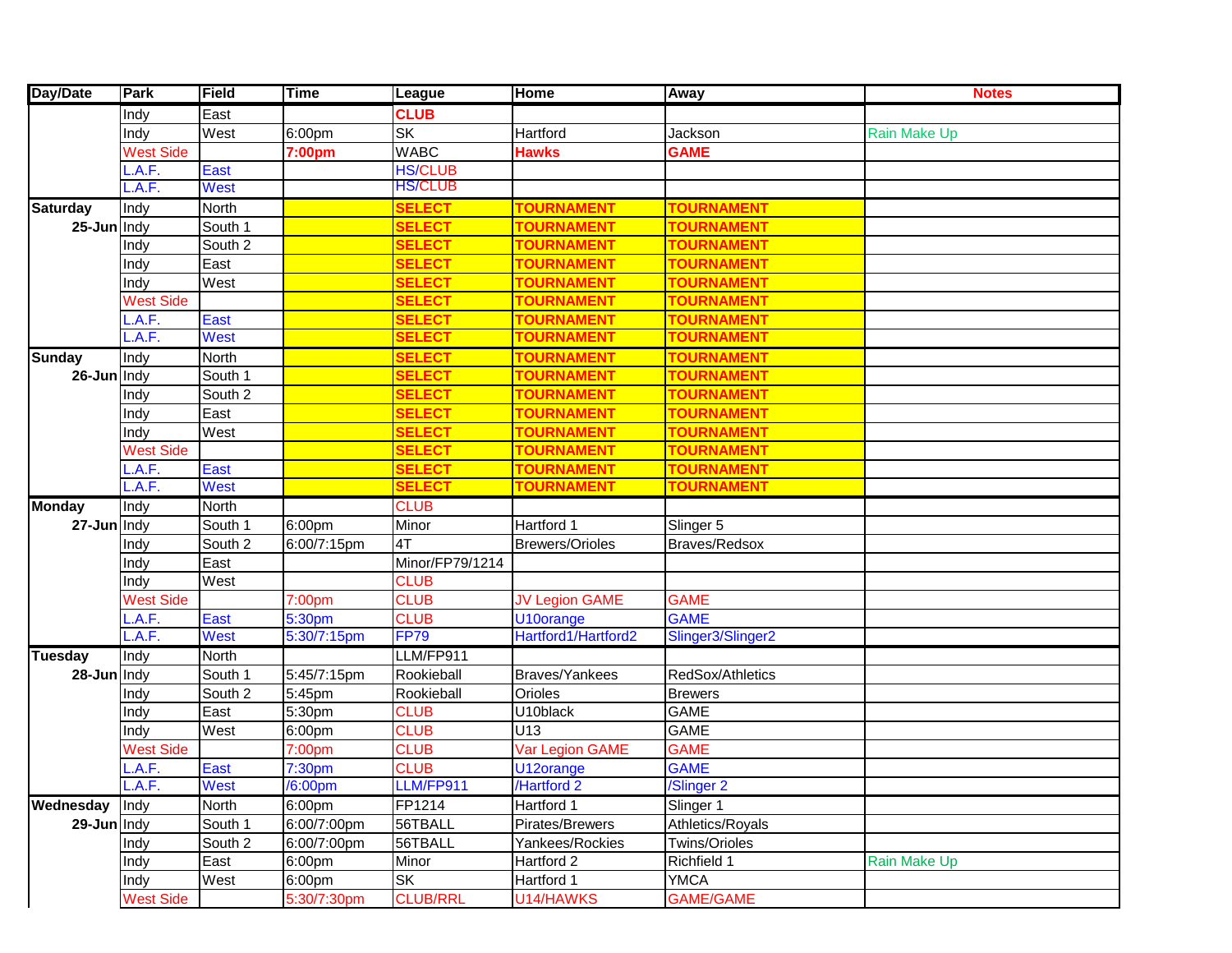| Day/Date        | Park             | Field        | <b>Time</b> | League       | <b>Home</b>              | Away                       | <b>Notes</b> |
|-----------------|------------------|--------------|-------------|--------------|--------------------------|----------------------------|--------------|
|                 | .A.F.            | East         | 6:00pm      | <b>CLUB</b>  | U12black                 | <b>GAME</b>                |              |
|                 | _.A.F.           | <b>West</b>  | 6:00pm      | <b>FP79</b>  | <b>Hartford 2</b>        | <b>Richfield 2</b>         |              |
| <b>Thursday</b> | Indy             | <b>North</b> | 6:00pm/     | LLM/FP911    | Hartford1/               | Slinger3/                  |              |
| 30-Jun Indy     |                  | South 1      |             | Diamond      |                          |                            |              |
|                 | Indy             | South 2      |             | Diamond      |                          |                            |              |
|                 | Indy             | East         | 6:00pm      | 3T           | All teams                | All teams                  |              |
|                 | Indy             | West         | 6:00pm      | <b>SK</b>    | Hartford 1               | Slinger 1                  |              |
|                 | <b>West Side</b> |              | 7:00pm      | <b>CLUB</b>  | Var Legion GAME          | <b>GAME</b>                |              |
|                 | .A.F.            | East         | 7:30pm      | <b>CLUB</b>  | U11                      | <b>GAME</b>                |              |
|                 | A.F.             | <b>West</b>  | 5:30/7:15pm | <b>FP911</b> | Hartford 1/Hartford 2    | <b>Slinger 1/Richfield</b> |              |
| <b>Friday</b>   | Indy             | North        |             | <b>HPRD</b>  |                          |                            |              |
| 1-Jul Indy      |                  | South 1      |             | <b>CLUB</b>  |                          |                            |              |
|                 | Indy             | South 2      |             | <b>HPRD</b>  |                          |                            |              |
|                 | Indy             | East         |             | <b>CLUB</b>  |                          |                            |              |
|                 | Indy             | West         |             | <b>SK</b>    |                          |                            |              |
|                 | <b>West Side</b> |              | 7:30pm      | <b>RRL</b>   | <b>Hawks</b>             | <b>GAME</b>                |              |
|                 | .A.F.            | East         |             | <b>CLUB</b>  |                          |                            |              |
|                 | L.A.F.           | <b>West</b>  |             | <b>CLUB</b>  |                          |                            |              |
| <b>Saturday</b> | Indy             | North        |             |              |                          |                            |              |
| $2$ -Jul   Indy |                  | South 1      |             |              |                          |                            |              |
|                 | Indy             | South 2      |             |              |                          |                            |              |
|                 | Indy             | East         |             |              |                          |                            |              |
|                 | Indy             | West         |             |              |                          |                            |              |
|                 | <b>West Side</b> |              |             |              |                          |                            |              |
|                 | .A.F.            | East         |             |              |                          |                            |              |
|                 | _.A.F.           | <b>West</b>  |             |              |                          |                            |              |
| <b>Sunday</b>   | Indy             | North        |             |              |                          |                            |              |
| 3-Jul Indy      |                  | South 1      |             |              |                          |                            |              |
|                 | Indy             | South 2      |             |              |                          |                            |              |
|                 | Indy             | East         |             |              |                          |                            |              |
|                 | Indy             | West         |             |              |                          |                            |              |
|                 | <b>West Side</b> |              |             |              |                          |                            |              |
|                 | .A.F.            | East         |             |              |                          |                            |              |
|                 | A.F.             | <b>West</b>  |             |              |                          |                            |              |
| <b>Monday</b>   | Indy             | North        |             |              | <b>HAPPY 4TH OF JULY</b> |                            |              |
| 4-Jul Indy      |                  | South 1      |             |              |                          |                            |              |
|                 | Indy             | South 2      |             |              | <b>HAPPY 4TH OF JULY</b> |                            |              |
|                 | Indy             | East         |             |              |                          |                            |              |
|                 | Indy             | West         |             |              | <b>HAPPY 4TH OF JULY</b> |                            |              |
|                 | <b>West Side</b> |              |             |              |                          |                            |              |
|                 | L.A.F.           | East         |             |              |                          |                            |              |
|                 | L.A.F.           | <b>West</b>  |             |              |                          |                            |              |
| <b>Tuesday</b>  | Indy             | North        |             | LLM/FP911    |                          |                            |              |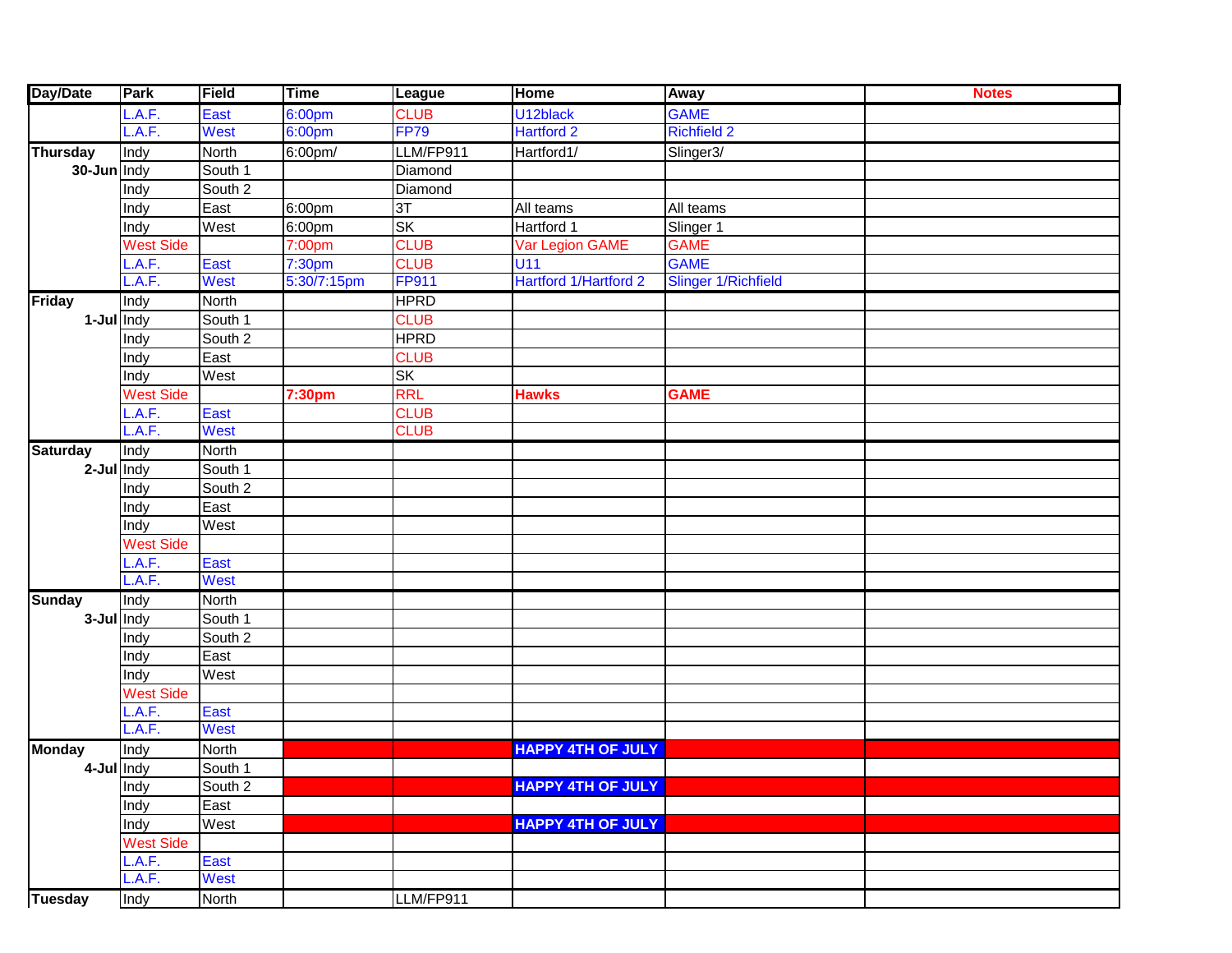| <b>Day/Date</b>                            | Park             | Field                | <b>Time</b> | <b>League</b> | <b>Home</b>        | Away            | <b>Notes</b>                             |
|--------------------------------------------|------------------|----------------------|-------------|---------------|--------------------|-----------------|------------------------------------------|
| $\overline{\mathbf{5}-\mathbf{J}}$ ul Indy |                  | South 1              |             | Rookieball    |                    |                 |                                          |
|                                            | Indy             | South 2              |             | Rookieball    |                    |                 |                                          |
|                                            | Indy             | East                 | 5:30pm      | <b>CLUB</b>   | U10orange          | <b>GAME</b>     |                                          |
|                                            | Indy             | West                 | 6:00pm      | <b>CLUB</b>   | U13                | <b>GAME</b>     |                                          |
|                                            | <b>West Side</b> |                      |             |               |                    |                 |                                          |
|                                            | .A.F.            | East                 | 7:30pm      | <b>CLUB</b>   | U10black           | <b>GAME</b>     |                                          |
|                                            | .A.F.            | West                 |             | LLM/FP911     |                    |                 |                                          |
| Wednesday                                  | Indy             | North                |             | FP1214        |                    |                 | <b>HOLD FOR POSSIBLE RAINOUT MAKE UP</b> |
| 6-Jul Indy                                 |                  | South 1              | 6:00/7:00pm | 56TBALL       | Yankees/Twins      | Rockies/Brewers |                                          |
|                                            | Indy             | South $\overline{2}$ | 6:00/7:00pm | 56TBALL       | Royals/Athletics   | Pirates/Orioles |                                          |
|                                            | Indy             | East                 | 6:00pm      | Minor         | Hartford 2         | Slinger 1       | Rain Make Up                             |
|                                            | Indy             | West                 | 6:00pm      | SK            | Hartford 1         | Slinger 2       |                                          |
|                                            | <b>West Side</b> |                      |             | <b>RRL</b>    |                    |                 |                                          |
|                                            | .A.F.            | East                 | 7:30pm      | <b>CLUB</b>   | U12orange          | <b>GAME</b>     |                                          |
|                                            | .A.F.            | West                 |             | Minor/FP79    |                    |                 |                                          |
| <b>Thursday</b>                            | Indy             | North                |             | LLM/FP911     |                    |                 |                                          |
| 7-Jul Indy                                 |                  | South 1              | 6:00pm      | Diamond       | <b>Brewers</b>     | Orioles         |                                          |
|                                            | Indy             | South 2              | 6:00pm      | Diamond       | Athletics          | <b>Braves</b>   |                                          |
|                                            | Indy             | East                 | 6:00pm      | 3T            | All teams          | All teams       |                                          |
|                                            | Indy             | West                 |             | <b>SK</b>     |                    |                 |                                          |
|                                            | <b>West Side</b> |                      | 5:30/7:30pm | <b>CLUB</b>   | Var Legion DH GAME | <b>DH GAME</b>  |                                          |
|                                            | .A.F.            | East                 | 6pm         | <b>CLUB</b>   | U10orange          | <b>GAME</b>     |                                          |
|                                            | .A.F.            | West                 | /6:00pm     | LLM/FP911     | /Hartford 2        | /Hartford 1     |                                          |
| Friday                                     | Indy             | <b>North</b>         |             | <b>CLUB</b>   |                    |                 |                                          |
| 8-Jul Indy                                 |                  | South 1              | 5:30pm      | <b>CLUB</b>   | U8                 | <b>GAME</b>     |                                          |
|                                            | Indy             | South 2              |             | <b>HPRD</b>   |                    |                 |                                          |
|                                            | Indy             | East                 |             | <b>HPRD</b>   |                    |                 |                                          |
|                                            | Indy             | West                 |             | <b>CLUB</b>   |                    |                 |                                          |
|                                            | <b>West Side</b> |                      |             | <b>RRL</b>    |                    |                 |                                          |
|                                            | .A.F.            | East                 |             | <b>CLUB</b>   |                    |                 |                                          |
|                                            | A.F.             | West                 |             | <b>CLUB</b>   |                    |                 |                                          |
| <b>Saturday</b>                            | Indy             | North                |             |               |                    |                 |                                          |
| 9-Jul Indy                                 |                  | South 1              |             |               |                    |                 |                                          |
|                                            | Indy             | South 2              |             |               |                    |                 |                                          |
|                                            | Indy             | East                 |             |               |                    |                 |                                          |
|                                            | Indy             | West                 |             |               |                    |                 |                                          |
|                                            | <b>West Side</b> |                      |             |               |                    |                 |                                          |
|                                            | L.A.F.           | East                 |             |               |                    |                 |                                          |
|                                            | A.F.             | West                 |             |               |                    |                 |                                          |
| <b>Sunday</b>                              | Indy             | North                |             |               |                    |                 |                                          |
| 10-Jul Indy                                |                  | South 1              |             |               |                    |                 |                                          |
|                                            | Indy             | South 2              |             |               |                    |                 |                                          |
|                                            | Indy             | East                 |             |               |                    |                 |                                          |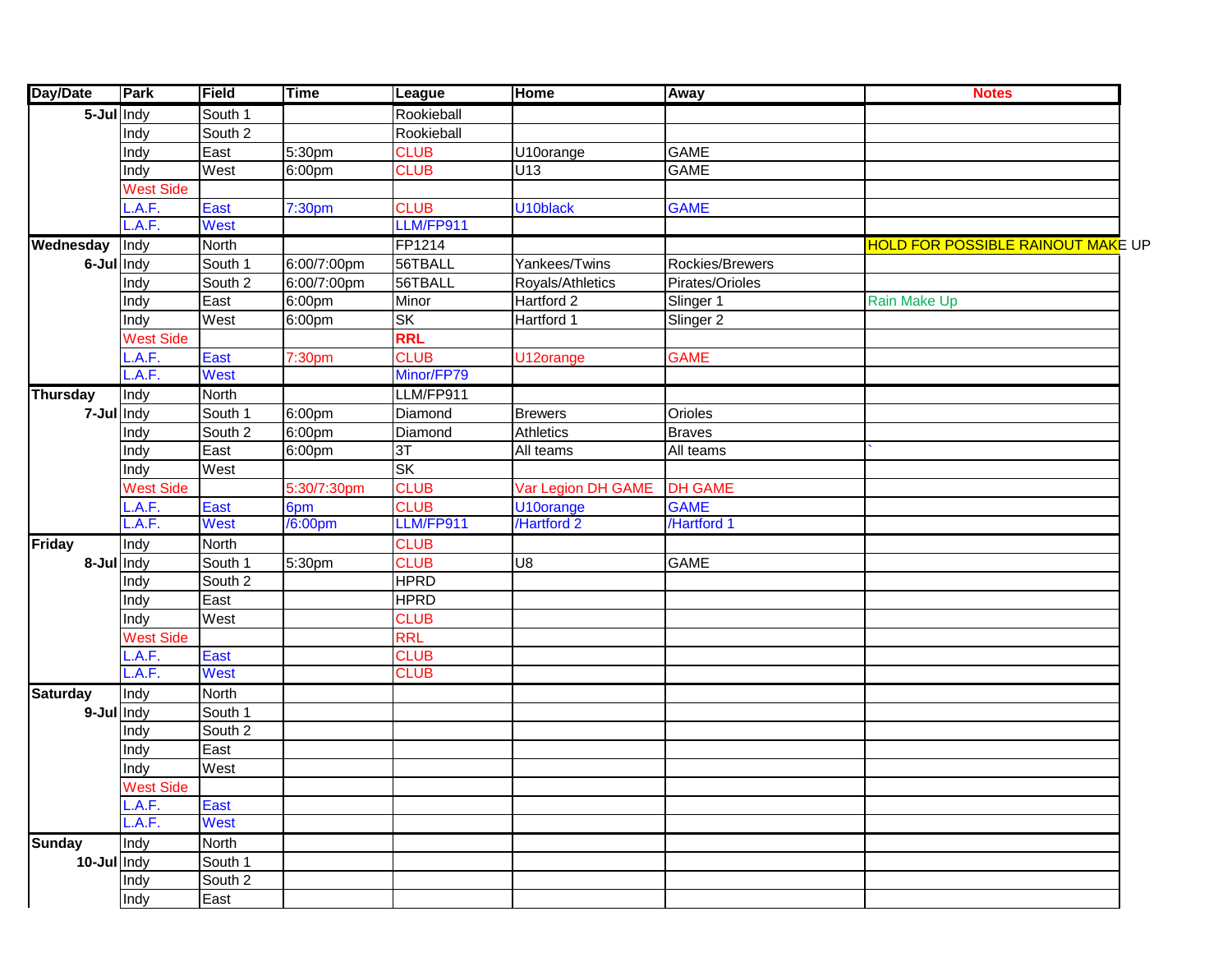| Day/Date        | Park             | <b>Field</b>       | <b>Time</b>    | League          | Home                         | Away                           | <b>Notes</b> |
|-----------------|------------------|--------------------|----------------|-----------------|------------------------------|--------------------------------|--------------|
|                 | Indy             | West               |                |                 |                              |                                |              |
|                 | <b>West Side</b> |                    |                |                 |                              |                                |              |
|                 | .A.F.            | East               |                |                 |                              |                                |              |
|                 | .A.F.            | West               |                |                 |                              |                                |              |
| <b>Monday</b>   | Indy             | North              |                | <b>CLUB</b>     |                              |                                |              |
| 11-Jul Indy     |                  | South 1            | 6:00pm         | Minor           | Hartford 2                   | Richfield 2                    |              |
|                 | Indy             | South 2            | 6:00/7:15pm    | 4T              | RedSox/Orioles               | <b>Braves/Brewers</b>          |              |
|                 | Indy             | East               |                | Minor/FP79/1214 |                              |                                |              |
|                 | Indy             | West               |                | <b>CLUB</b>     |                              |                                |              |
|                 | <b>West Side</b> |                    | 7:00pm         | <b>CLUB</b>     | Var Legion GAME              | <b>GAME</b>                    |              |
|                 | .A.F.            | East               |                | <b>CLUB</b>     |                              |                                |              |
|                 | A.F.             | West               | 5:30/7:15pm    | <b>FP79</b>     | <b>Hartford 1/Hartford 2</b> | <b>Richfield 2/Richfield 1</b> |              |
| <b>Tuesday</b>  | Indy             | North              |                | LLM/FP911       |                              |                                |              |
| 12-Jul Indy     |                  | South 1            | $5:45/7:15$ pm | Rookieball      | <b>Braves/Athletics</b>      | Orioles/Brewers                |              |
|                 | Indy             | South 2            | 5:45pm         | Rookieball      | Yankees                      | RedSox                         |              |
|                 | Indy             | East               | 5:30pm         | <b>CLUB</b>     | U10orange                    | <b>GAME</b>                    |              |
|                 | Indy             | West               | 6:00pm         | <b>CLUB</b>     | U <sub>13</sub>              | Rain make up                   |              |
|                 | <b>West Side</b> |                    | 7:00pm         | <b>CLUB</b>     | Var Legion Game              | <b>GAME</b>                    |              |
|                 | .A.F.            | East               | 5:30pm         | <b>CLUB</b>     | U <sub>8</sub>               | <b>GAME</b>                    |              |
|                 | A.F.             | West               |                | LLM/FP911       |                              |                                |              |
| Wednesday       | Indy             | North              |                | FP1214          |                              |                                |              |
| 13-Jul Indy     |                  | South 1            | 6:00/7:00pm    | 56TBALL         | Pirates/Rockies              | Brewers/Royals                 |              |
|                 | Indy             | South 2            | 6:00/7:00pm    | 56TBALL         | Athletics/Orioles            | Twins/Yankees                  |              |
|                 | Indy             | East               |                | 56TBALL         |                              |                                |              |
|                 | Indy             | West               |                | <b>SK</b>       |                              |                                |              |
|                 | <b>West Side</b> |                    |                | <b>RRL</b>      |                              |                                |              |
|                 | .A.F.            | East               | 6:00pm         | <b>CLUB</b>     | U12black                     | <b>GAME</b>                    |              |
|                 | L.A.F.           | <b>West</b>        | /6:00pm        | Minor/FP79      | /Hartford 1                  | /Slinger 3                     |              |
| <b>Thursday</b> | Indy             | North              | 6:00pm/        | LLM/FP911       | Hartford1/                   | Slinger3/                      |              |
| 14-Jul Indy     |                  | South 1            | 6:00pm         | Diamond         | <b>Brewers</b>               | Athletics                      |              |
|                 | Indy             | South 2            | 6:00pm         | Diamond         | <b>Orioles</b>               | <b>Braves</b>                  |              |
|                 | Indy             | East               | 6:00pm/6:45pm  | 3T              | <b>Brewers/Orioles</b>       | Rays/Dodgers                   |              |
|                 | Indy             | West               |                | <b>SK</b>       |                              |                                |              |
|                 | <b>West Side</b> |                    |                |                 |                              |                                |              |
|                 | A.F.             | East               |                | <b>CLUB</b>     |                              |                                |              |
|                 | A.F.             | <b>West</b>        |                | LLM/FP911       |                              |                                |              |
| Friday          | Indy             | <b>North</b>       |                | <b>VELOCITY</b> | <mark>TOURNAMENT</mark>      | <u> TOURNAMENT</u>             |              |
| 15-Jul Indy     |                  | South 1            |                | <b>VELOCITY</b> | <b>TOURNAMENT</b>            | TOURNAMENT                     |              |
|                 | Indy             | South <sub>2</sub> |                | <b>VELOCITY</b> | <b>TOURNAMENT</b>            | TOURNAMENT                     |              |
|                 | Indy             | <b>East</b>        |                | <b>VELOCITY</b> | <b>TOURNAMENT</b>            | <b>TOURNAMENT</b>              |              |
|                 | Indy             | West               |                | <b>VELOCITY</b> | <b>TOURNAMENT</b>            | <b>TOURNAMENT</b>              |              |
|                 | <b>West Side</b> |                    | 7:30pm         | <b>RRL</b>      | <b>Hawks</b>                 | <b>GAME</b>                    |              |
|                 | L.A.F.           | <b>East</b>        |                |                 |                              |                                |              |
|                 |                  |                    |                |                 |                              |                                |              |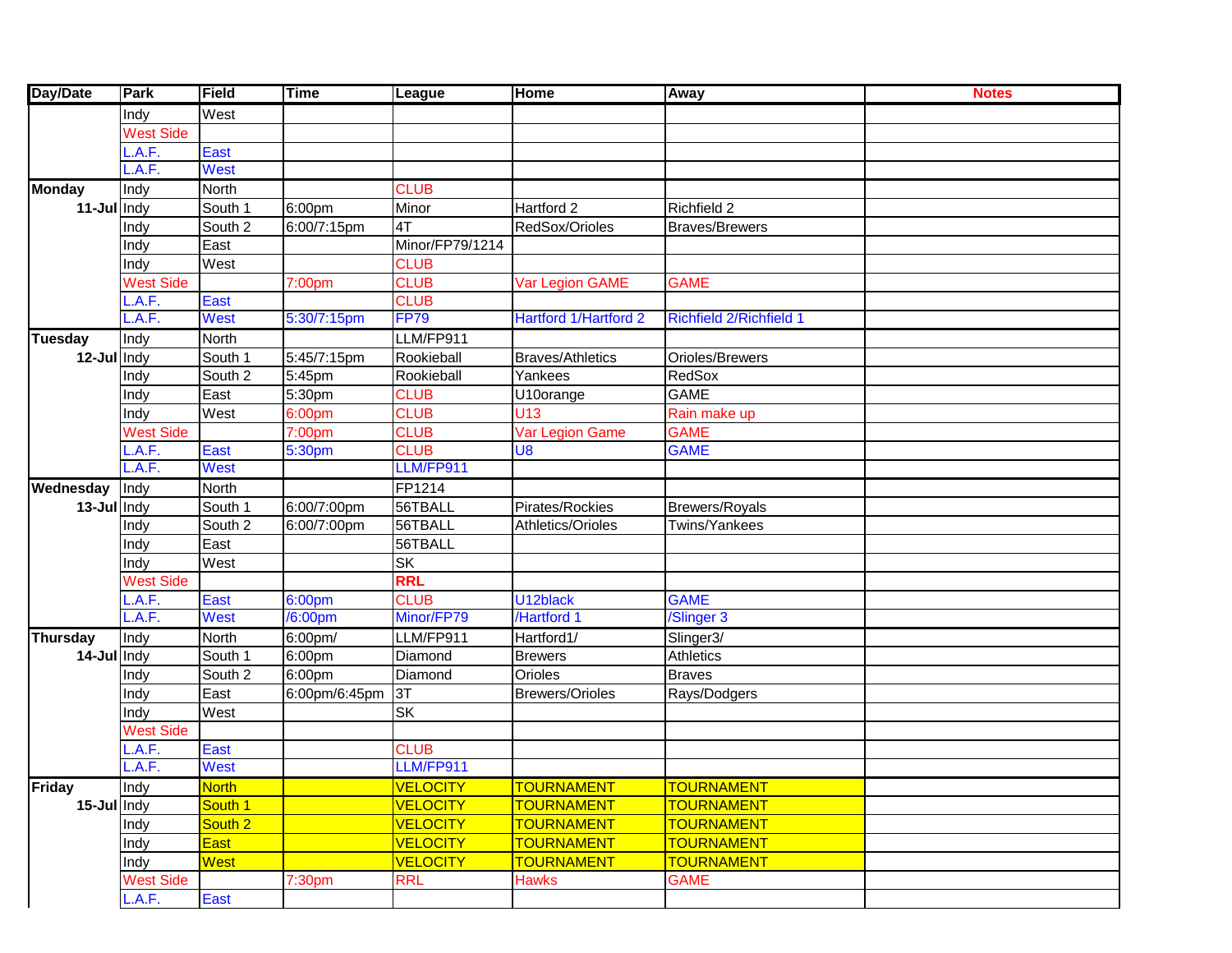| Day/Date        | Park             | Field        | <b>Time</b>   | League              | <b>Home</b>           | Away               | <b>Notes</b>                             |
|-----------------|------------------|--------------|---------------|---------------------|-----------------------|--------------------|------------------------------------------|
|                 | .A.F.            | West         |               |                     |                       |                    |                                          |
| <b>Saturday</b> | Indy             | <b>North</b> |               | <b>VELOCITY</b>     | <b>TOURNAMENT</b>     | <b>TOURNAMENT</b>  |                                          |
| 16-Jul Indy     |                  | South 1      |               | <b>VELOCITY</b>     | <b>TOURNAMENT</b>     | <b>TOURNAMENT</b>  |                                          |
|                 | Indy             | South 2      |               | <b>VELOCITY</b>     | <b>TOURNAMENT</b>     | <b>TOURNAMENT</b>  |                                          |
|                 | Indy             | <b>East</b>  |               | <b>VELOCITY</b>     | <b>TOURNAMENT</b>     | <b>TOURNAMENT</b>  |                                          |
|                 | Indy             | West         |               | <b>VELOCITY</b>     | <b>TOURNAMENT</b>     | <b>TOURNAMENT</b>  |                                          |
|                 | <b>West Side</b> |              |               | <b>CLUB TRYOUTS</b> |                       |                    |                                          |
|                 | .A.F.            | East         |               | <b>CLUB TRYOUTS</b> |                       |                    |                                          |
|                 | .A.F.            | West         |               | <b>CLUB TRYOUTS</b> |                       |                    |                                          |
| <b>Sunday</b>   | Indy             | <b>North</b> |               | <b>VELOCITY</b>     | <b>TOURNAMENT</b>     | <b>TOURNAMENT</b>  |                                          |
| 17-Jul Indy     |                  | South 1      |               | <b>VELOCITY</b>     | <b>TOURNAMENT</b>     | <b>TOURNAMENT</b>  |                                          |
|                 | Indy             | South 2      |               | <b>VELOCITY</b>     | <b>TOURNAMENT</b>     | <b>TOURNAMENT</b>  |                                          |
|                 | Indy             | <b>East</b>  |               | <b>VELOCITY</b>     | <b>TOURNAMENT</b>     | <b>TOURNAMENT</b>  |                                          |
|                 | Indy             | West         |               | <b>VELOCITY</b>     | <b>TOURNAMENT</b>     | <b>TOURNAMENT</b>  |                                          |
|                 | <b>West Side</b> |              |               | <b>CLUB TRYOUTS</b> |                       |                    |                                          |
|                 | .A.F.            | East         |               | <b>CLUB TRYOUTS</b> |                       |                    |                                          |
|                 | .A.F.            | West         |               | <b>CLUB TRYOUTS</b> |                       |                    |                                          |
| <b>Monday</b>   | Indy             | <b>North</b> |               | <b>CLUB</b>         |                       |                    |                                          |
| 18-Jul Indy     |                  | South 1      |               | Minor/FP79/4T       |                       |                    |                                          |
|                 | Indy             | South 2      | 6:00/7:15pm   | 4T                  | <b>Brewers/Braves</b> | RedSox/Orioles     |                                          |
|                 | Indy             | East         |               | Minor/FP79/1214     |                       |                    | <b>HOLD FOR POSSIBLE RAINOUT MAKE UP</b> |
|                 | Indy             | West         |               | <b>CLUB</b>         |                       |                    |                                          |
|                 | <b>West Side</b> |              |               |                     |                       |                    |                                          |
|                 | .A.F.            | East         |               | <b>CLUB</b>         |                       |                    | <b>Brewers Camp ALL WEEK</b>             |
|                 | A.F.             | West         | /6:00pm       | Minor/FP79          | /Hartford 1           | /Hartford 2        | <b>Brewers Camp ALL WEEK</b>             |
| <b>Tuesday</b>  | Indy             | <b>North</b> | 6:00pm/       | LLM/FP911           | Hartford1/            | Richfield1/        |                                          |
| 19-Jul Indy     |                  | South 1      | 5:45pm/7:15pm | Rookieball          | Yankees/Orioles       | Brewers/RedSox     |                                          |
|                 | Indy             | South 2      | 5:45pm        | Rookieball          | <b>Braves</b>         | Athletics          |                                          |
|                 | Indy             | East         |               | <b>CLUB</b>         |                       |                    |                                          |
|                 | Indy             | West         |               | <b>CLUB</b>         |                       |                    |                                          |
|                 | <b>West Side</b> |              |               |                     |                       |                    |                                          |
|                 | .A.F.            | East         |               | <b>CLUB</b>         |                       |                    | <b>Brewers Camp ALL WEEK</b>             |
|                 | .A.F.            | <b>West</b>  |               | LLM/FP911           |                       |                    | <b>Brewers Camp ALL WEEK</b>             |
| Wednesday       | Indy             | <b>North</b> | $6:00$ pm     | FP1214              | Hartford 1            | Jackson 1          |                                          |
| 20-Jul Indy     |                  | South 1      | 6:00/7:00pm   | 56TBALL             | Yankees/Twins         | Athletics/Royals   |                                          |
|                 | Indy             | South 2      | 6:00/7:00pm   | 56TBALL             | Pirates/Brewers       | Rockies/Orioles    |                                          |
|                 | Indy             | East         |               | 56TBALL             |                       |                    |                                          |
|                 | Indy             | West         |               | <b>SK</b>           |                       |                    |                                          |
|                 | <b>West Side</b> |              |               | <b>RRL</b>          |                       |                    |                                          |
|                 | L.A.F.           | East         |               | <b>CLUB</b>         |                       |                    | <b>Brewers Camp ALL WEEK</b>             |
|                 | L.A.F.           | West         | 6:00pm        | <b>Minor</b>        | <b>Hartford 1</b>     | <b>Hartford 2</b>  | <b>Brewers Camp ALL WEEK</b>             |
| Thursday        | Indy             | North        |               | LLM/FP911           |                       |                    |                                          |
| 21-Jul Indy     |                  | South 1      |               | Diamond             | <b>RAIN MAKEUP</b>    | <b>RAIN MAKEUP</b> |                                          |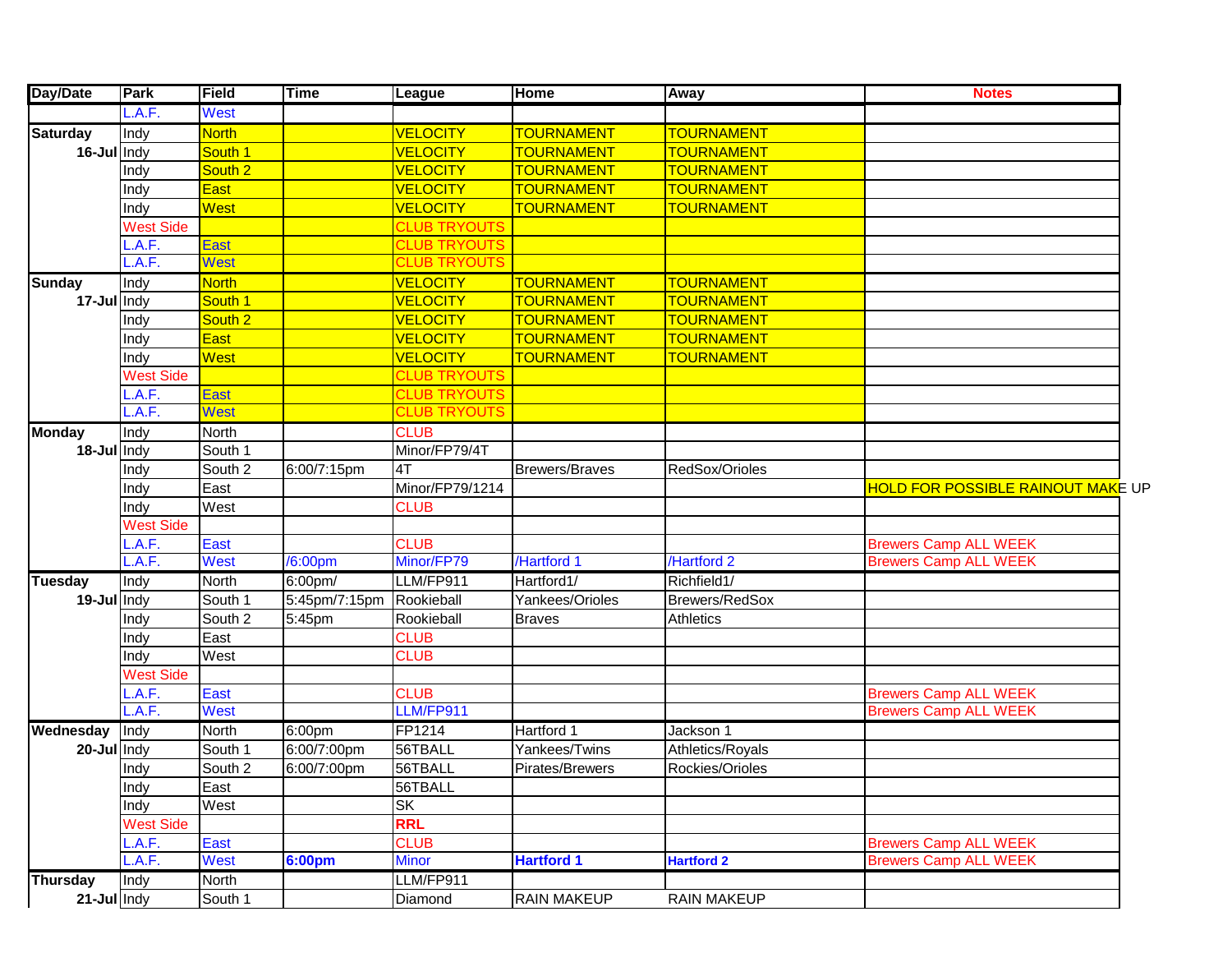| Day/Date        | Park             | Field       | <b>Time</b> | <b>League</b>   | <b>Home</b>        | Away                  | <b>Notes</b>                 |
|-----------------|------------------|-------------|-------------|-----------------|--------------------|-----------------------|------------------------------|
|                 | Indy             | South 2     |             | Diamond         | <b>RAIN MAKEUP</b> | <b>RAIN MAKEUP</b>    |                              |
|                 | Indy             | East        |             | 3T/Diamond      |                    |                       |                              |
|                 | Indy             | West        |             | SK              |                    |                       |                              |
|                 | <b>West Side</b> |             |             |                 |                    |                       |                              |
|                 | .A.F.            | East        |             | <b>CLUB</b>     |                    |                       | <b>Brewers Camp ALL WEEK</b> |
|                 | A.F.             | <b>West</b> |             | LLM/FP911       |                    |                       | <b>Brewers Camp ALL WEEK</b> |
| <b>Friday</b>   | Indy             | North       |             | <b>CLUB</b>     |                    |                       |                              |
| 22-Jul Indy     |                  | South 1     |             | <b>CLUB</b>     |                    |                       |                              |
|                 | Indy             | South 2     |             | <b>HPRD</b>     |                    |                       |                              |
|                 | Indy             | East        |             | <b>HPRD</b>     |                    |                       |                              |
|                 | Indy             | West        |             | <b>CLUB</b>     |                    |                       |                              |
|                 | <b>West Side</b> |             | 7:30pm      | <b>RRL</b>      | <b>Hawks</b>       | <b>GAME</b>           |                              |
|                 | .A.F.            | East        |             | <b>CLUB</b>     |                    |                       | <b>Brewers Camp ALL WEEK</b> |
|                 | A.F.             | West        |             | <b>CLUB</b>     |                    |                       | <b>Brewers Camp ALL WEEK</b> |
| <b>Saturday</b> | Indy             | North       |             |                 |                    |                       |                              |
| 23-Jul Indy     |                  | South 1     |             |                 |                    |                       |                              |
|                 | Indy             | South 2     |             |                 |                    |                       |                              |
|                 | Indy             | East        |             |                 |                    |                       |                              |
|                 | Indy             | West        |             |                 |                    |                       |                              |
|                 | <b>West Side</b> |             |             |                 |                    |                       |                              |
|                 | .A.F.            | East        |             |                 |                    |                       |                              |
|                 | A.F.             | West        |             |                 |                    |                       |                              |
| <b>Sunday</b>   | Indy             | North       |             |                 |                    |                       |                              |
| 24-Jul Indy     |                  | South 1     |             |                 |                    |                       |                              |
|                 | Indy             | South 2     |             |                 |                    |                       |                              |
|                 | Indy             | East        |             |                 |                    |                       |                              |
|                 | Indy             | West        |             |                 |                    |                       |                              |
|                 | <b>West Side</b> |             |             |                 |                    |                       |                              |
|                 | .A.F.            | East        |             |                 |                    |                       |                              |
|                 | L.A.F.           | West        |             |                 |                    |                       |                              |
| <b>Monday</b>   | Indy             | North       |             | <b>CLUB</b>     |                    |                       |                              |
| 25-Jul Indy     |                  | South 1     | 6:00        | Minor           | Hartford 1         | Richfield 2           | <b>Rain Make Up</b>          |
|                 | Indy             | South 2     | 6:00/7:15pm | 4T              | RedSox/Braves      | Orioles/Brewers       |                              |
|                 | Indy             | East        | 6:00 AM     | FP1214          | Hartford 1         | Jackson 1             | Rain Make Up                 |
|                 | Indy             | West        |             | <b>CLUB</b>     |                    |                       |                              |
|                 | <b>West Side</b> |             |             |                 |                    |                       |                              |
|                 | L.A.F.           | East        |             | <b>CLUB</b>     |                    |                       |                              |
|                 | L.A.F.           | West        |             | Minor/FP79/1214 |                    |                       |                              |
| <b>Tuesday</b>  | Indy             | North       |             | LLM/FP911       |                    |                       |                              |
| $26$ -Jul Indy  |                  | South 1     | 5:45/7:15pm | Rookieball      | Yankees/RedSox     | <b>Braves/Brewers</b> |                              |
|                 | Indy             | South 2     | 5:45pm      | Rookieball      | Orioles            | Athletics             |                              |
|                 | Indy             | East        |             | <b>CLUB</b>     |                    |                       |                              |
|                 | Indy             | West        |             | <b>CLUB</b>     |                    |                       |                              |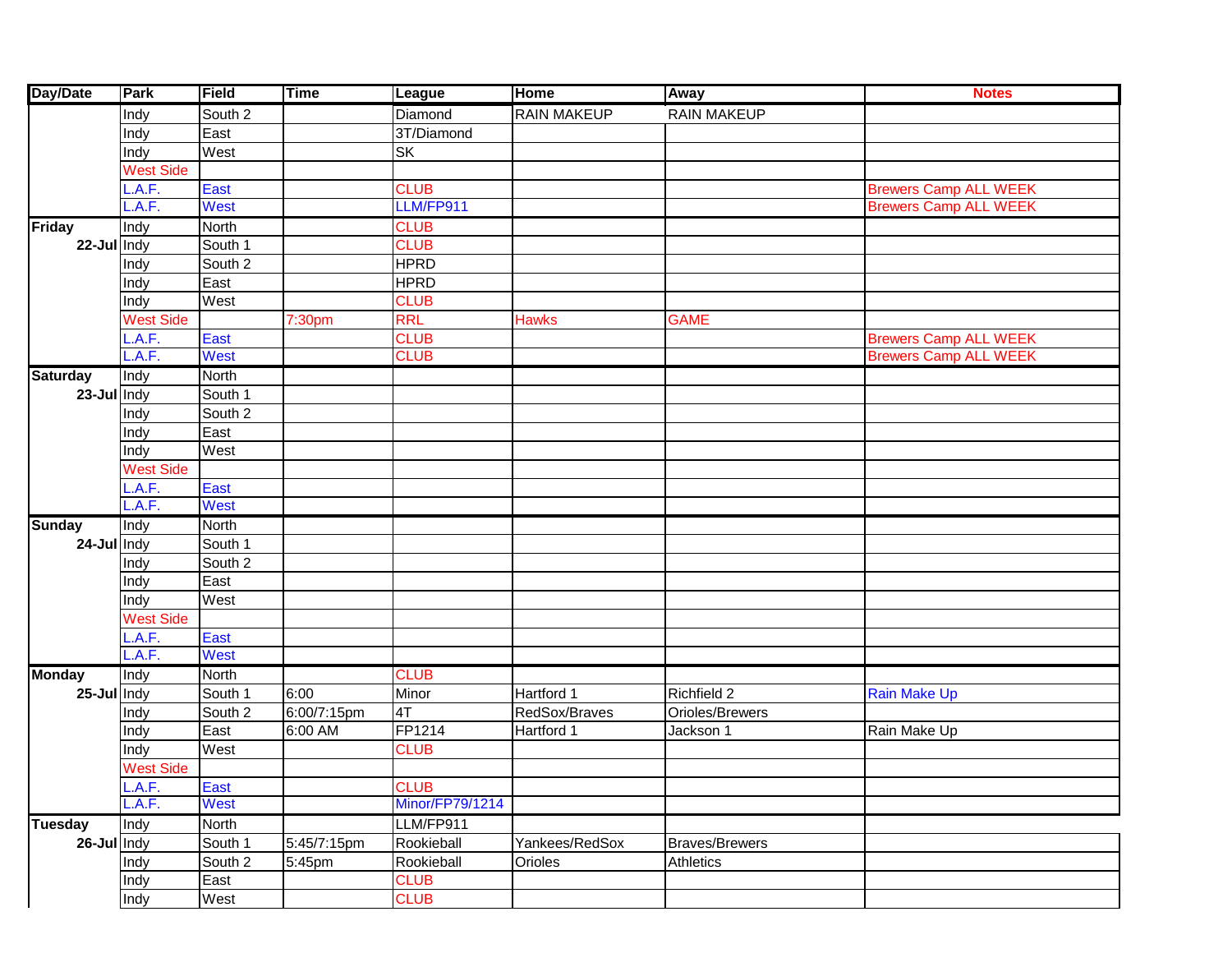| Day/Date          | Park             | <b>Field</b> | <b>Time</b> | League           | <b>Home</b>        | <b>Away</b>        | <b>Notes</b> |
|-------------------|------------------|--------------|-------------|------------------|--------------------|--------------------|--------------|
|                   | <b>West Side</b> |              |             |                  |                    |                    |              |
|                   | .A.F.            | East         |             | <b>CLUB</b>      |                    |                    |              |
|                   | A.F.             | West         |             | LLM/FP911        |                    |                    |              |
| Wednesday         | Indy             | North        |             | FP1214           |                    |                    |              |
| 27-Jul Indy       |                  | South 1      | 6:00/7:00pm | 56TBALL          | <b>RAIN MAKEUP</b> | <b>RAIN MAKEUP</b> |              |
|                   | Indy             | South 2      | 6:00/7:00pm | 56TBALL          | <b>RAIN MAKEUP</b> | <b>RAIN MAKEUP</b> |              |
|                   | Indy             | East         |             | 56TBALL          |                    |                    |              |
|                   | Indy             | West         |             | $S_{\mathsf{K}}$ |                    |                    |              |
|                   | <b>West Side</b> |              |             |                  |                    |                    |              |
|                   | .A.F.            | East         |             | <b>CLUB</b>      |                    |                    |              |
|                   | L.A.F.           | West         |             | Minor/FP79       |                    |                    |              |
| <b>Thursday</b>   | Indy             | North        |             | LLM/FP911        |                    |                    |              |
| 28-Jul Indy       |                  | South 1      |             | Diamond          |                    |                    |              |
|                   | Indy             | South 2      |             | Diamond          |                    |                    |              |
|                   | Indy             | East         |             | 3T/Diamond       |                    |                    |              |
|                   | Indy             | West         |             | <b>SK</b>        |                    |                    |              |
|                   | <b>West Side</b> |              |             |                  |                    |                    |              |
|                   | .A.F.            | East         |             | <b>CLUB</b>      |                    |                    |              |
|                   | L.A.F.           | West         |             | LLM/FP911        |                    |                    |              |
| <b>Friday</b>     | Indy             | North        |             | <b>CLUB</b>      |                    |                    |              |
| $29$ -Jul $ln dy$ |                  | South 1      |             | <b>CLUB</b>      |                    |                    |              |
|                   | Indy             | South 2      |             | <b>HPRD</b>      |                    |                    |              |
|                   | Indy             | East         |             | <b>HPRD</b>      |                    |                    |              |
|                   | Indy             | West         |             | <b>CLUB</b>      |                    |                    |              |
|                   | <b>West Side</b> |              | 7:30pm      | <b>RRL</b>       | <b>Hawks</b>       | <b>GAME</b>        |              |
|                   | .A.F.            | East         |             | <b>CLUB</b>      |                    |                    |              |
|                   | L.A.F.           | West         |             | <b>CLUB</b>      |                    |                    |              |
| <b>Saturday</b>   | Indy             | North        |             |                  |                    |                    |              |
| 30-Jul Indy       |                  | South 1      |             |                  |                    |                    |              |
|                   | Indy             | South 2      |             |                  |                    |                    |              |
|                   | Indy             | East         |             |                  |                    |                    |              |
|                   | Indy             | West         |             |                  |                    |                    |              |
|                   | <b>West Side</b> |              |             |                  |                    |                    |              |
|                   | .A.F.            | East         |             |                  |                    |                    |              |
|                   | L.A.F.           | West         |             |                  |                    |                    |              |
| <b>Sunday</b>     | Indy             | North        |             |                  |                    |                    |              |
| 31-Jul Indy       |                  | South 1      |             |                  |                    |                    |              |
|                   | Indy             | South 2      |             |                  |                    |                    |              |
|                   | Indy             | East         |             |                  |                    |                    |              |
|                   | Indy             | West         |             |                  |                    |                    |              |
|                   | <b>West Side</b> |              |             |                  |                    |                    |              |
|                   | L.A.F.           | East         |             |                  |                    |                    |              |
|                   | L.A.F.           | <b>West</b>  |             |                  |                    |                    |              |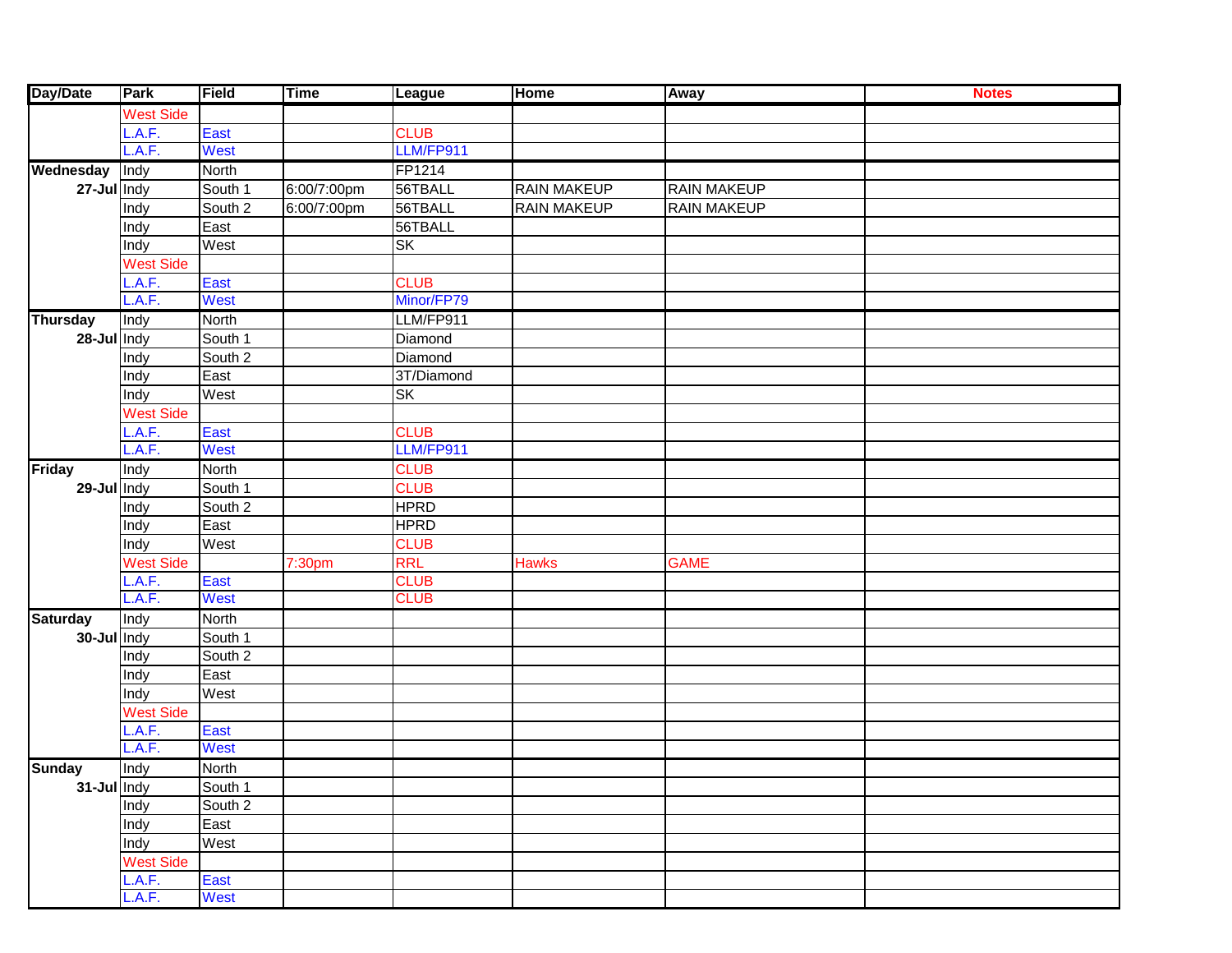| Day/Date        | Park             | Field        | <b>Time</b>        | League     | <b>Home</b>  | Away        | <b>Notes</b> |
|-----------------|------------------|--------------|--------------------|------------|--------------|-------------|--------------|
| <b>Monday</b>   | Indy             | North        |                    |            |              |             |              |
| 1-Aug Indy      |                  | South 1      |                    |            |              |             |              |
|                 | Indy             | South 2      |                    |            |              |             |              |
|                 | Indy             | East         |                    |            |              |             |              |
|                 | Indy             | West         |                    |            |              |             |              |
|                 | West Side        |              |                    |            |              |             |              |
|                 | .A.F.            | East         |                    |            |              |             |              |
|                 | L.A.F.           | West         |                    |            |              |             |              |
| <b>Tuesday</b>  | Indy             | North        |                    |            |              |             |              |
| 2-Aug Indy      |                  | South 1      |                    |            |              |             |              |
|                 | Indy             | South 2      |                    |            |              |             |              |
|                 | Indy             | East         |                    |            |              |             |              |
|                 | Indy             | West         |                    |            |              |             |              |
|                 | <b>West Side</b> |              |                    |            |              |             |              |
|                 | .A.F.            | East         |                    |            |              |             |              |
|                 | L.A.F.           | West         |                    |            |              |             |              |
| Wednesday       | Indy             | North        |                    |            |              |             |              |
| 3-Aug Indy      |                  | South 1      |                    |            |              |             |              |
|                 | Indy             | South 2      |                    |            |              |             |              |
|                 | Indy             | East         |                    |            |              |             |              |
|                 | Indy             | West         |                    |            |              |             |              |
|                 | West Side        |              | 7:30 <sub>pm</sub> | <b>RRL</b> | <b>Hawks</b> | <b>GAME</b> |              |
|                 | .A.F.            | East         |                    |            |              |             |              |
|                 | L.A.F.           | West         |                    |            |              |             |              |
| <b>Thursday</b> | Indy             | <b>North</b> |                    |            |              |             |              |
| 4-Aug Indy      |                  | South 1      |                    |            |              |             |              |
|                 | Indy             | South 2      |                    |            |              |             |              |
|                 | Indy             | East         |                    |            |              |             |              |
|                 | Indy             | West         |                    |            |              |             |              |
|                 | <b>West Side</b> |              |                    |            |              |             |              |
|                 | .A.F.            | East         |                    |            |              |             |              |
|                 | L.A.F.           | West         |                    |            |              |             |              |
| <b>Friday</b>   | Indy             | North        |                    |            |              |             |              |
| 5-Aug Indy      |                  | South 1      |                    |            |              |             |              |
|                 | Indy             | South 2      |                    |            |              |             |              |
|                 | Indy             | East         |                    |            |              |             |              |
|                 | Indy             | West         |                    |            |              |             |              |
|                 | <b>West Side</b> |              |                    |            |              |             |              |
|                 | L.A.F.           | East         |                    |            |              |             |              |
|                 | L.A.F.           | <b>West</b>  |                    |            |              |             |              |
| <b>Saturday</b> | Indy             | North        |                    |            |              |             |              |
| 6-Aug Indy      |                  | South 1      |                    |            |              |             |              |
|                 | Indy             | South 2      |                    |            |              |             |              |
|                 |                  |              |                    |            |              |             |              |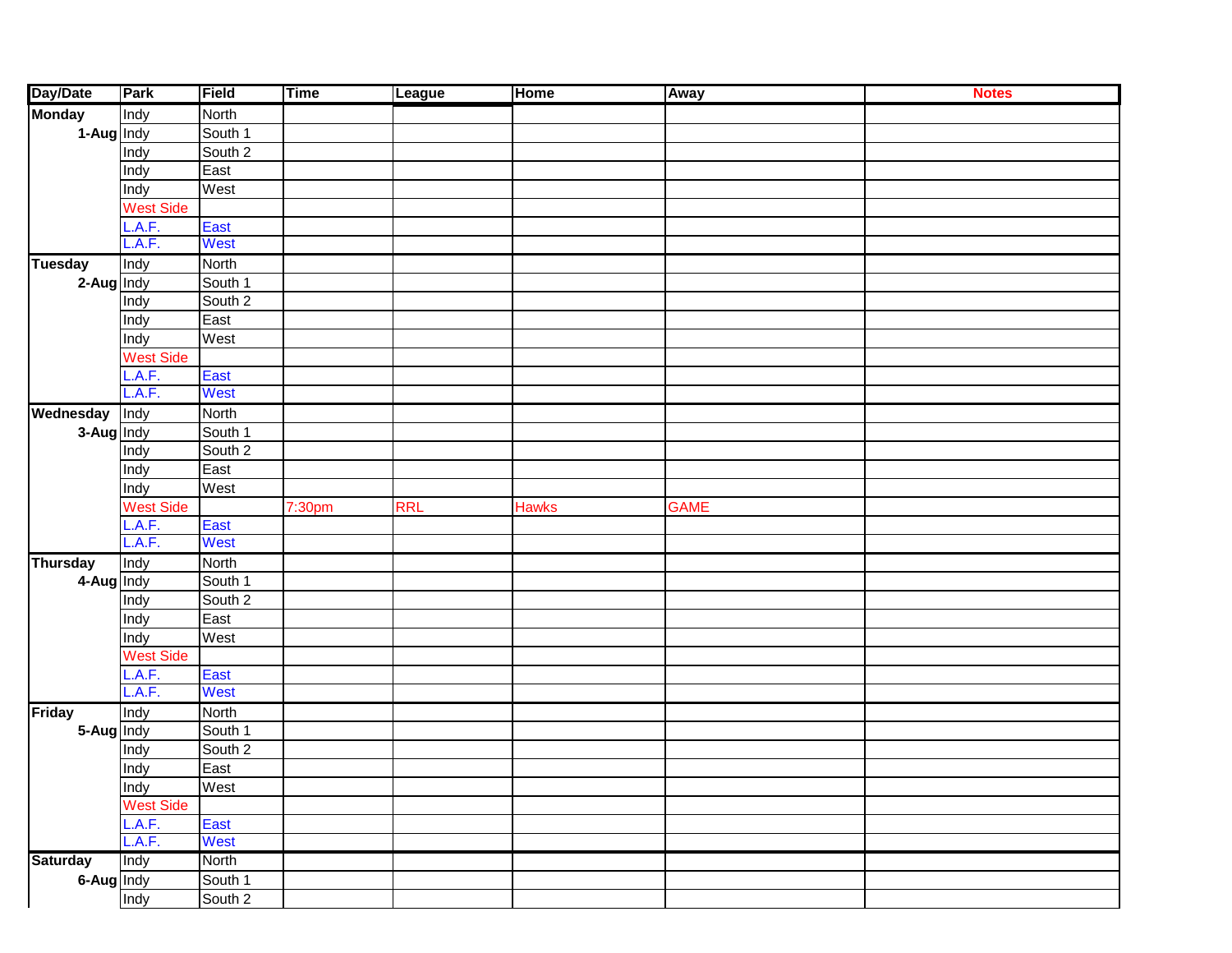| Day/Date        | Park             | Field              | <b>Time</b> | League | <b>Home</b> | <b>Away</b> | <b>Notes</b> |
|-----------------|------------------|--------------------|-------------|--------|-------------|-------------|--------------|
|                 | Indy             | East               |             |        |             |             |              |
|                 | Indy             | West               |             |        |             |             |              |
|                 | West Side        |                    |             |        |             |             |              |
|                 | L.A.F.           | East               |             |        |             |             |              |
|                 | L.A.F.           | West               |             |        |             |             |              |
| <b>Sunday</b>   | Indy             | North              |             |        |             |             |              |
| 7-Aug Indy      |                  | South 1            |             |        |             |             |              |
|                 | Indy             | South 2            |             |        |             |             |              |
|                 | Indy             | East               |             |        |             |             |              |
|                 | Indy             | West               |             |        |             |             |              |
|                 | <b>West Side</b> |                    |             |        |             |             |              |
|                 | L.A.F.           | East               |             |        |             |             |              |
|                 | L.A.F.           | West               |             |        |             |             |              |
| <b>Monday</b>   | Indy             | North              |             |        |             |             |              |
| 8-Aug Indy      |                  | South 1            |             |        |             |             |              |
|                 | Indy             | South 2            |             |        |             |             |              |
|                 | Indy             | East               |             |        |             |             |              |
|                 | Indy             | West               |             |        |             |             |              |
|                 | <b>West Side</b> |                    |             |        |             |             |              |
|                 | L.A.F.           | East               |             |        |             |             |              |
|                 | L.A.F.           | West               |             |        |             |             |              |
| <b>Tuesday</b>  | Indy             | <b>North</b>       |             |        |             |             |              |
| 9-Aug Indy      |                  | South 1            |             |        |             |             |              |
|                 | Indy             | South 2            |             |        |             |             |              |
|                 | Indy             | East               |             |        |             |             |              |
|                 | Indy             | West               |             |        |             |             |              |
|                 | <b>West Side</b> |                    |             |        |             |             |              |
|                 | L.A.F.           | East               |             |        |             |             |              |
|                 | L.A.F.           | West               |             |        |             |             |              |
| Wednesday       | Indy             | <b>North</b>       |             |        |             |             |              |
| 10-Aug Indy     |                  | South 1            |             |        |             |             |              |
|                 | Indy             | South 2            |             |        |             |             |              |
|                 | Indy             | East               |             |        |             |             |              |
|                 | Indy             | West               |             |        |             |             |              |
|                 | West Side        |                    |             |        |             |             |              |
|                 | L.A.F.           | East               |             |        |             |             |              |
|                 | L.A.F.           | West               |             |        |             |             |              |
| <b>Thursday</b> | Indy             | North              |             |        |             |             |              |
| 11-Aug Indy     |                  | South 1            |             |        |             |             |              |
|                 | Indy             | South <sub>2</sub> |             |        |             |             |              |
|                 | Indy             | East               |             |        |             |             |              |
|                 | Indy             | West               |             |        |             |             |              |
|                 | <b>West Side</b> |                    |             |        |             |             |              |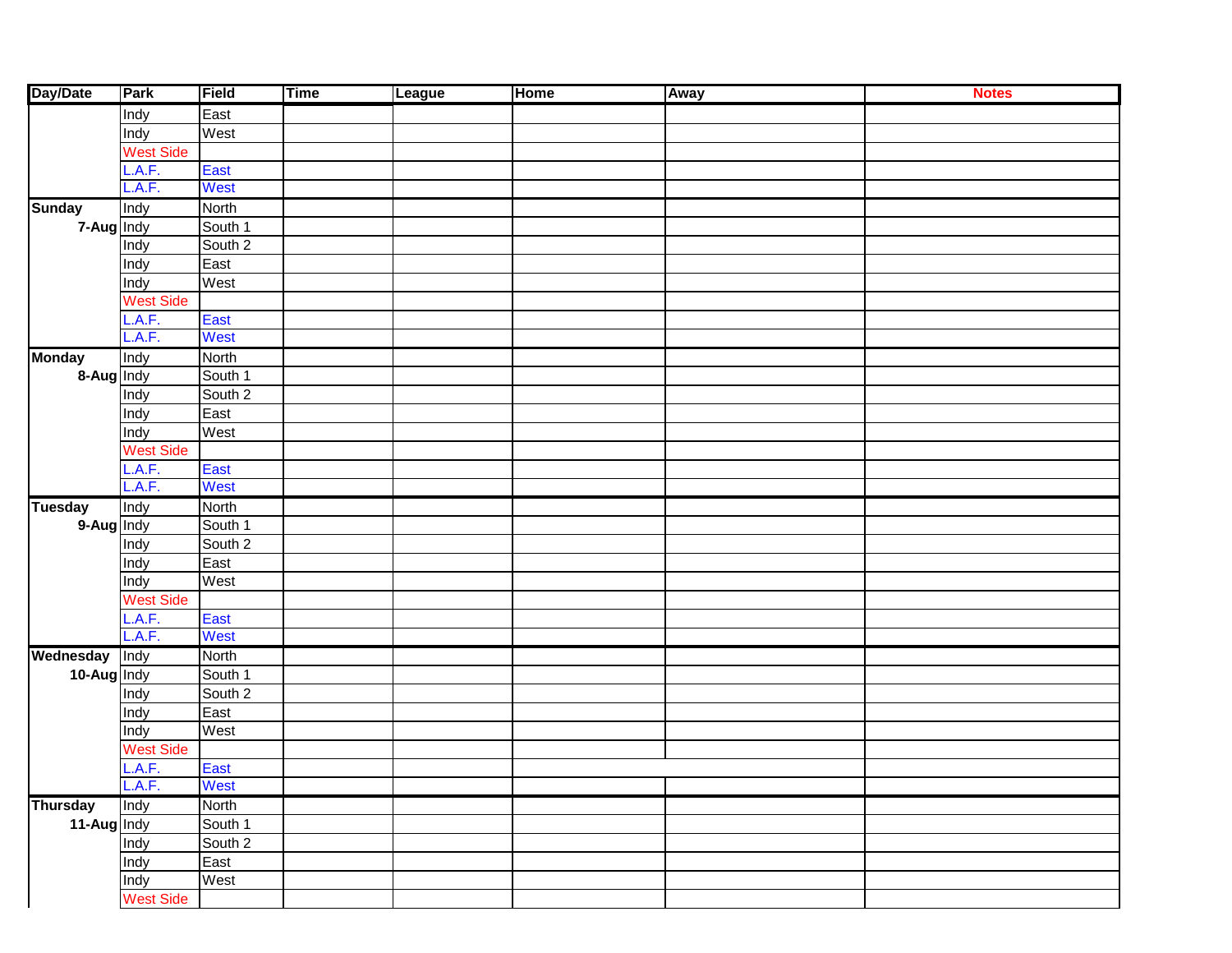| Day/Date                     | Park             | Field        | <b>Time</b> | League | <b>Home</b> | Away | <b>Notes</b> |
|------------------------------|------------------|--------------|-------------|--------|-------------|------|--------------|
|                              | .A.F.            | East         |             |        |             |      |              |
|                              | L.A.F.           | <b>West</b>  |             |        |             |      |              |
| <b>Friday</b><br>12-Aug Indy | Indy             | North        |             |        |             |      |              |
|                              |                  | South 1      |             |        |             |      |              |
|                              | Indy             | South 2      |             |        |             |      |              |
|                              | Indy             | East         |             |        |             |      |              |
|                              | Indy             | West         |             |        |             |      |              |
|                              | West Side        |              |             |        |             |      |              |
|                              | .A.F.            | East         |             |        |             |      |              |
|                              | L.A.F.           | West         |             |        |             |      |              |
| <b>Saturday</b>              | Indy             | North        |             |        |             |      |              |
| 13-Aug Indy                  |                  | South 1      |             |        |             |      |              |
|                              | Indy             | South 2      |             |        |             |      |              |
|                              | Indy             | East         |             |        |             |      |              |
|                              | Indy             | West         |             |        |             |      |              |
|                              | <b>West Side</b> |              |             |        |             |      |              |
|                              | .A.F.            | East         |             |        |             |      |              |
|                              | L.A.F.           | West         |             |        |             |      |              |
| <b>Sunday</b>                | Indy             | North        |             |        |             |      |              |
| 14-Aug Indy                  |                  | South 1      |             |        |             |      |              |
|                              | Indy             | South 2      |             |        |             |      |              |
|                              | Indy             | East         |             |        |             |      |              |
|                              | Indy             | West         |             |        |             |      |              |
|                              | West Side        |              |             |        |             |      |              |
|                              | L.A.F.           | East         |             |        |             |      |              |
|                              | L.A.F.           | West         |             |        |             |      |              |
| <b>Monday</b>                | Indy             | North        |             |        |             |      |              |
| 15-Aug Indy                  |                  | South 1      |             |        |             |      |              |
|                              | Indy             | South 2      |             |        |             |      |              |
|                              | Indy             | East         |             |        |             |      |              |
|                              | Indy             | West         |             |        |             |      |              |
|                              | <b>West Side</b> |              |             |        |             |      |              |
|                              | .A.F.            | East         |             |        |             |      |              |
|                              | L.A.F.           | <b>West</b>  |             |        |             |      |              |
| <b>Tuesday</b>               | Indy             | North        |             |        |             |      |              |
| 16-Aug Indy                  |                  | South 1      |             |        |             |      |              |
|                              | Indy             | South 2      |             |        |             |      |              |
|                              | Indy             | East         |             |        |             |      |              |
|                              | Indy             | West         |             |        |             |      |              |
|                              | <b>West Side</b> |              |             |        |             |      |              |
|                              | L.A.F.           | East         |             |        |             |      |              |
|                              | L.A.F.           | West         |             |        |             |      |              |
| Wednesday                    | Indy             | <b>North</b> |             |        |             |      |              |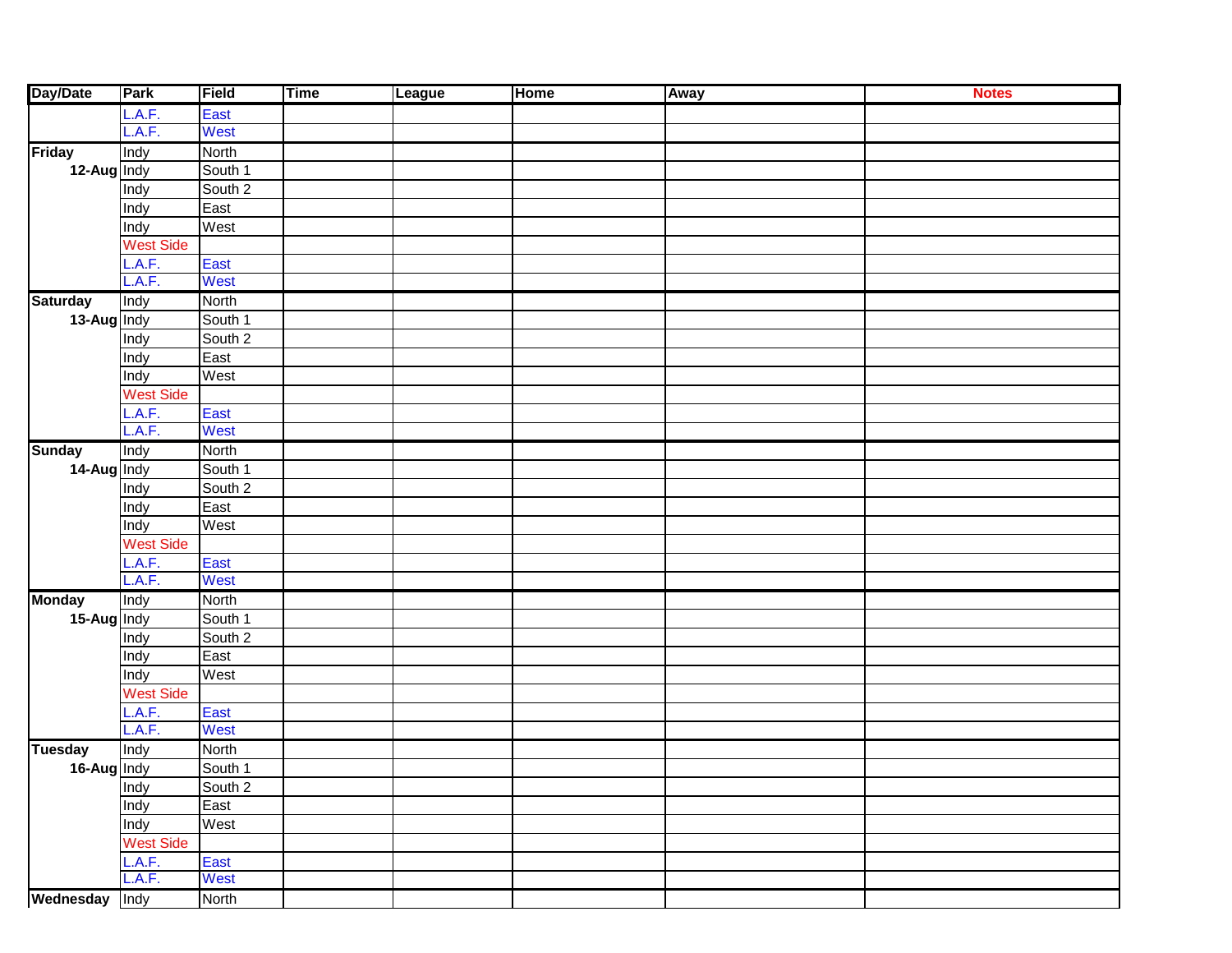| Day/Date        | Park             | Field                    | <b>Time</b> | League | Home | <b>Away</b> | <b>Notes</b> |
|-----------------|------------------|--------------------------|-------------|--------|------|-------------|--------------|
| 17-Aug Indy     |                  | South 1                  |             |        |      |             |              |
|                 | Indy             | South 2                  |             |        |      |             |              |
|                 | Indy             | East                     |             |        |      |             |              |
|                 | Indy             | West                     |             |        |      |             |              |
|                 | West Side        |                          |             |        |      |             |              |
|                 | .A.F.            | East                     |             |        |      |             |              |
|                 | L.A.F.           | West                     |             |        |      |             |              |
| <b>Thursday</b> | Indy             | <b>North</b>             |             |        |      |             |              |
| 18-Aug Indy     |                  | South 1                  |             |        |      |             |              |
|                 | Indy             | South 2                  |             |        |      |             |              |
|                 | Indy             | East                     |             |        |      |             |              |
|                 | Indy             | West                     |             |        |      |             |              |
|                 | West Side        |                          |             |        |      |             |              |
|                 | .A.F.            | East                     |             |        |      |             |              |
|                 | L.A.F.           | West                     |             |        |      |             |              |
| <b>Friday</b>   | Indy             | <b>North</b>             |             |        |      |             |              |
| 19-Aug Indy     |                  | South 1                  |             |        |      |             |              |
|                 | Indy             | South 2                  |             |        |      |             |              |
|                 | Indy             | East                     |             |        |      |             |              |
|                 | Indy             | West                     |             |        |      |             |              |
|                 | West Side        |                          |             |        |      |             |              |
|                 | .A.F.            | East                     |             |        |      |             |              |
|                 | L.A.F.           | West                     |             |        |      |             |              |
| <b>Saturday</b> | Indy             | <b>North</b>             |             |        |      |             |              |
| 20-Aug Indy     |                  | South 1                  |             |        |      |             |              |
|                 | Indy             | South 2                  |             |        |      |             |              |
|                 | Indy             | East                     |             |        |      |             |              |
|                 | Indy             | West                     |             |        |      |             |              |
|                 | West Side        |                          |             |        |      |             |              |
|                 | .A.F.            | East                     |             |        |      |             |              |
|                 | L.A.F.           | West                     |             |        |      |             |              |
| <b>Sunday</b>   | Indy             | <b>North</b>             |             |        |      |             |              |
| 21-Aug Indy     |                  | South 1                  |             |        |      |             |              |
|                 | Indy             | South 2                  |             |        |      |             |              |
|                 | Indy             | East                     |             |        |      |             |              |
|                 | Indy             | West                     |             |        |      |             |              |
|                 | <b>West Side</b> |                          |             |        |      |             |              |
|                 | L.A.F.           | East                     |             |        |      |             |              |
|                 | L.A.F.           | West                     |             |        |      |             |              |
| <b>Monday</b>   | Indy             | <b>North</b>             |             |        |      |             |              |
| 22-Aug Indy     |                  | South 1                  |             |        |      |             |              |
|                 | Indy             | South 2                  |             |        |      |             |              |
|                 | Indy             | $\overline{\text{East}}$ |             |        |      |             |              |